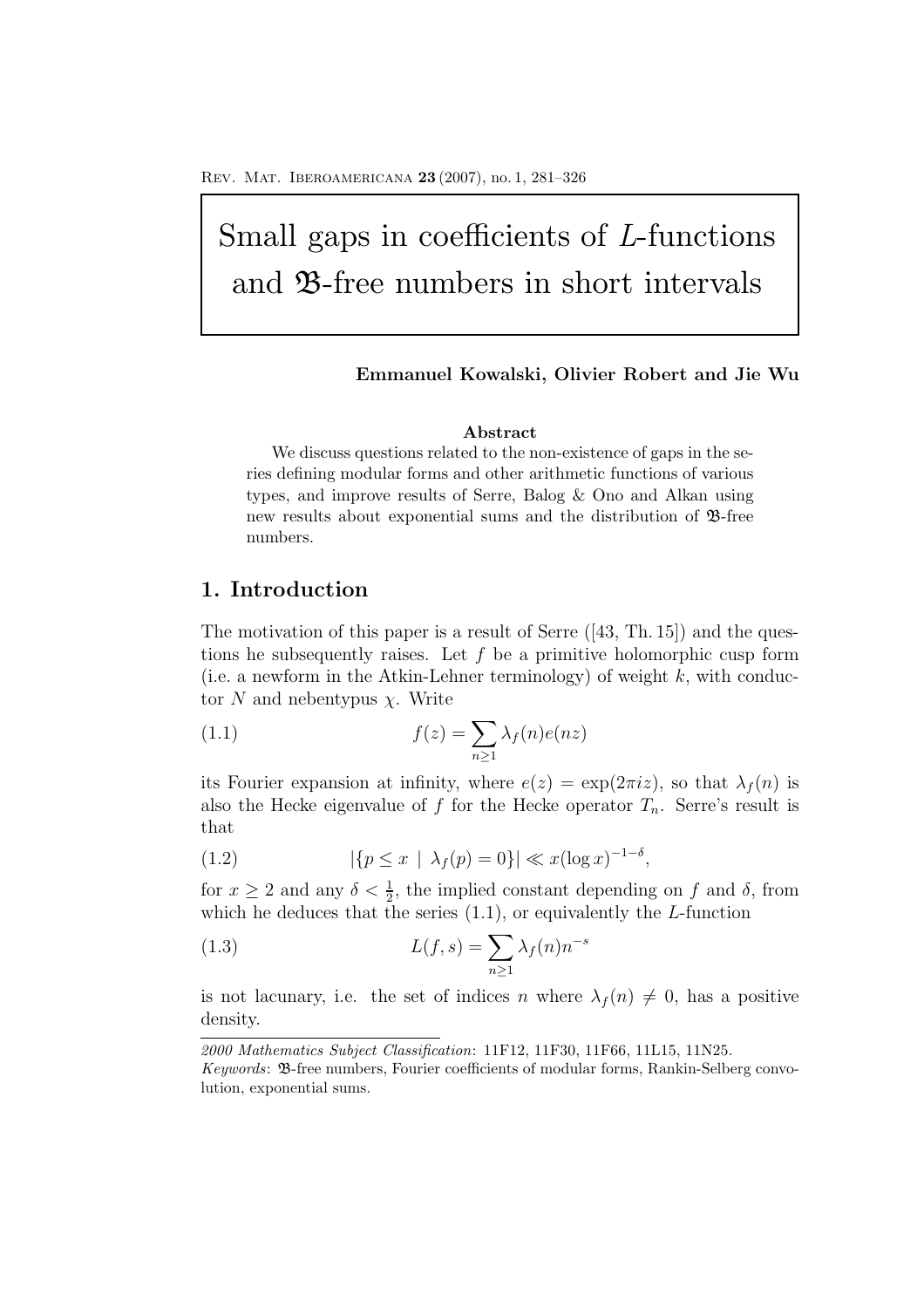Serre asked ([43, p. 183]) for more precise statements, in particular for bounding non-trivially the function  $i_f(n)$  defined by

(1.4) 
$$
i_f(n) := \max\{k \ge 1 \mid \lambda_f(n+j) = 0 \text{ for } 0 < j \le k\},
$$

where non-trivial means an estimate of type  $i_f(n) \ll n^{\theta}$  for some  $\theta < 1$  and all  $n \geq 1$ . A stronger form of the problem is to find y as small as possible (as a function of x, say  $y = x^{\theta}$  with  $\theta < 1$ ) such that

$$
(1.5) \qquad \qquad |\{x < n \le x + y \mid \lambda_f(n) \ne 0\}| \gg y
$$

(where the implied constant can depend on f). Non-lacunarity means  $y = x$ is permitted, and one wishes to improve this. Note  $i_f(n) \ll y$  so this generalizes the first question.

The history of this problem is somewhat confused. First, Serre could have solved it quite simply in (at least) two ways available at the time. The first is to argue that by multiplicativity  $\lambda_f(n) \neq 0$  if n is squarefree and not divisible by primes p for which  $\lambda_f(p) = 0$ . The latter have density zero by  $(1.1)$ , so estimating  $i<sub>f</sub>(n)$  becomes a special case of a problem in multiplicative number theory, that of counting so-called  $\mathcal{B}$ -free numbers in small intervals, where for a set  $\mathfrak{B} = \{b_i\}$  of integers with  $(b_i, b_j) = 1$  if  $i \neq j$  and

$$
\sum_i \frac{1}{b_i} < +\infty,
$$

one says that  $n \geq 1$  is **B**-free if it is not divisible by any element in **B**. Erdös [11] already showed in 1966 that with no further condition there exists a constant  $\theta < 1$  (absolute) such that the interval  $(x, x + x^{\theta})$  contains a  $\mathcal{B}$ free number for  $x$  large enough, thereby solving Serre's first question in the affirmative. A quantitative result proving the analogue of  $(1.5)$  for general **23**-free numbers was also obtained Szemerédi [44] as early as 1973.

This was apparently first noticed by Balog and Ono [2]. By this time results about B-free numbers had been refined a number of times, and they deduced from a result of Wu [45] that  $i_f(n) \ll n^{17/41+\epsilon}$  for  $n \geq 1$  and any  $\varepsilon > 0$ , the implied constant depending on f and  $\varepsilon$ . Using this idea and other results (such as a version of the Chebotarev density theorem in small intervals and the Shimura correspondence), they also get weaker results for modular forms of weight 1 or half-integral weight. The latter is noteworthy in this respect since the Fourier coefficients of half-integral weight forms are highly non-multiplicative (see [7] for a strong quantitative expression of this fact). Alkan [1] has developed and improved the results of [2], tailoring some arguments to the specific instance of  $\mathfrak{B}$ -free numbers involved for the problem at hand.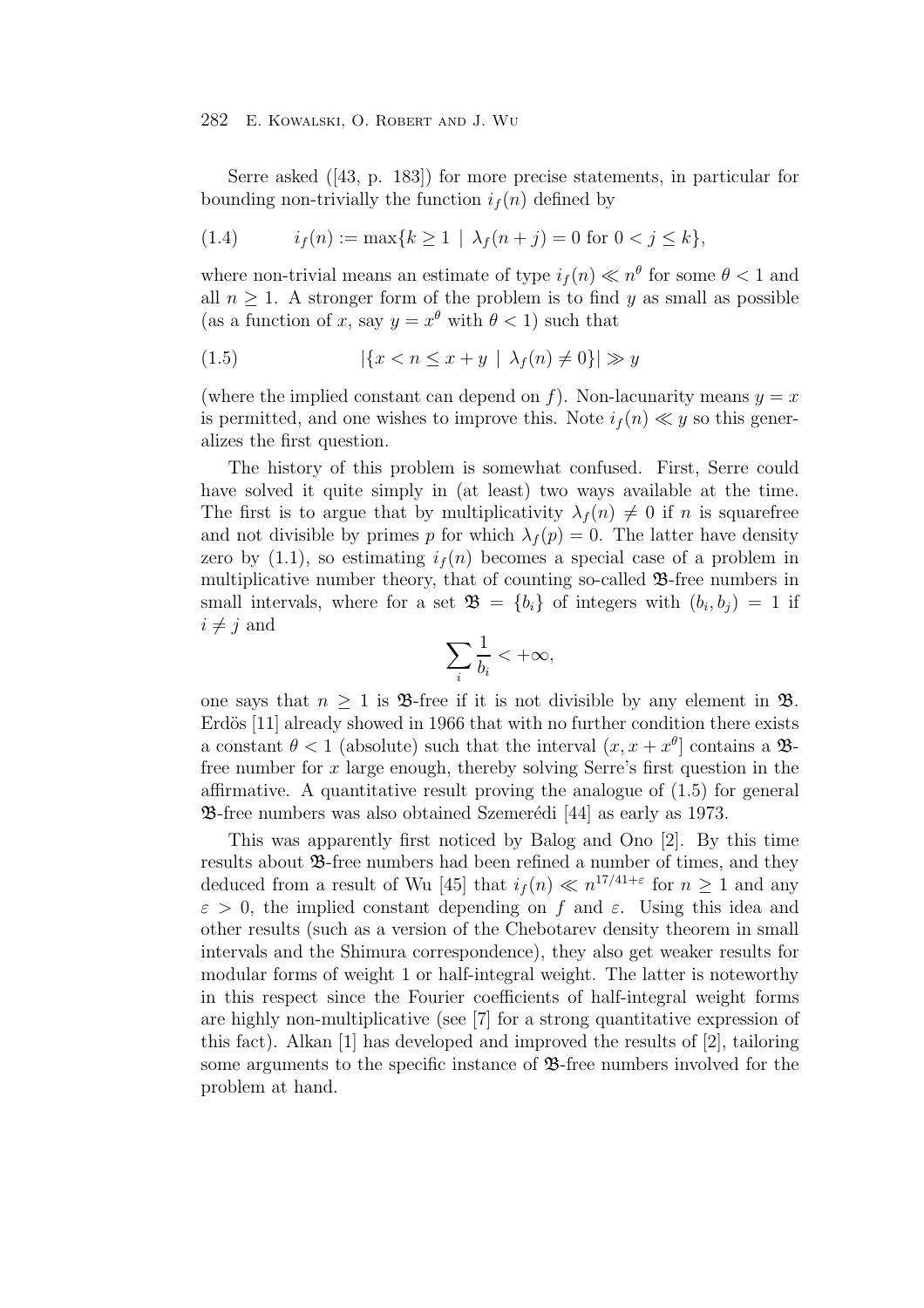A second method of estimating  $i_f(n)$  available to Serre was a direct appeal to the properties of the Rankin-Selberg L-function  $L(f \otimes \overline{f}, s)$ . Specifically this proves [36, 42] (for f any cusp form of integral weight k and level  $N$ )

$$
\sum_{n \le x} |\lambda_f(n)|^2 n^{1-k} = c_f x + O(x^{3/5})
$$

for some  $c_f > 0$ , and  $x \geq 1$ , the implied constant depending only on f. Trivially this implies  $i_f(n) \ll n^{3/5}$ , and incidentally this fact is implicit in [27] (which Serre quotes as one source for his problems!).

It turns out however that there are still a number of things which seem to have been overlooked. For instance we will show that it is not necessary to sieve by squarefree numbers, and we will explain the applications of the Rankin-Selberg L-functions (in particular to non-congruence subgroups, another of the questions in [43]). We also look at lacunarity in some other Dirichlet series coming from arithmetic or analysis, including one which is really neither fish nor fowl (see Proposition 4). On the other hand (this is our main new contribution), we will improve quite significantly the  $\mathcal{B}$ -free number results that can be used. Some of our tools are new estimates for exponential sums and bilinear forms which are of independent interest in analytic number theory.

We of course welcome any further corrections to the picture thus produced about this problem.

**Acknowledgement.** The authors would like to thank Emmanuel Royer for helpful comments on an earlier version of this paper.

**Notation.** For any  $k \geq 1$ ,  $N \geq 1$  and any character  $\chi$  modulo N, we denote  $S_k(N,\chi)$  the vector space of cusp forms of weight k for the group  $\Gamma_0(N)$ , with nebentypus  $\chi$ . If  $\chi$  is the trivial character modulo N, we simply write  $S_k(N)$ . We also denote by  $S_k^*(N, \chi)$ , or  $S_k^*(N)$ , the set of primitive forms in  $S_k(N,\chi)$  or  $S_k(N)$ , i.e. those forms which are eigenfunctions of all Hecke operators  $T_n$  and of the Fricke involution and are normalized by  $\lambda_f(1) = 1$ , where  $\lambda_f(n)$  is the *n*-th Fourier coefficient, which is then equal to the n-th Hecke eigenvalue. See e.g. [23] for basic analytic facts about modular forms.

For s a complex number, we denote  $\sigma$  its real part and t its imaginary part. Also, we use  $f(x) = O(g(x))$  and  $f(x) \ll g(x)$  for x in some set X as synonyms, meaning  $|f(x)| \leq Cg(x)$  for all  $x \in X, C \geq 0$  being called the implied constant.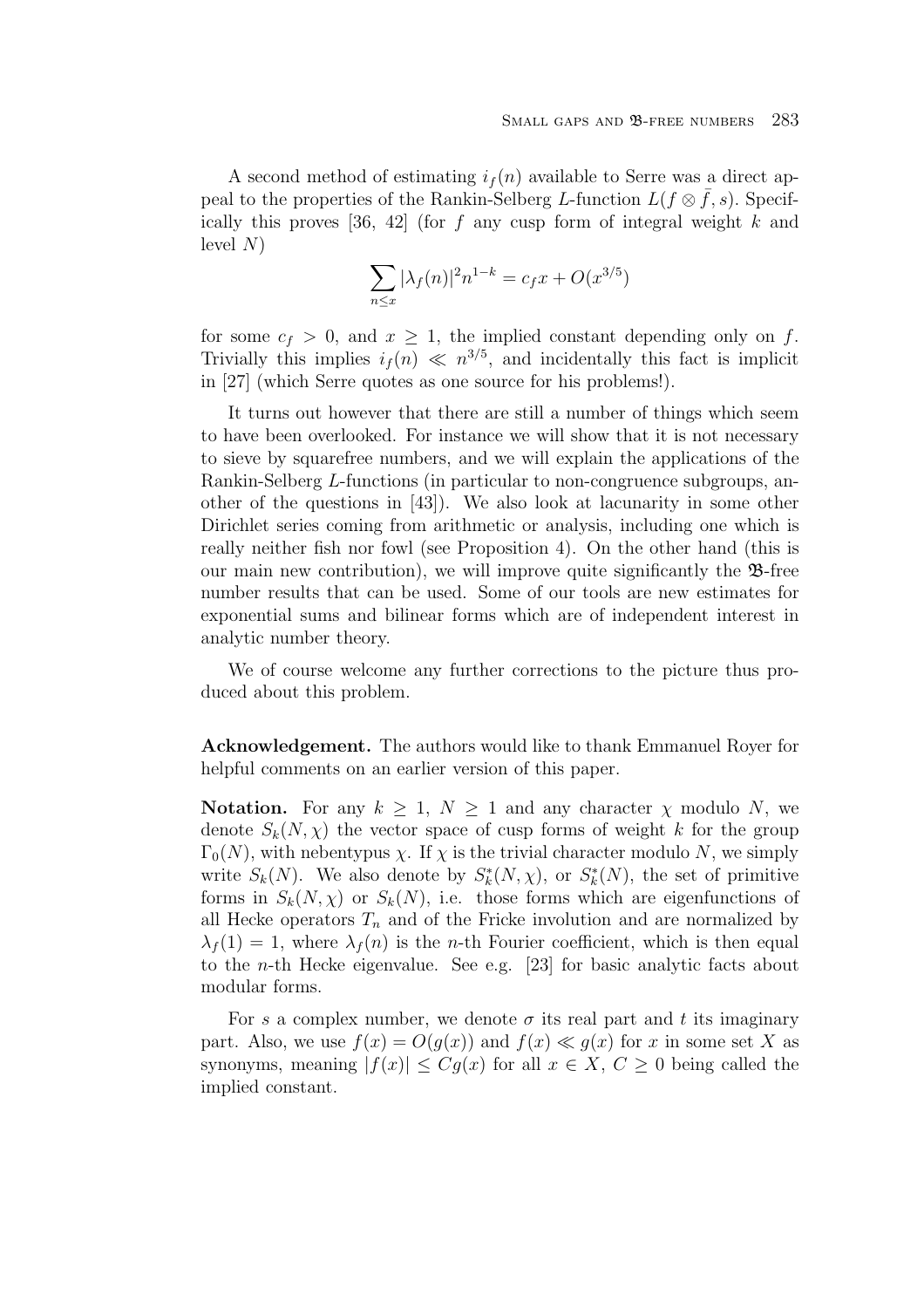## **2. Algebraic aspects**

We start by noticing that the restriction to squarefree numbers present in [2] and [1] is in fact unnecessary, because the set of primes for which  $\lambda_f(p^{\nu})=0$ for any  $\nu$  still satisfies an estimate similar to (1.2). This is partly implicit in [43, p. 178–179].

**Lemma 2.1.** Let  $f \in S_k^*(N, \chi)$  be a primitive holomorphic cusp form. There exists an integer  $\nu_f$  depending only on f such that for any prime  $p \nmid N$ , either  $\lambda_f(p^{\nu}) \neq 0$  for all  $\nu \geq 0$ , or there exists  $\nu \leq \nu_f$  such that  $\lambda_f(p^{\nu})=0$ .

**Proof.** Let  $p \nmid N$ . By multiplicativity we have the power series expansion

(2.1) 
$$
\sum_{\nu \ge 0} \lambda_f(p^{\nu}) X^{\nu} = \frac{1}{1 - \lambda_f(p)X + \chi(p)p^{k-1}X^2}.
$$

Let  $\alpha_p$  and  $\beta_p$  be the complex numbers such that

(2.2) 
$$
1 - \lambda_f(p)X + \chi(p)p^{k-1}X^2 = (1 - \alpha_p X)(1 - \beta_p X).
$$

Thus

(2.3) 
$$
\alpha_p + \beta_p = \lambda_f(p)
$$
 and  $\alpha_p \beta_p = \chi(p) p^{k-1} \neq 0$ .

Expanding  $(2.1)$  using  $(2.2)$  by geometric series gives the well-known expressions

(2.4) 
$$
\lambda_f(p^{\nu}) = \frac{\alpha_p^{\nu+1} - \beta_p^{\nu+1}}{\alpha_p - \beta_p}
$$

if  $\alpha_p \neq \beta_p$ , and the simpler

(2.5) 
$$
\lambda_f(p^{\nu}) = (\nu + 1)\alpha_p^{\nu} = (\nu + 1)\tau p^{\nu(k-1)/2} \neq 0
$$

if  $\alpha_p = \beta_p$ , where  $\tau^2 = \chi(p)$ . So we can assume  $\alpha_p \neq \beta_p$ . In this case we get by (2.4)

 $\lambda_f(p^{\nu}) = 0$  if and only if  $(\alpha_p/\beta_p)^{\nu+1} = 1$ 

so that there exists  $\nu \geq 0$  for which  $\lambda_f(p^{\nu}) = 0$  if and only if  $\alpha_p/\beta_p$  is a root of unity, and if this ratio is a primitive root of unity of order  $d \geq 1$ , then  $\lambda_f(p^{d-1})=0.$ 

Now we input some more algebraic properties of the Fourier coefficients. The field

$$
K_f = \mathbb{Q}((\lambda_f(n))_{n \ge 1}, (\chi(n))_{n \ge 1})
$$

generated by all Fourier coefficients and values of  $\chi$  is known to be a number field. By (2.2), the "roots"  $\alpha_p$  and  $\beta_p$  lie in a quadratic extension of  $K_f$ . This extension (say  $K_p$ ) depends on p, but it has degree  $[K_p : \mathbb{Q}] \leq 2[K_f : \mathbb{Q}]$ for all p.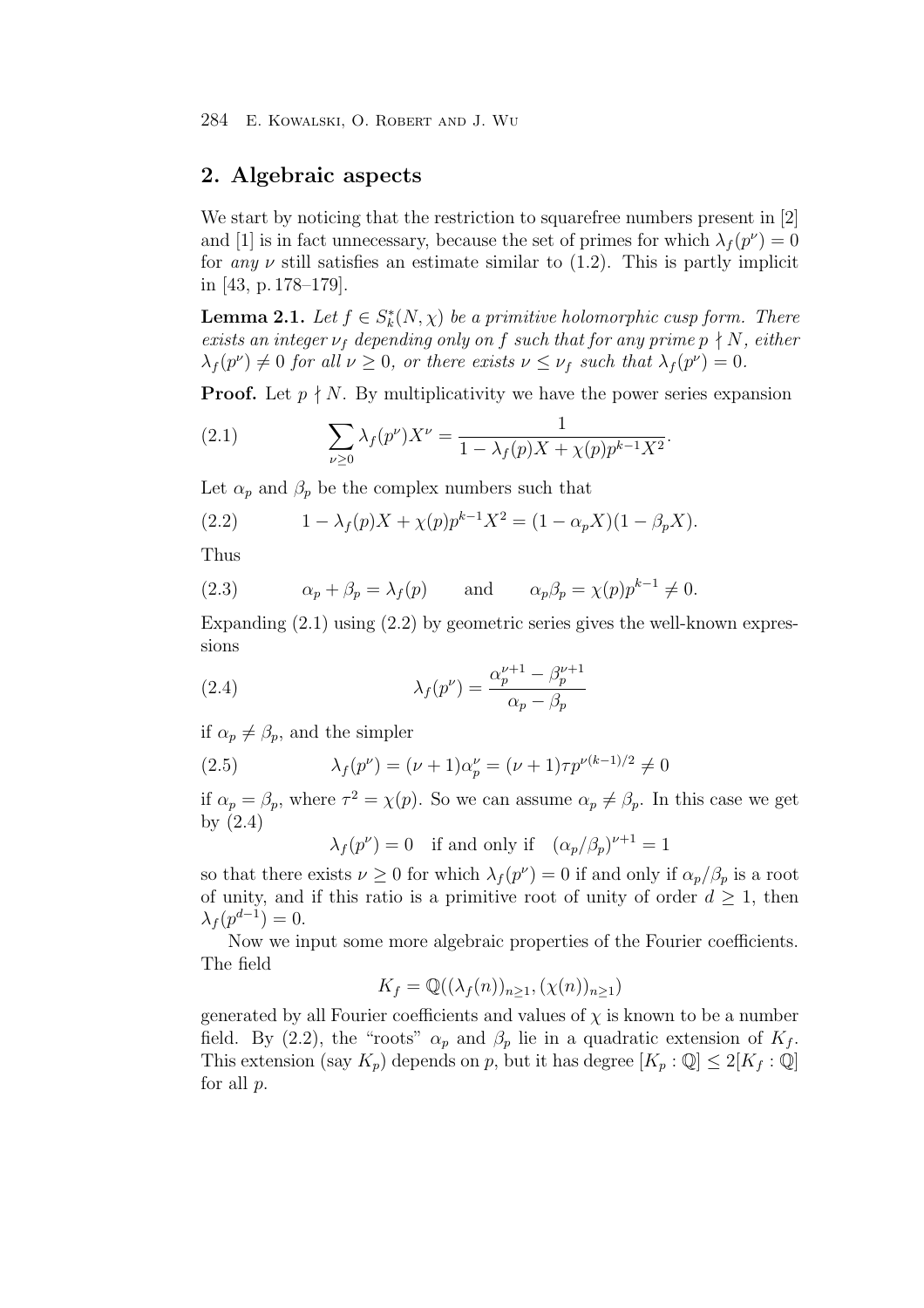Now we combine both remarks and the fact that a number field  $L/\mathbb{Q}$  can only contain a primitive d-th root of unity if  $\varphi(d) \leq [L:\mathbb{Q}]$ . It follows that if  $p \nmid N$  and  $\lambda_f(p^{\nu}) = 0$  for some  $\nu \geq 0$ ,  $\alpha_p/\beta_p$  is a primitive root of unity of some order d such that  $\varphi(d) \leq 2[K_f : \mathbb{Q}]$ , and then  $\lambda_f(p^{d-1}) = 0$ . Since  $\varphi(d) \gg d/\log \log(3d)$ , this proves the lemma.

It is clear that  $\nu_f$  is effectively computable. Here are some simple cases.

**Lemma 2.2.** Let k be even and  $f \in S_k^*(N, \chi)$ . There exists  $M \geq 1$  such that for any  $p \nmid M$ , either  $\lambda_f(p)=0$  or  $\lambda_f(p^{\nu}) \neq 0$  for any  $\nu \geq 1$ . If  $\chi$  is trivial and f has integer coefficients, one can take  $M = N$ .

**Proof.** If  $p \mid N$ , the condition  $\lambda_f(p^{\nu}) = 0$  is equivalent to  $\lambda_f(p) = 0$  by total multiplicativity, so we can assume that  $p \nmid N$ . Let p be such a prime with  $\lambda_f(p^{\nu}) = 0$  for some  $\nu \geq 2$ , but  $\lambda_f(p) \neq 0$ . Using the same notation as the proof of Lemma 2.1, we have  $\alpha_p = \xi \beta_p$  for some root of unity  $\xi$  of order  $d + 1$ , and  $\xi \neq -1$ . We derive from the second relation of (2.3) that  $\alpha_p^2 = \xi \chi(p) p^{k-1}$ , hence  $\alpha_p = \pm \tau p^{(k-1)/2}$ , where  $\tau^2 = \xi \chi(p)$ . By the second relation of  $(2.3)$ , we get

$$
\lambda_f(p) = (1 + \bar{\xi})\alpha_p = \pm \tau (1 + \bar{\xi}) p^{(k-1)/2} \neq 0.
$$

In particular, since k is even,  $\mathbb{Q}(\tau(1+\bar{\xi})\sqrt{p}) \subset K_f$ . As  $K_f$  is a number field, this can happen only for finitely many  $p$ , and one can take as  $M$  the product of those primes and those  $p \mid N$  with  $\lambda_f(p) = 0$ .

Furthermore, if  $\chi$  is trivial and f has integer coefficients, then for  $p \nmid N$ ,  $\alpha_p/\beta_p = \xi$  is a root of unity  $\neq 1$  in a quadratic extension of  $\mathbb{Q}$  (see (2.2)), hence  $\xi \in \{-1, \pm j, \pm j^2, \pm i\}$  (with  $\nu \in \{1, 2, 3, 5\}$ ). All those except  $\xi = -1$ contradict the fact that  $f$  has integer coefficients by simple considerations such as the following, for  $\xi = j$  say: we have  $\alpha_p^2 = j p^{k-1}$ ,  $\alpha_p = \pm j^2 p^{(k-1)/2}$ and

$$
\lambda_f(p) = (1 + \bar{j})\alpha_p = \pm (1 + \bar{j})j^2 p^{(k-1)/2} = \pm (j^2 + j)p^{(k-1)/2} \notin \mathbb{Z}
$$

 $\text{(compare [43, p. 178–179])}.$ 

We now prove the analogue of (1.2) for primes p such that  $\lambda_f (p^{\nu})=0$ for some  $\nu$ .

**Lemma 2.3.** Let  $f \in S_k^*(N, \chi)$  be a primitive cusp form not of CM type, in particular with  $k \geq 2$ . For  $\nu \geq 1$ , let

(2.6) 
$$
\mathfrak{P}_{f,\nu} = \{ p \nmid N \mid \lambda_f(p^{\nu}) = 0 \}.
$$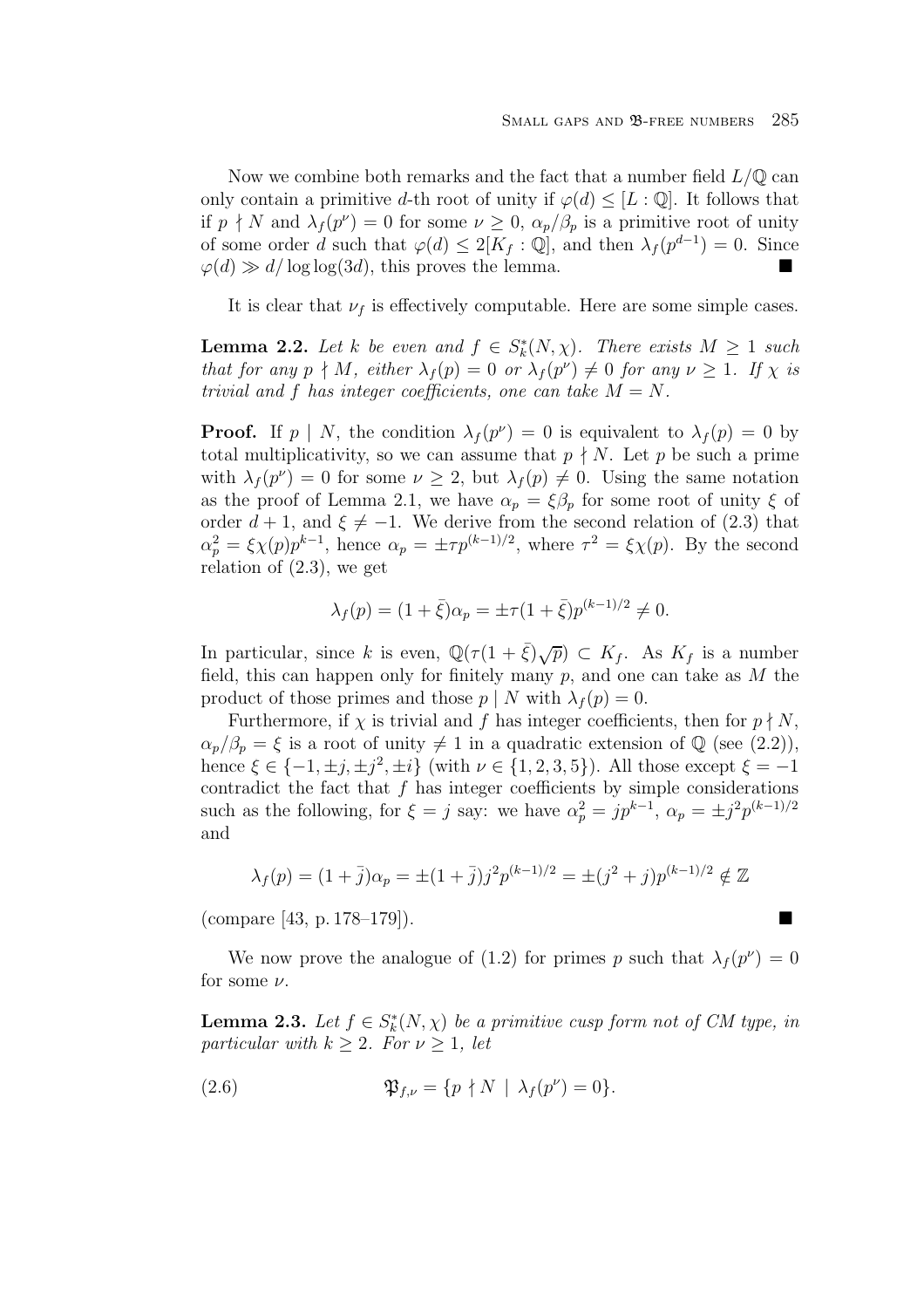For any  $\nu \geq 1$  we have

(2.7) 
$$
\left|\mathfrak{P}_{f,\nu} \cap [1,x]\right| \ll \frac{x}{(\log x)^{1+\delta}}
$$

for  $x \geq 2$  and any  $\delta < \frac{1}{2}$ , the implied constant depending on f and  $\delta$ . Let  $\mathbb{R}^*$  be the union of  $\mathfrak{R}_i$ .  $\mathfrak{P}^*_{f}$  be the union of  $\mathfrak{P}_{f,\nu}$ . We have

(2.8) 
$$
\left|\mathfrak{P}_f^*\cap[1,x]\right|\ll \frac{x}{(\log x)^{1+\delta}}
$$

for  $x \geq 2$  and any  $\delta < \frac{1}{2}$ , the implied constant depending on f and  $\delta$ .

**Proof.** All the tools needed to prove  $(2.7)$ , if not the exact statements, can be gathered from [43], in particular Section 7.2. By Lemma 2.1, we need only prove  $(2.7)$ , so let  $\nu \geq 1$  be fixed.

Fix a prime number  $\ell$  totally split in the field  $K_f = \mathbb{Q}(\lambda_f(n), \chi(n))$ already considered. Thus  $K_f \subset \mathbb{Q}_\ell$ . There exists an  $\ell$ -adic Galois representation

$$
\rho_{f,\ell}\,:\,\mathrm{Gal}(\bar{\mathbb{Q}}/\mathbb{Q})\rightarrow GL(2,\mathbb{Q}_{\ell})
$$

constructed by Deligne, such that for  $p \nmid N\ell$  we have

$$
\text{Tr}\rho_{f,\ell}(\sigma_p) = \lambda_f(p) \quad \text{and} \quad \det \rho_{f,\ell}(\sigma_p) = \chi(p)p^{k-1},
$$

where  $\sigma_p$  is a Frobenius at p. Let  $G_\ell$  be the image of  $\rho_{f,\ell}$ . As explained by Serre [43, Prop. 17], it is an open subgroup of  $GL(2,\mathbb{Q}_\ell)$ , hence an  $\ell$ -adic group of dimension 4.

By symmetry, there exists a polynomial  $P_{\nu} \in \mathbb{Z}[X, Y]$  such that the identity

$$
\frac{X^{\nu+1} - Y^{\nu+1}}{X - Y} = P_{\nu}(X + Y, XY)
$$

holds. Consider the set  $C \subset G_{\ell}$  defined by

$$
C = \{ s \in G_{\ell} \mid P_{\nu}(\text{Tr}(s), \det(s)) = 0 \}.
$$

Note the following facts about C: it is a closed  $\ell$ -adic subvariety of  $G_{\ell}$ , stable by conjugation, and of dimension  $\leq$  3. Moreover, C is stable by multiplication by  $H_{\ell} = \{\text{homotheties in } G_{\ell}\}\$ , and therefore  $C = \pi^{-1}(C')$  for a certain subvariety  $C' \subset G_{\ell}/H_{\ell}$ , where  $\pi : G_{\ell} \to G_{\ell}/H_{\ell}$  is the projection. The set C' is an  $\ell$ -adic variety of dimension  $\leq 2$  and all its elements are regular ([43, Section 5.2]), since they have distinct eigenvalues  $\alpha$ ,  $\xi \alpha$  for some root of unity  $\xi \neq 1$  of order  $\nu + 1$ .

Now remark that if  $p \in \mathfrak{P}_{f,\nu}$  and  $p \nmid N\ell$ , we have  $\pi(\sigma_p) \in C'$  (going back to the proof of Lemma 2.1 if necessary). Hence our result (2.7) follows from Theorem 12 of [43], as in the proof of the case  $h = 0$  of Theorem 15 of loc. cit., p. 177.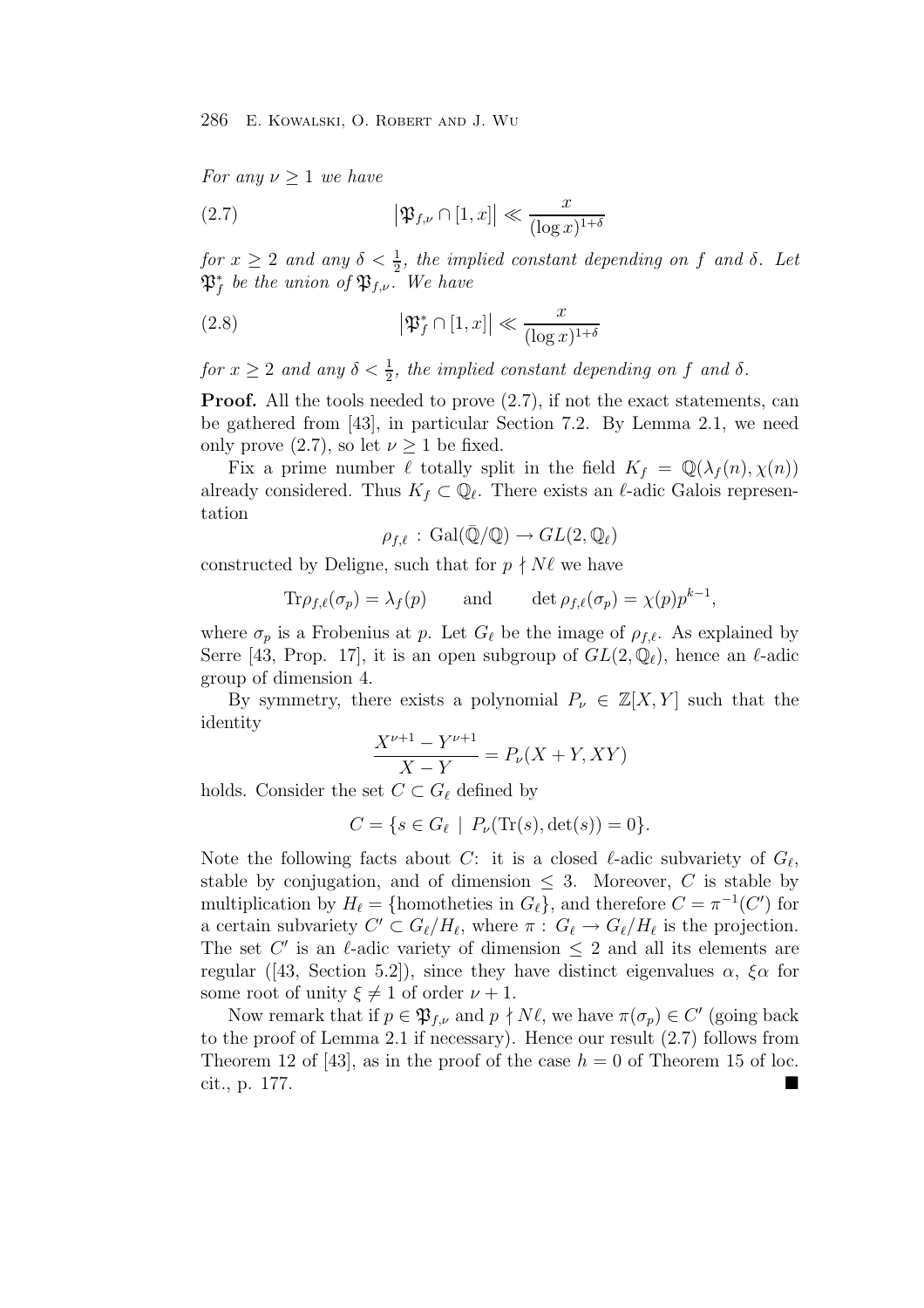For ease of reference we recall the lemma which allows the extension of the results for  $i_f(n)$  to general cusp forms from that of newforms.

**Lemma 2.4.** Let  $f \in S_k(N, \chi)$  be a cusp form not in the space spanned by CM forms. There exist:

- (i) an integer  $s \geq 1$  and algebraic numbers  $\beta_i$  and positive rational numbers  $\gamma_i$  for  $1 \leq j \leq s$ ;
- (ii) a divisor  $\delta \mid N$  such that  $\chi$  is induced by  $\chi_1$  modulo  $N/\delta$  and a divisor  $\delta_1$  |  $\delta$ ;
- (iii) a primitive form  $g \in S_k^*(N/\delta, \chi_1)$ , not of CM type;

such that

$$
\lambda_g(n) = \sum_{1 \le j \le s} \beta_j \lambda_f(\gamma_j \delta_1 n)
$$

for  $n \geq 1$ . By convention, we put  $\lambda_f(x)=0$  if  $x \in \mathbb{Q}$  is not a positive integer.

This is just a formal restatement of the computations in [2, p. 362], or follows from [43,  $\S 7.6$ ].

We now discuss briefly the possibility of extending the results above to higher rank situations. From the proof of Lemma 2.3, it is natural to start from an  $\ell$ -adic representation

$$
\rho : \text{Gal}(\bar{\mathbb{Q}}/\mathbb{Q}) \to GL(V)
$$

where  $V \simeq \mathbb{Q}_{\ell}^{r}$  for some  $r \geq 1$ . We assume it is "sufficiently geometric", namely that it is unramified outside a finite set of primes S, and that the L-function of  $\rho$ , defined as usual by the Euler product

(2.9) 
$$
L(\rho, s) = \prod_{p} \det \left( 1 - \rho(\sigma_p) p^{-s} \mid V^{I_p} \right)^{-1} = \sum_{n \ge 1} \lambda_\rho(n) n^{-s},
$$

(where  $\sigma_p$  is a Frobenius element at p and  $I_p$  the inertia group at p) has coefficients in a number field  $K_{\rho} \subset \mathbb{Q}_{\ell}$ . Note that we view this here as a formal Dirichlet series. If the image of  $\rho$  is fairly big, one can use the methods of Serre to get

$$
|\{p \le x \mid p \notin S \text{ and } \lambda_{\rho}(p) = \text{Tr}\,\rho(\sigma_p) = 0\}| \ll x(\log x)^{-1-\delta}
$$

for some  $\delta > 0$ , see Proposition 1 below. On the other hand, it is not clear if the analogue of Lemma 2.1 holds, and this seems a hard question in general. The analogue of (2.4) does not provide an equation easily solvable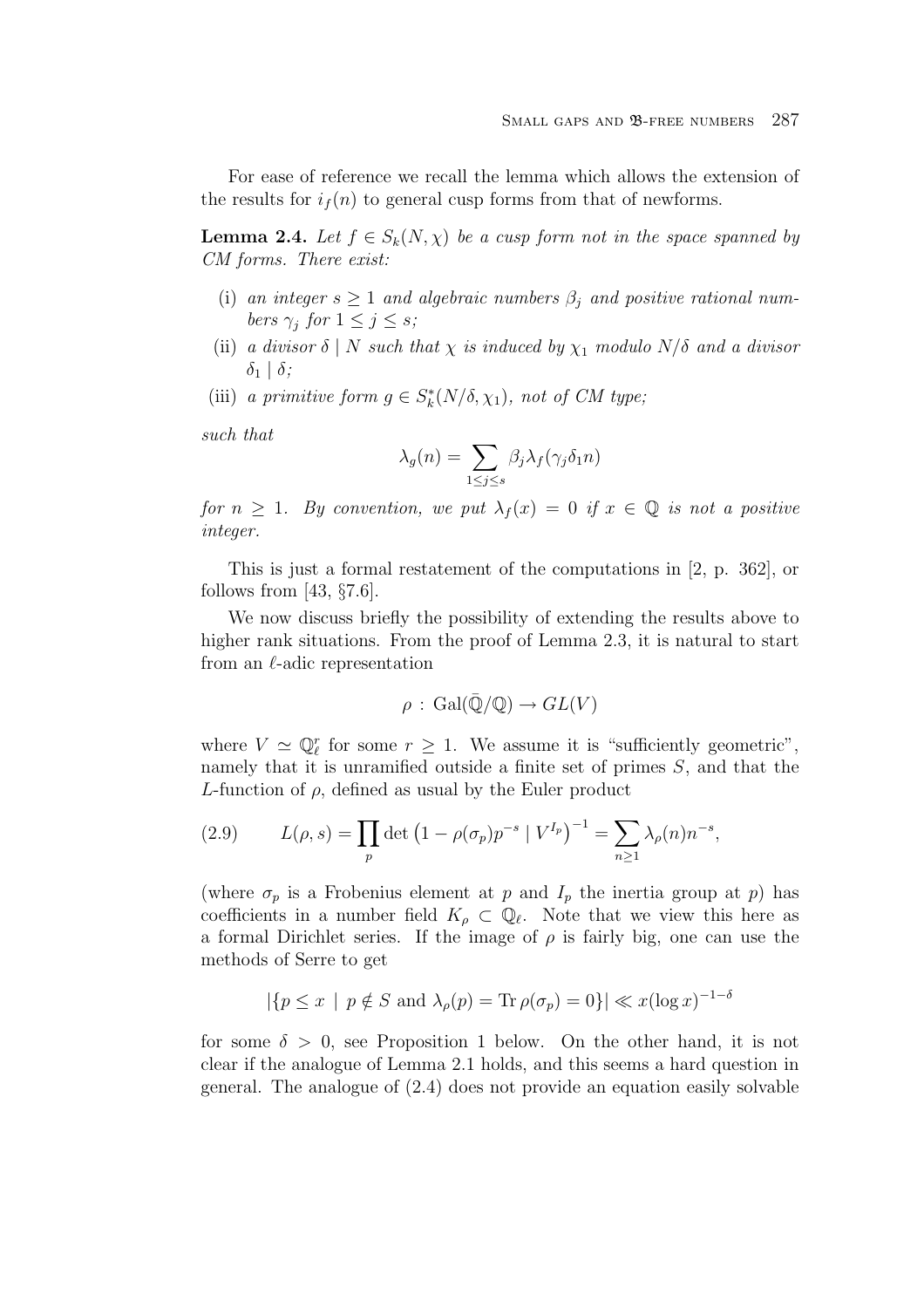to characterize the values of  $\nu$  for which  $\lambda_{\rho}(p^{\nu}) = 0$ . The best that seems doable is to notice that, for fixed (unramified) p,  $u_{\nu} = \lambda_{\rho}(p^{\nu})$  is given by a linear recurrence relation of degree  $r$  with "companion polynomial" given by

$$
\det(X - \rho(\sigma_p)) = X^r - \lambda_\rho(p)X^{r-1} + \dots + (-1)^r \det \rho(\sigma_p) = \prod_{1 \le i \le r} (X - \alpha_{p,i})
$$

so that

$$
u_{\nu} = \lambda_{\rho}(p^{\nu}) = \sum_{1 \leq i \leq r} \gamma_{p,i} \alpha_{p,i}^{\nu}
$$

for some  $\gamma_{p,i}$ . The Skolem-Mahler-Lech theorem (see e.g. [6, p. 88]) says that for any linear recurrence sequence  $(u_{\nu})$ , either  $u_{\nu} = 0$  for only finitely many values of  $\nu$ , or there exists an arithmetic progression  $a+tv$  with  $v \neq 0$ such that  $u_{a+tv} = 0$  for all  $t \geq 0$ . In the latter case, spelling this out yields a Vandermonde type linear system for powers of the  $\alpha_{p,i}^v$ , hence it implies that  $\alpha_{p,i}^v = \alpha_{p,j}^v$  for some  $i \neq j$ . Coming back to  $\rho$ , this case implies that an extension of degree  $\leq r[K_{\rho}:\mathbb{Q}]$  contains a v-th root of unity. As in Lemma 2.1, this bounds  $v$ , and an analogue of Lemma 2.3 is possible, given  $\xi$  a root of unity, to get

$$
|\{p \le x \mid p \notin S \text{ and } \exists \text{ two roots } \alpha_{i,p}, \alpha_{j,p} = \xi \alpha_{i,p} \text{ with } i \ne j\}| \ll \frac{x}{(\log x)^{1+\delta}}
$$

for some  $\delta > 0$ .

However, in the first case where  $u_{\nu} = 0$  has only finitely many solutions, despite the remarkable fact that there exists a uniform bound for the number of solutions depending only on  $r$  (see [12]), this is insufficient because only the number of solutions, not the value of  $\nu$ , is bounded, so that an integer  $\nu_0$ (independent of p) for which the smallest solution is  $\nu \leq \nu_0$  is not known to exist. The question amounts to asking for a bound for the height of the solutions to the relevant linear equations in multiplicative groups [12, p. 820], and is thus in full generality of the same type as asking for effective versions of Roth's theorem, or of Schmidt's Subspace Theorem. (Note that by replacing  $u_{\nu}$  by  $p^{-(k-1)/2}u_{\nu}$  one gets a linear recurrence relation with companion polynomial having height absolutely bounded, by the Ramanujan-Petersson conjecture proved by Deligne).

The theory of  $\mathcal{B}$ -free numbers does however still apply; although we use results proved later, we include a sample application here for consistency.

**Proposition 1.** Let  $\rho$  be an  $\ell$ -adic representation of Gal( $\overline{Q}/Q$ ) on  $GL(r,\mathbb{Q}_{\ell})$ . Assume that  $\rho$  is unramified for  $p$  outside a finite set  $S$  and that its  $L$ function has coefficients in a number field  $K_o$ . Let  $G = \text{Im } \rho$ ,

$$
C = G \cap \{ s \in GL(r, \mathbb{Q}_\ell) \mid \text{Tr}\, s = 0 \}.
$$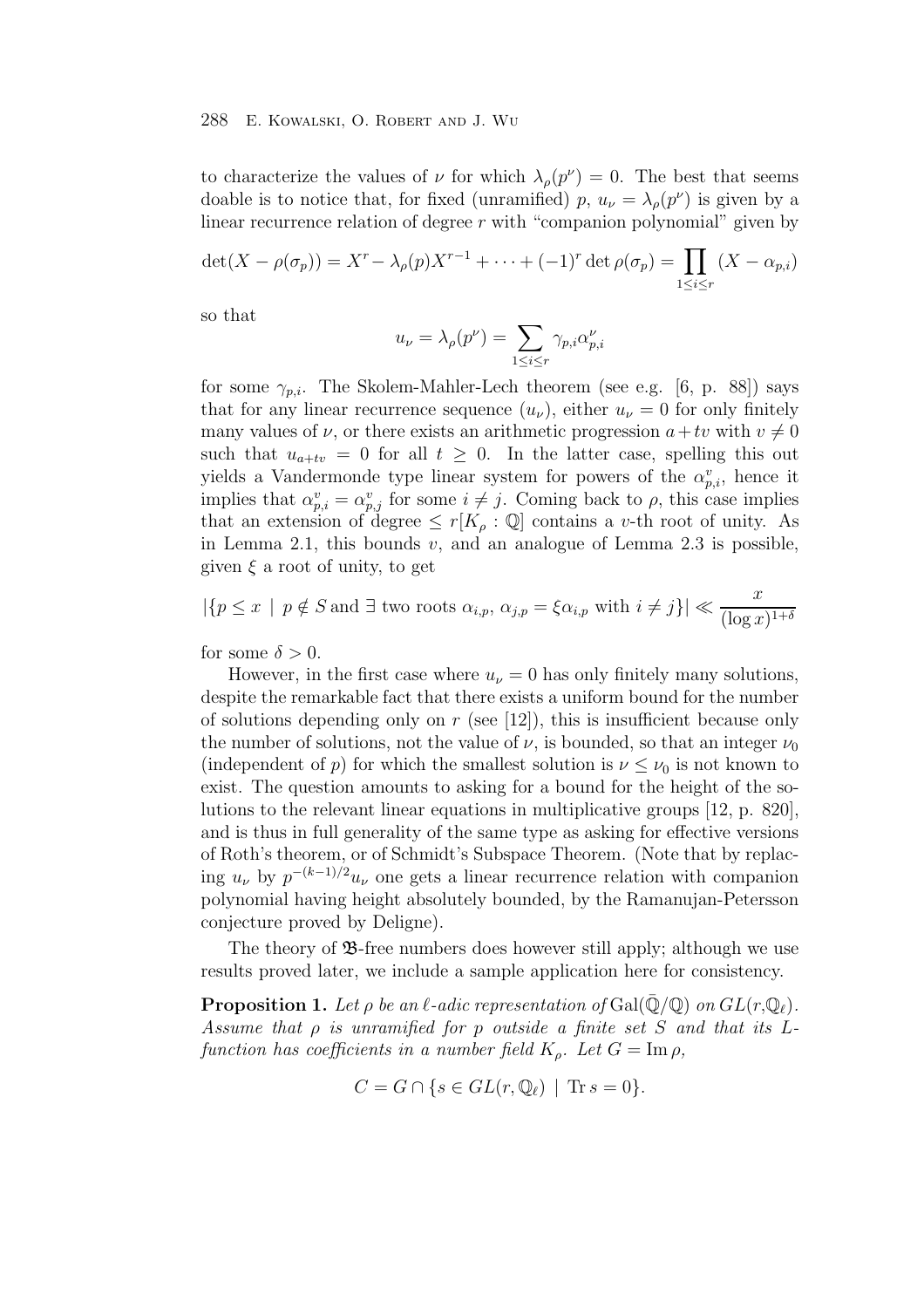Assume that, as  $\ell$ -adic varieties, we have dim  $C < \dim G$ . Then for any  $\varepsilon > 0$ ,  $x > x_0(\rho, \varepsilon)$  and  $y > x^{7/17+\varepsilon}$  we have

$$
|\{x < n \le x + y \mid \lambda_\rho(n) \ne 0\}| \gg y.
$$

In particular, with obvious notation, we have  $i_{\rho}(n) \ll n^{7/17+\epsilon}$ .

**Proof.** One can argue as for modular forms using  $\mathcal{B}$ -free numbers (see Proposition 6) with

$$
\mathfrak{B} = \{ p \mid p \in S \text{ or } \lambda_{\rho}(p) = 0 \} \cup \{ p^2 \mid \lambda_{\rho}(p) \neq 0 \},
$$

after applying Theorem 10 of [43] to G and C, with  $E = \overline{\mathbb{Q}}^{\text{ker }\rho}$ , to derive

$$
|\{p \le x \mid p \notin S \text{ or } \lambda_{\rho}(p) = 0\}| \ll x(\log x)^{-1-\delta}
$$

for some  $\delta > 0$  depending on the dimensions of G and C (for instance, any  $\delta < 1 - \dim C / \dim G$ . Strictly speaking, to apply this theorem as stated we must also treat separately the case where G is finite. One can then see  $\rho$ as a linear representation of the finite group  $G = \text{Gal}(E/\mathbb{Q})$  into  $GL(n, \mathbb{Q})$ , or into  $GL(n,\mathbb{C})$ . In that case the condition dim  $C < \dim G$  means that the character of  $\rho$  does not vanish. By a well-known fact about linear representations of finite groups (see e.g. [17, Ex. 2.39]), this means that the representation  $\rho$  is a one-dimensional character of Gal( $\mathbb{Q}/\mathbb{Q}$ ), which by the Kronecker-Weber theorem corresponds to (i.e. has the same L-function as) a Dirichlet character  $\chi$ , of conductor N say (divisible only by primes in S). Then  $\lambda_o(n) \neq 0$  if and only if  $(n, N) = 1$ .

This is also implicit in [43, §6.4, 6.5].

# **3. Maass forms, cofinite groups and the Rankin-Selberg method**

In this section, we describe what results follow from the Rankin-Selberg method. Although, for fixed  $f \in S_k^*(N, \chi)$ , they are weaker than those obtained by means of B-free numbers, this method has the advantage of yielding quite easily estimates uniform in terms of  $f$ , i.e. with explicit dependency on k and N. Those are by no means obvious from the  $\ell$ -adic point of view leading to (1.2). Moreover, the Rankin-Selberg method applies, at least as far as bounding  $i_f(n)$ , to non-congruence subgroups, as shown by Good [19], Sarnak [41] and Petridis [34]. This answers the last question in [43, p. 183].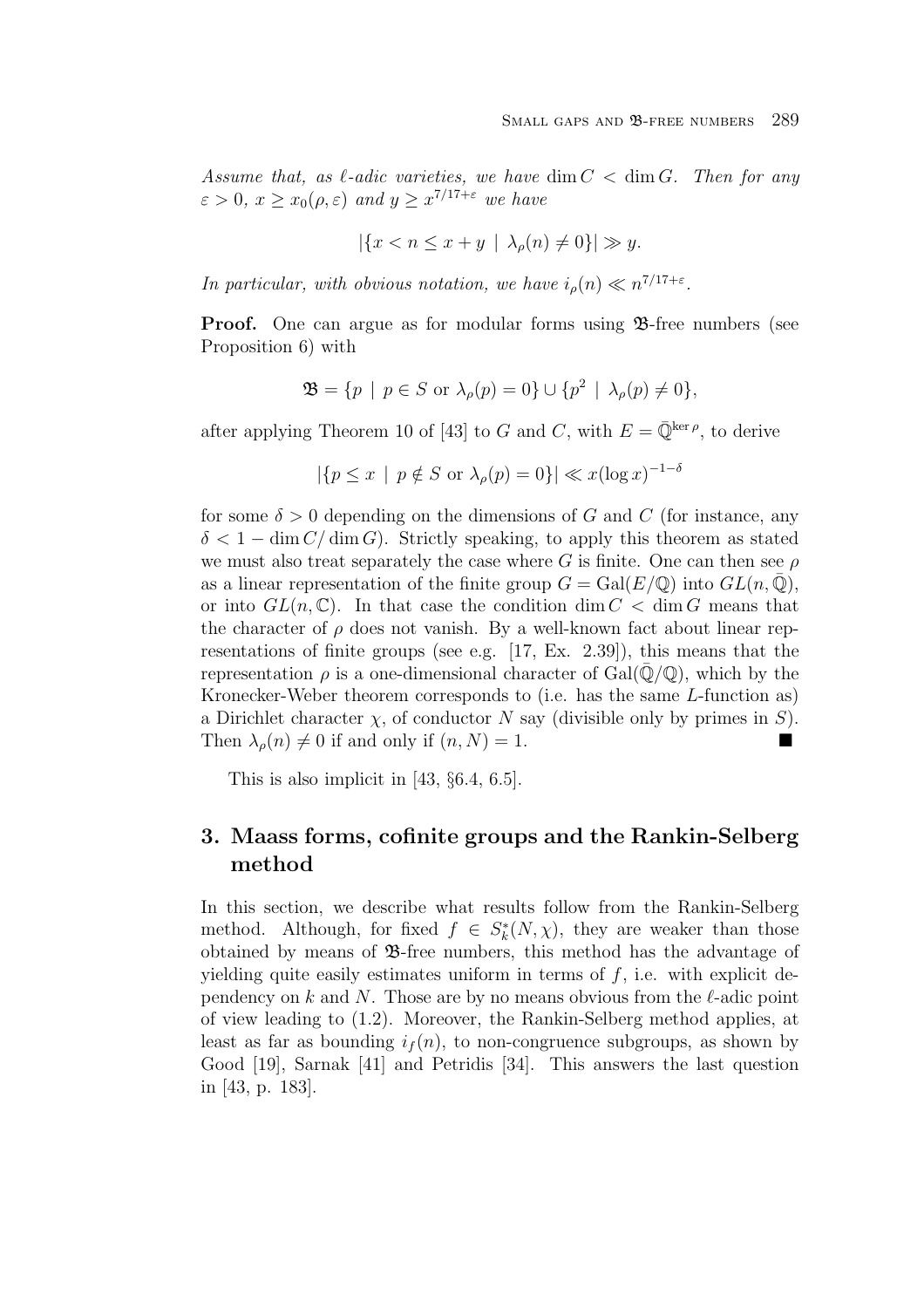**Proposition 2.** Let  $\Gamma \subset SL(2,\mathbb{R})$  be a discrete subgroup such that the quotient Γ $\mathbb{H}$  has finite hyperbolic volume and Γ contains the integral translation matrices acting by  $z \mapsto z + n$ . Let f be either a holomorphic cusp form of weight  $k \geq 2$  or a Maass cusp form with eigenvalue  $\lambda \neq 1/4$ . Define  $i_f(n)$ by (1.4) where  $\lambda_f(n)$  are the Fourier coefficients in the expansion of f at the cusp  $\infty$  of  $\Gamma$ . Then for some  $\theta < 1$  we have

$$
i_f(n) \ll n^{\theta}
$$

for  $n \geq 1$  where the implied constant depends on f.

Specifically, one can take  $\theta = 2/3$  if f is holomorphic and any  $\theta > 4/5$ if f is non-holomorphic.

**Proof.** The non-holomorphic case follows from [34] as the holomorphic case follows from [19], so we describe only the latter. Good shows that

(3.1) 
$$
\sum_{n \le x} |\lambda_f(n)|^2 = \sum_{2/3 < s_j \le 1} \frac{(4\pi x)^{s_j + k - 1}}{\Gamma(k + s_j)} \langle r_j, y^k | f |^2 \rangle + O(x^{k - 1 + 2/3})
$$

for  $x \geq 1$ , where  $1 = s_0 > s_1 \geq \cdots \geq s_r$  are the finitely many poles of the Eisenstein series  $E(z, s)$  for  $\Gamma$  in the interval  $[2/3, 1]$  (those with  $s_j \leq 2/3$  go to the error term),  $r_j(z)$  is the residue of  $E(z, s)$  at  $s_j$  and  $\langle \cdot, \cdot \rangle$  is the inner product on  $L^2(\Gamma \backslash \mathbb{H})$ . The pole at  $s_0 = 1$  with residue  $V^{-1}$  contributes

$$
\frac{(4\pi x)^k\|f\|^2}{k!V}
$$

where  $||f||$  is the Petersson norm of f and V the volume of Γ\H. Comparing (3.1) at  $x = n$  and  $x = n + Cn^{2/3}$ , where C is some large constant, shows that  $i_f(n) \leq C n^{2/3}$ .

*Remark 1.* As for half-integral weight forms, it is not expected that the coefficients of a cusp form for a non-arithmetic group satisfy any multiplicativity properties. In fact, it would be quite interesting to express this in a quantitative manner as done by Duke and Iwaniec [7] for half-integral forms using bilinear forms in the Fourier coefficients.<sup>1</sup>

In the case of congruence subgroups the methods using B-free numbers yield stronger results such as  $(1.5)$  for y quite small. Those however are not uniform in terms of f (i.e. in terms of N and k for holomorphic forms). The Rankin-Selberg method can quite easily yield some uniform estimates. Here are sample statements; note that we have not tried to get the best possible results.

<sup>&</sup>lt;sup>1</sup>Since this paper was written, A. Venkatesh has proved this in a qualitative form using techniques of ergodic theory.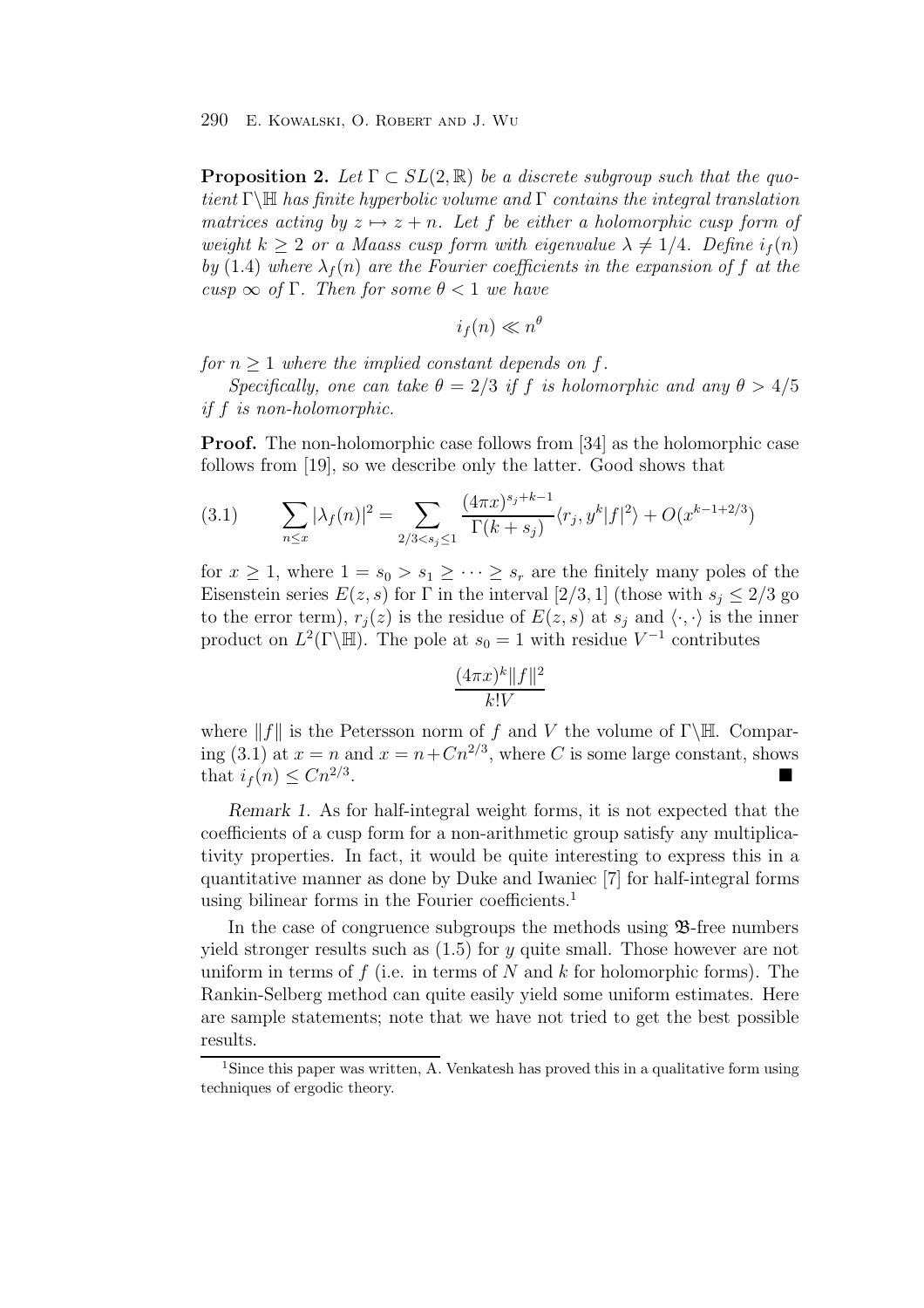**Proposition 3.** (1) Let  $N > 1$  and f a primitive Maass form of conductor N with eigenvalue  $\lambda \neq 1/4$  and trivial nebentypus. Let  $\Lambda = \lambda + 1$  and let  $\lambda_f(n)$  be the Fourier coefficients of f. For any  $\varepsilon > 0$ , there exists  $c > 0$ depending only on  $\varepsilon$  such that when

(3.2) 
$$
y > x^{37/40} \Lambda^{45/32} N^{19/8} (x \Lambda N)^{\epsilon},
$$

we have

$$
|\{x < n \le x + y \mid |\lambda_f(n)|^2 \ge c(\Lambda N)^{-\varepsilon}\}| \gg y(\log x)^{-1}(\Lambda N)^{-\varepsilon},
$$

the implied constants depending only on  $\varepsilon$ .

(2) Let  $N > 1$  and f a primitive holomorphic cusp form of conductor N, weight k and nebentypus  $\chi$ , not of CM type. There exists an absolute constant  $c > 0$  such that for any  $\varepsilon > 0$  and

$$
y > x^{4/5} (kN)^{1/2} (xkN)^{\varepsilon}
$$

we have

$$
|\{x < n \leq x + y \mid |\lambda_f(n)|^2 n^{1-k} \geq c(\log k N)^{-1}\}| \gg y(\log x)^{-14}(\log k N)^{-3}
$$

the implied constant depending only on  $\varepsilon$ .

**Proof.** We prove (1) and only give some indications for the easier (2) at the end. It turns out to be simpler to reduce to squarefree numbers (so in fact we could impose this condition on  $n$ ). The result will follow by Cauchy's inequality from the two asymptotic formulas

(3.3) 
$$
\sum_{n \le x}^{\flat} |\lambda_f(n)|^2 = c_f x + O((\Lambda N)^{25/64} x^{121/146} (x \Lambda N)^{\epsilon})
$$

and

(3.4) 
$$
\sum_{n \le x}^{\flat} |\lambda_f(n)|^4 = d_f x \log x + e_f x + O(\Lambda^{45/32} N^{19/8} x^{37/40} (x \Lambda N)^{\epsilon})
$$

where  $\sum_{n=1}^{\infty}$  restricts n to squarefree integers coprime with N. Both hold for any  $\varepsilon > 0$ , with the implied constant depending only on  $\varepsilon$ , and  $c_f$ ,  $d_f$ ,  $e_f$ are real numbers with  $c_f$ ,  $d_f > 0$  and

(3.5) 
$$
c_f \gg (\Lambda N)^{-\varepsilon}, d_f, e_f \ll (\Lambda N)^{\varepsilon}
$$

for any  $\varepsilon > 0$ , the implied constant depending only on  $\varepsilon$ .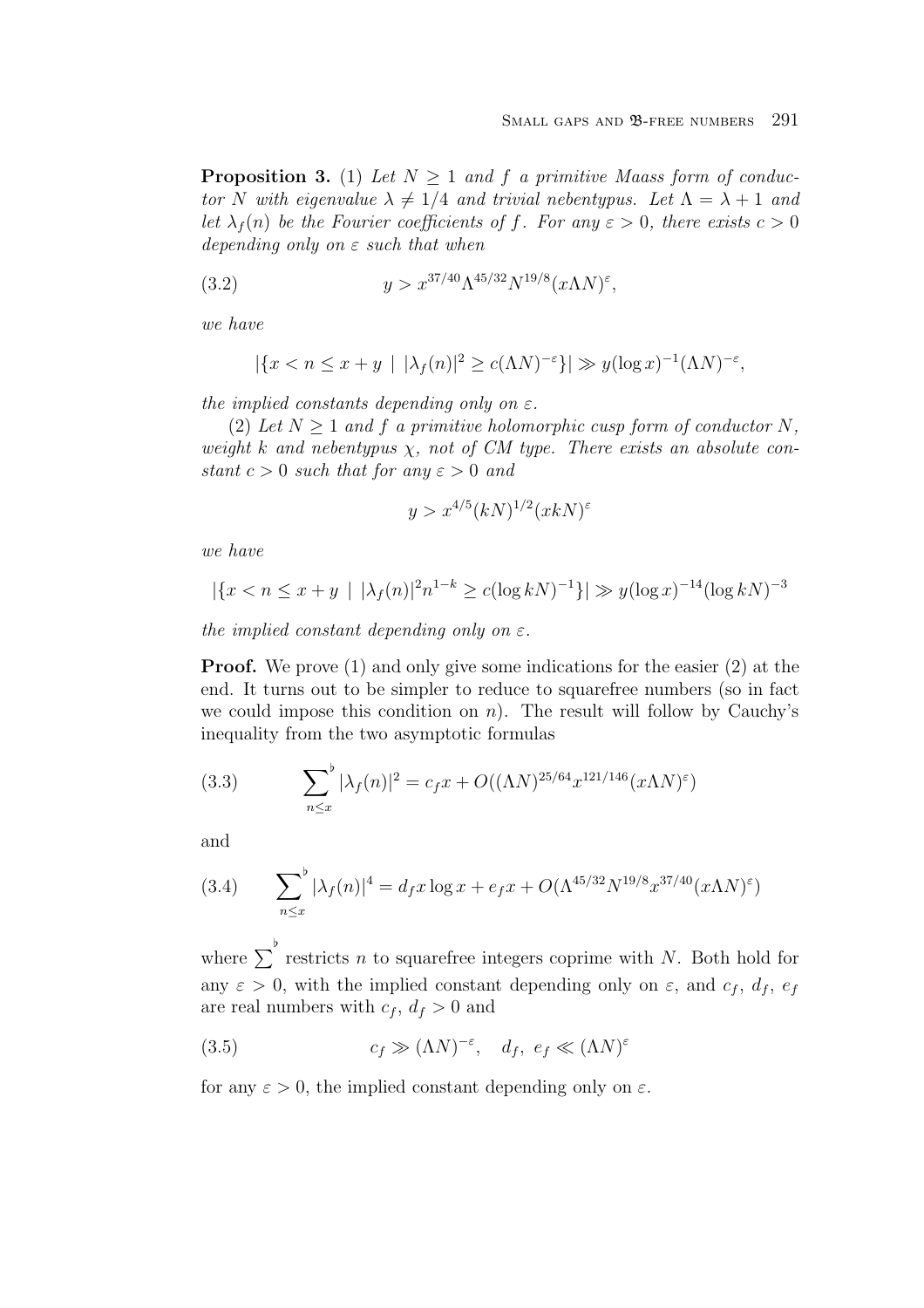Indeed, let  $\varepsilon > 0$  and  $\eta > 0$  be any positive numbers, and put the integers n with  $x < n \leq x+y$  in two sets L and S if, respectively,  $|\lambda_f(n)|^2 > \eta$ or  $|\lambda_f(n)|^2 \leq \eta$ . If y satisfies (3.2) we have by (3.3) and (3.5)

$$
\sum_{x < n \le x+y}^{\flat} |\lambda_f(n)|^2 \gg c_f y \ge C y (\Lambda N)^{-\varepsilon/4}
$$

where C depends only on  $\varepsilon$ , whereas by positivity and Cauchy's inequality

$$
\sum_{x < n \le x+y}^{b} |\lambda_f(n)|^2 \le \eta |S| + \sum_{x \in L}^{b} |\lambda_f(n)|^2 \le \eta y + |L|^{1/2} \Big(\sum_{x < n \le x+y}^{b} |\lambda_f(n)|^4\Big)^{1/2}.
$$
\nIf  $\eta < \frac{C}{2}(\Lambda N)^{-\varepsilon/4}$  we derive by (3.4) and (3.5)

$$
|L| \gg y^2 (\Lambda N)^{-\varepsilon} y^{-1} (\log x)^{-1},
$$

as desired.

We give the proof of  $(3.4)$  and the upper bounds on  $d_f$ ,  $e_f$ , since  $(3.3)$ is easier. The lower bound for  $c_f$  is deeper, and follows immediately from the bound  $L(F, 1) \gg (\Lambda N)^{-\epsilon}$  of Hoffstein and Lockhart [22] for the adjoint square  $F$  of  $f$  (which is also its symmetric square since the nebentypus is trivial).

Since  $f$  is primitive and has trivial nebentypus, hence real coefficients, we have

$$
|\lambda_f(p)|^4 = \lambda_f(p)^4 = (1 + \lambda_f(p^2))^2 = 1 + 2\lambda_f(p^2) + \lambda_f(p^2)^2
$$

for  $p \nmid N$  and thus we find that

$$
L(s) := \sum_{n\geq 1}^{\flat} |\lambda_f(n)|^4 n^{-s} = \prod_{p\nmid N} (1 + |\lambda_f(p)|^4 p^{-s})
$$
  
=  $\zeta^{\flat}(s) L^{\flat}(\text{Sym}^2 f, s)^2 L^{\flat}(\text{Sym}^2 f \otimes \text{Sym}^2 f, s) H(s)$ 

where

$$
\zeta^{\flat}(s) = \prod_{p \nmid N} (1 + p^{-s}),
$$
  

$$
L^{\flat}(\text{Sym}^2 f, s) = \prod_{p \nmid N} (1 + \lambda_f(p^2)p^{-s}),
$$
  

$$
L^{\flat}(\text{Sym}^2 f \otimes \text{Sym}^2 f, s) = \prod_{p \nmid N} (1 + \lambda_f(p^2)^2p^{-s})
$$

and  $H(s)$  is an Euler product which converges absolutely for  $\sigma > \frac{23}{32}$  by the estimate  $|\lambda_f(p)| \le 2p^{7/64}$  of Kim and Sarnak [26] (any estimate  $|\lambda_f(p)| \le 2p^{\theta}$ with  $\theta$  < 1/4 would do, at the cost of worsening the exponent), and is moreover uniformly bounded on any line  $\sigma = \sigma_0$  with  $\sigma_0 > \frac{23}{32}$ .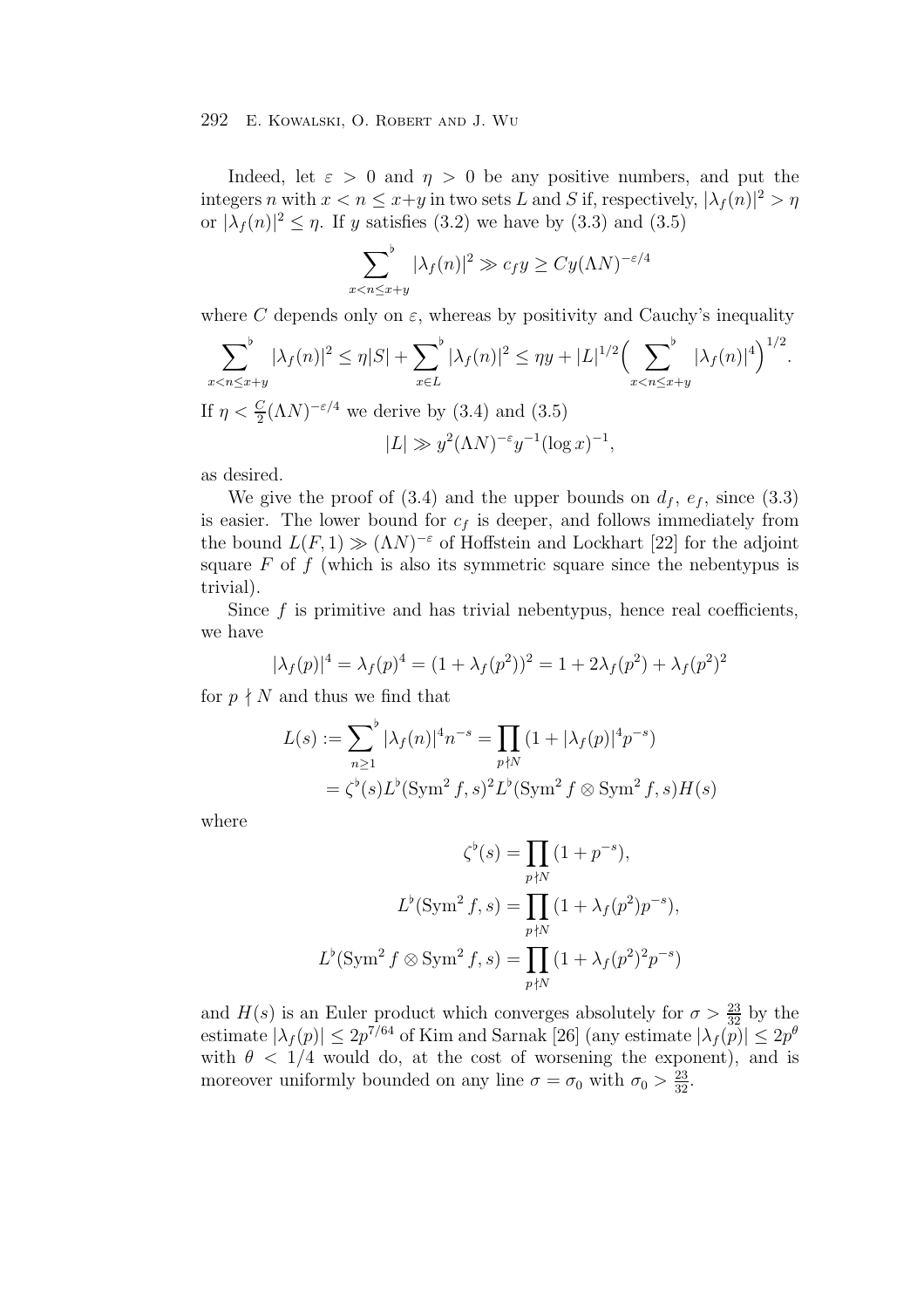To see this, define H as the obvious ratio for  $\sigma$  large enough, and check on the Euler factors individually that

$$
H(s) \ll \zeta (2\sigma - 14/32)^B
$$

for some absolute constant  $B > 0$  (for a similar argument, see e.g. [9, Prop. 2]).

Each of the three L-functions is obtained by removing non-squarefree coefficients (and those not coprime with  $N$ ) from an L-function which has analytic continuation and a functional equation of the standard type: the first one is the zeta function, the second one is the adjoint square  $F = \text{Sym}^2 f$ of Shimura and Gelbart-Jacquet [18], and the third is the Rankin-Selberg square  $F \otimes F$  of the latter (which exists as a special case of convolution of cusp forms on  $GL(3)$ ). The same bound and reasoning already used shows that

$$
\zeta^{\flat}(s)L^{\flat}(F,s)^{2}L^{\flat}(F\otimes F,s)=\zeta(s)L(F,s)^{2}L(F\otimes F,s)H_{1}(s)
$$

where  $H_1(s)$  has the same properties as  $H(s)$  above.

In particular we see that  $L(s)$  has a pole of order 2 at  $s = 1$  (by [31] since  $\lambda \neq 1/4$  so that F is a cusp form on  $GL(3)$ ). We can now proceed along classical lines: let  $U > 1$  (to be chosen later) and let  $\psi$  be a  $C^{\infty}$  function on  $[0, +\infty)$  such that  $0 \leq \psi \leq 1$  and

$$
\psi(x) = \begin{cases} 1 & \text{if } 0 \le x \le 1 - U^{-1}, \\ 0 & \text{if } x \ge 1 + U^{-1}. \end{cases}
$$

The Mellin transform  $\hat{\psi}(s)$  is holomorphic for  $\sigma > 0$ , it satisfies  $\hat{\psi}(s)$  =  $s^{-1} + O(|\sigma|U^{-1})$  and by integration by parts

(3.6) 
$$
\hat{\psi}(s) \ll U^A (1+|t|)^{-A-1}
$$

for  $\sigma > 1/2$  and for any  $A > 0$ , the implied constant depending on A and  $\psi$ only.

For suitable choices (say  $\psi_+$  and  $\psi_-$ ) of  $\psi$  we get

$$
\sum_{n\geq 1}^{b} |\lambda_f(n)|^4 \psi_-(n/x) \leq \sum_{n\leq x}^{b} |\lambda_f(n)|^4 \leq \sum_{n\geq 1}^{b} |\lambda_f(n)|^4 \psi_+(n/x).
$$

Thus it is enough to prove (3.4) for a sum weighted by  $\psi(n/x)$ . We have

$$
\sum_{n\geq 1}^{b} |\lambda_f(n)|^4 \psi(n/x) = \frac{1}{2\pi i} \int_{(3)} L(s) x^s \hat{\psi}(s) ds
$$
  
= 
$$
\frac{1}{2\pi i} \int_{(3)} \zeta(s) L(F,s)^2 L(F \otimes F, s) H(s) H_1(s) \hat{\psi}(s) x^s ds.
$$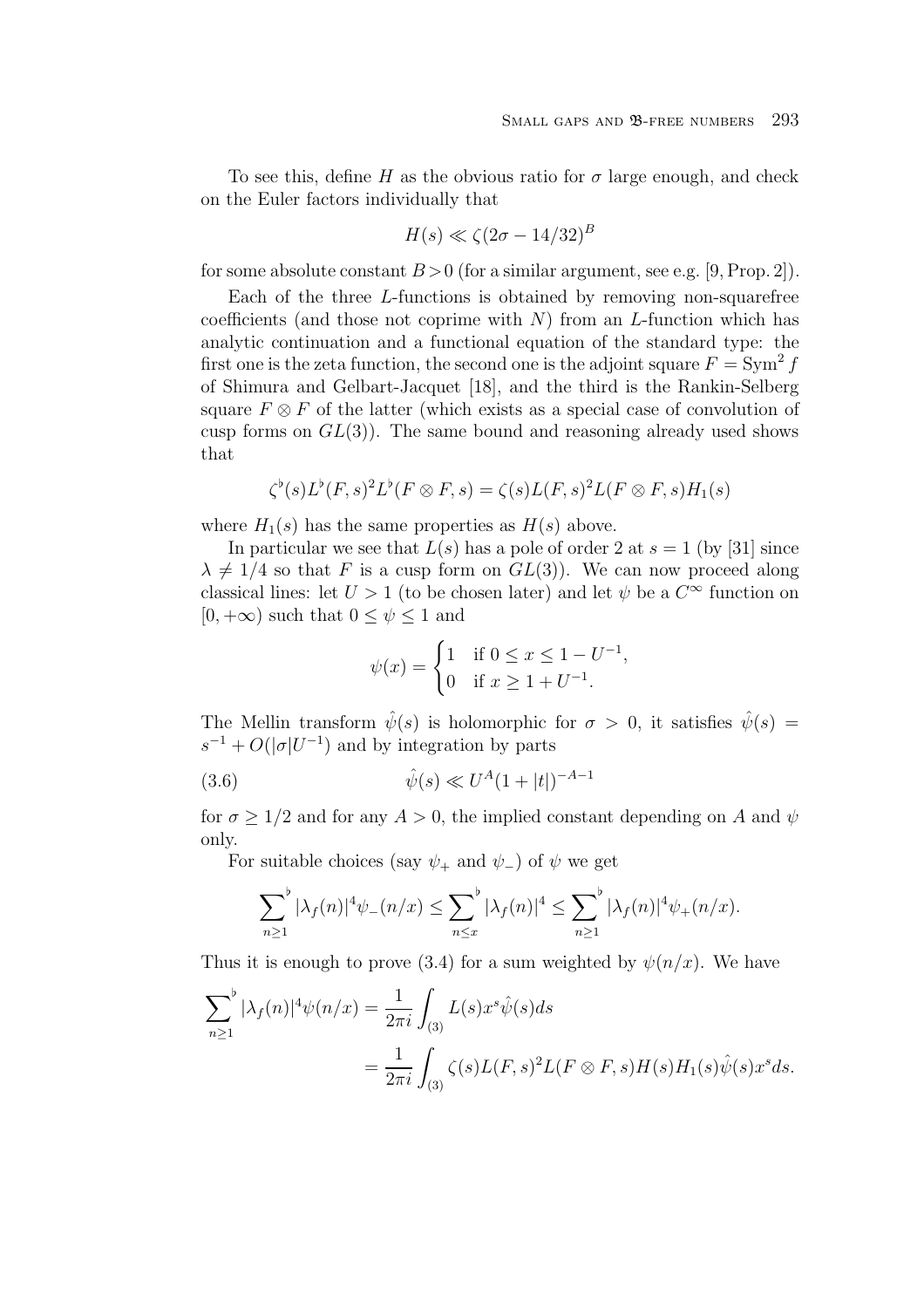For any fixed  $\alpha > \frac{23}{32}$  we can move the line of integration (the three L-<br>functions are nalunamially have ded in vertical string and  $\hat{\psi}$  decays naridly) functions are polynomially bounded in vertical strips and  $\hat{\psi}$  decays rapidly) to  $\sigma = \alpha$ . We pass the double pole at  $s = 1$  with residue of the form

$$
d_f x \log x + e_f x + O(x(\log x)(\Lambda N)^{\varepsilon} U^{-1})
$$

with

$$
d_f = L(F, 1)H(1)H_1(1)res_{s=1}L(F \otimes F, s) > 0,
$$

 $d_f$  and  $e_f$  being estimated by [32] to get

$$
d_f \ll (\Lambda N)^{\varepsilon}, \quad e_f \ll (\Lambda N)^{\varepsilon}
$$

for any  $\varepsilon > 0$ , the implied constant depending only on  $\varepsilon$ .

Now the integral on  $\sigma = \alpha < 1$  is estimated using  $H(s)H_1(s) \ll 1$ , the uniform convexity bound for automorphic L-functions (see e.g.  $[24, §5.12]$ ) yielding

$$
L(s) \ll (1+|t|)^{8(1-\alpha)+\varepsilon} \Lambda^{5(1-\alpha)+\varepsilon} N^{8(1-\alpha)+\varepsilon}
$$

for the product of the three L-functions, the implied constant depends only on  $\alpha$  and  $\varepsilon$ . Then (3.6) with  $A = 8(1 - \alpha) + 1/2$  (to get an absolutely convergent integral) yields

$$
\sum_{n\geq 1}^{b} |\lambda_f(n)|^4 \psi(n/x) = d_f x \log x + e_f x + O(x(\log x)(\Lambda N)^{\varepsilon} U^{-1})
$$
  
+ 
$$
O(x^{\alpha} \Lambda^{5(1-\alpha)+\varepsilon} N^{8(1-\alpha)+\varepsilon} U^{8(1-\alpha)+1/2+\varepsilon}).
$$

Without trying to optimize, we take U so that  $xU^{-1} = x^{\alpha}U^{8(1-\alpha)+1/2}$ , which gives

$$
\sum_{n\geq 1}^{b} |\lambda_f(n)|^4 \psi(n/x) = d_f x \log x + e_f x + O(\Lambda^{5(1-\alpha)+\varepsilon} N^{8(1-\alpha)+\varepsilon} x^{\beta+\varepsilon})
$$

with

$$
\beta = 1 - \frac{2(1 - \alpha)}{16(1 - \alpha) + 3}.
$$

Taking  $\alpha = \frac{23}{32} + \varepsilon$ , we get (3.4), up to renaming  $\varepsilon$ .

For holomorphic forms, we proceed in the a slightly different manner. First since we have a nebentypus we use the adjoint square instead of the symmetric square in proving the analogue of (3.3), namely

(3.7) 
$$
\sum_{n \le x}^{\flat} |\lambda_f(n)|^2 = c_f x^k + O(x^{k-1/5+\epsilon}(kN)^{1/2+\epsilon})
$$

with  $c_f \gg (\log kN)^{-1}$  (by Goldfeld, Hoffstein and Lieman, see the Appendix to [22]).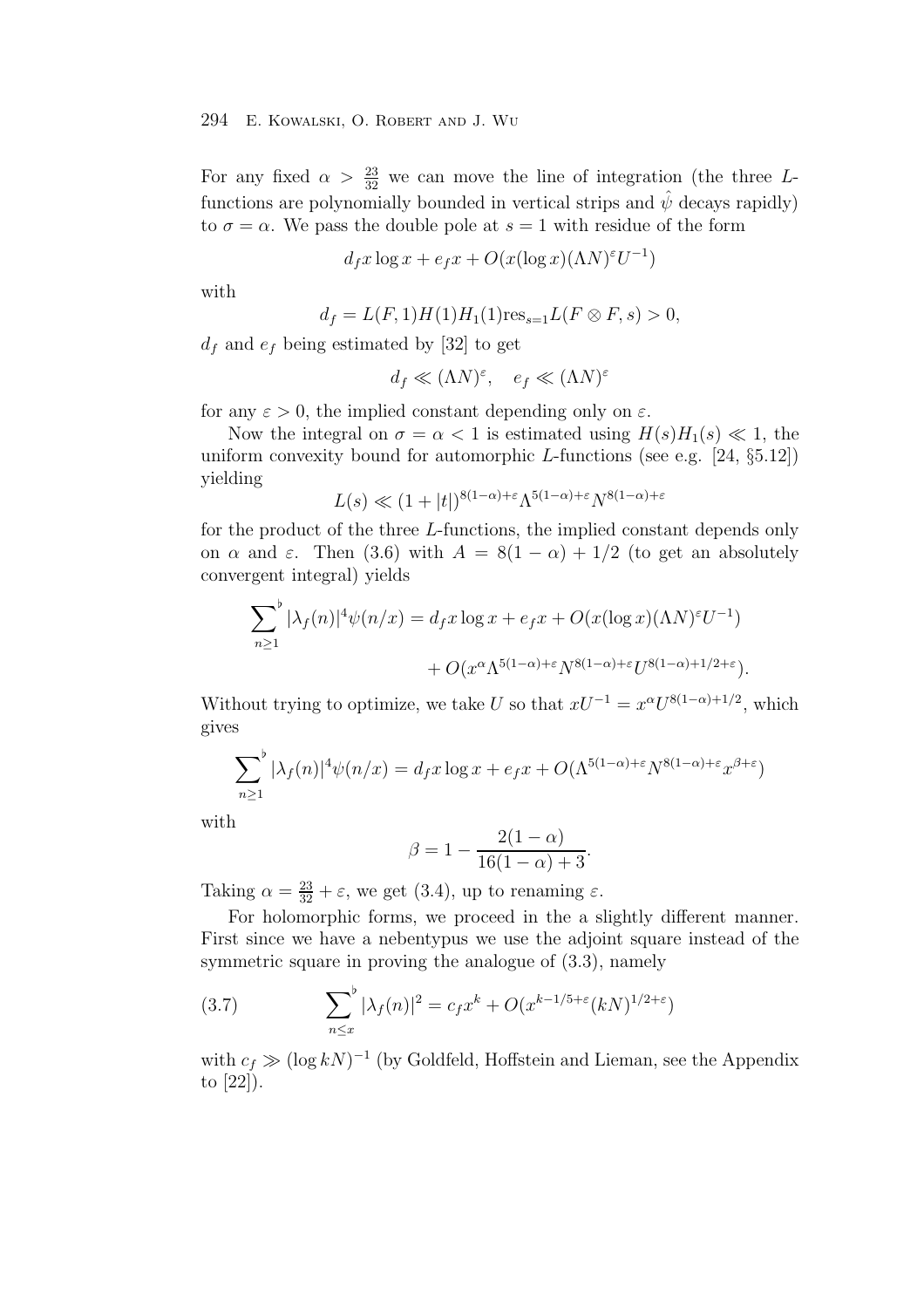Secondly we can avoid proving the analogue of (3.4), for which we require only an upper bound, by means of the Ramanujan-Petersson bound (proved by Deligne)

$$
|\lambda_f(n)| \le d(n)n^{(k-1)/2},
$$

where  $d(n)$  is the divisor function. In fact it is more efficient then to argue with the third power moment, and use Hölder's Inequality with  $(p, q)$  $(3, 3/2)$  for the final estimates:

(3.8) 
$$
\sum_{x < n \le x+y}^{\flat} |\lambda_f(n)|^2 \le \eta |S| + \sum_{x \in L}^{\flat} |\lambda_f(n)|^2
$$

$$
\le \eta y + |L|^{1/3} \Big( \sum_{x < n \le x+y}^{\flat} |\lambda_f(n)|^3 \Big)^{2/3}.
$$

We have

$$
\sum_{x < n \le x+y}^{\flat} |\lambda_f(n)|^3 \le \sum_{x < n \le x+y} d(n)^3 n^{3(k-1)/2},
$$

and estimating this is classical. Here are the main steps for completeness. The generating Dirichlet series for  $d(n)^3$  is

$$
L_1(s) := \sum_{n \ge 1} d(n)^3 n^{-s} = \zeta(s)^4 \prod_p \left(1 + 4p^{-s} + p^{-2s}\right) = \zeta(s)^8 H_2(s)
$$

where  $H_2$  is absolutely convergent, hence holomorphic, for  $\sigma > \frac{1}{2}$ . Say it has coefficients  $\alpha(n)$ , and  $\zeta(s)^8$  has coefficients  $d_8(n)$ . By [21, Th. 2] we have

$$
\sum_{n \le x} d_8(n) = xP(\log x) + O(x^{5/8 + \varepsilon})
$$

where  $P$  is some polynomial of degree 7. Hence

$$
\sum_{n \le x} d(n)^3 = \sum_{b \le x} \alpha(b) \sum_{a \le x/b} d_8(a)
$$

$$
= xP_1(\log x) + O(x^{5/8 + \varepsilon})
$$

for some polynomial  $P_1$  of degree 7 since  $H_2(5/8)$  is absolutely convergent. By partial summation we get

$$
\sum_{n \le x} d(n)^3 n^{3(k-1)/2} = x^{3(k-1)/2+1} P_2(\log x) + O(x^{3(k-1)/2+5/8+\varepsilon}),
$$

hence the result follows using (3.7), (3.8) since  $5/8 < 4/5$ .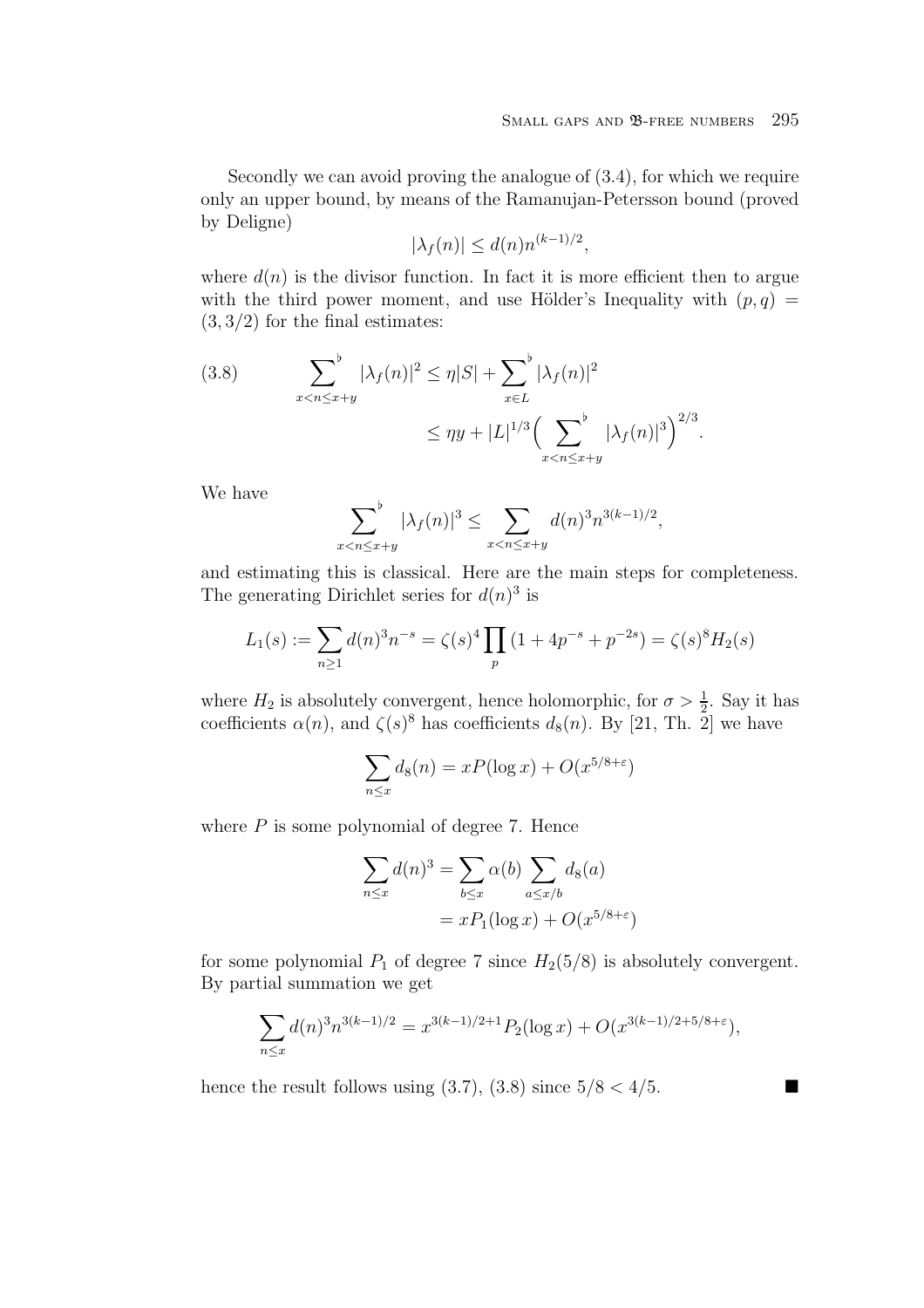*Remark 2.* We see that this method provides n where a lower bound for  $\lambda_f(n)$  holds, and this also seems very hard to get by purely algebraic techniques. In applications to analytic number theory, this can be of crucial importance; see for instance [8], [9]. In these papers the question is somewhat different: one needs to find very small  $n$ , compared to some large parameter x (say  $n \ll x^{\varepsilon}$ ), such that  $\lambda_f(n)$  is not too small, and this is solved by using the trick of Iwaniec that for any prime  $p \nmid N$ , we have  $\lambda_f(p)^2 - \lambda_f(p^2) = 1$ , so one of  $\lambda_f(p)$ ,  $\lambda_f(p^2)$  is at least  $1/\sqrt{2}$  in absolute value, and  $p^2$  remains small enough for the application in mind.

There is a strong contrast between the proof of Proposition 3, which depends on quite deep analytic properties of L-functions, and the algebraic approach of the previous section, where not even convergence mattered! It is clear that one can extend Proposition 2 to any cuspidal automorphic form on  $GL(n)/\mathbb{Q}$  using its Rankin-Selberg convolution (compare [9]), but Proposition 3 requires either that  $f$  satisfies the Ramanujan-Petersson conjecture, or that the adjoint square be automorphic (in which case there is also a bound of the type  $|\alpha_p| \leq p^{\theta}$  with  $\theta < \frac{1}{4}$  for the local parameters of f at unramified primes). This is not known for  $n > 3$ unramified primes). This is not known for  $n \geq 3$ .

It is natural to ask if the property in Lemma 2.1 holds for primitive Maass forms. If the eigenvalue is  $\lambda = 1/4$ , conjecturally the Fourier coefficients still generate a number field, and in this case the proof goes through without change. If  $\lambda \neq 1/4$ , the field  $K_f = \mathbb{Q}((\lambda_f(n))_{n \geq 1}, (\chi(n))_{n \geq 1})$  is not expected to be a number field. However we still see that if Lemma 2.1 is false for f, then  $\mathbb{Q}((\alpha_p)_p,(\beta_p)_p,(\chi(p))_p)\cap \mathbb{Q}^{ab}$  is an infinite extension of  $\mathbb{Q}$ , where  $\mathbb{O}^{ab}$  is the cyclotomic field generated by all roots of unity. This does not sound very likely, as the field generated by the local roots  $\alpha_p$ ,  $\beta_p$  could be expected to be mostly transcendental, but it is certainly beyond proof or disproof today! (The corresponding fact is true, however, for the field  $K_t = \mathbb{Q}(2^{it}, 3^{it}, \ldots, p^{it}, \ldots)$  generated by the local roots of the Eisenstein series  $E(z, \frac{1}{2} + it)$ , for  $SL(2, \mathbb{Z})$  say, for all  $t \in \mathbb{R}$  except maybe those in a<br>countable set: it doesn't seem easy to decide if the latter is really empty but countable set; it doesn't seem easy to decide if the latter is really empty, but this would follow from Schanuel's Conjecture, as observed by B. Poonen).

One is tempted to confront this with the famous "optimistic" question of Katz ([25, p.15]): is

$$
L(s) = \prod_{p} \left( 1 - S(1, 1; p) p^{-s} + p^{1-2s} \right)^{-1} = \sum_{n \ge 1} \lambda_S(n) n^{-s}
$$

the  $L$ -function of a (primitive) Maass form (of weight 2), even up to finitely many factors, where  $S(1,1;p)$  denotes the usual Kloosterman sums? Note that  $S(1,1;p)$  generates the maximal real subfield of the field of p-th roots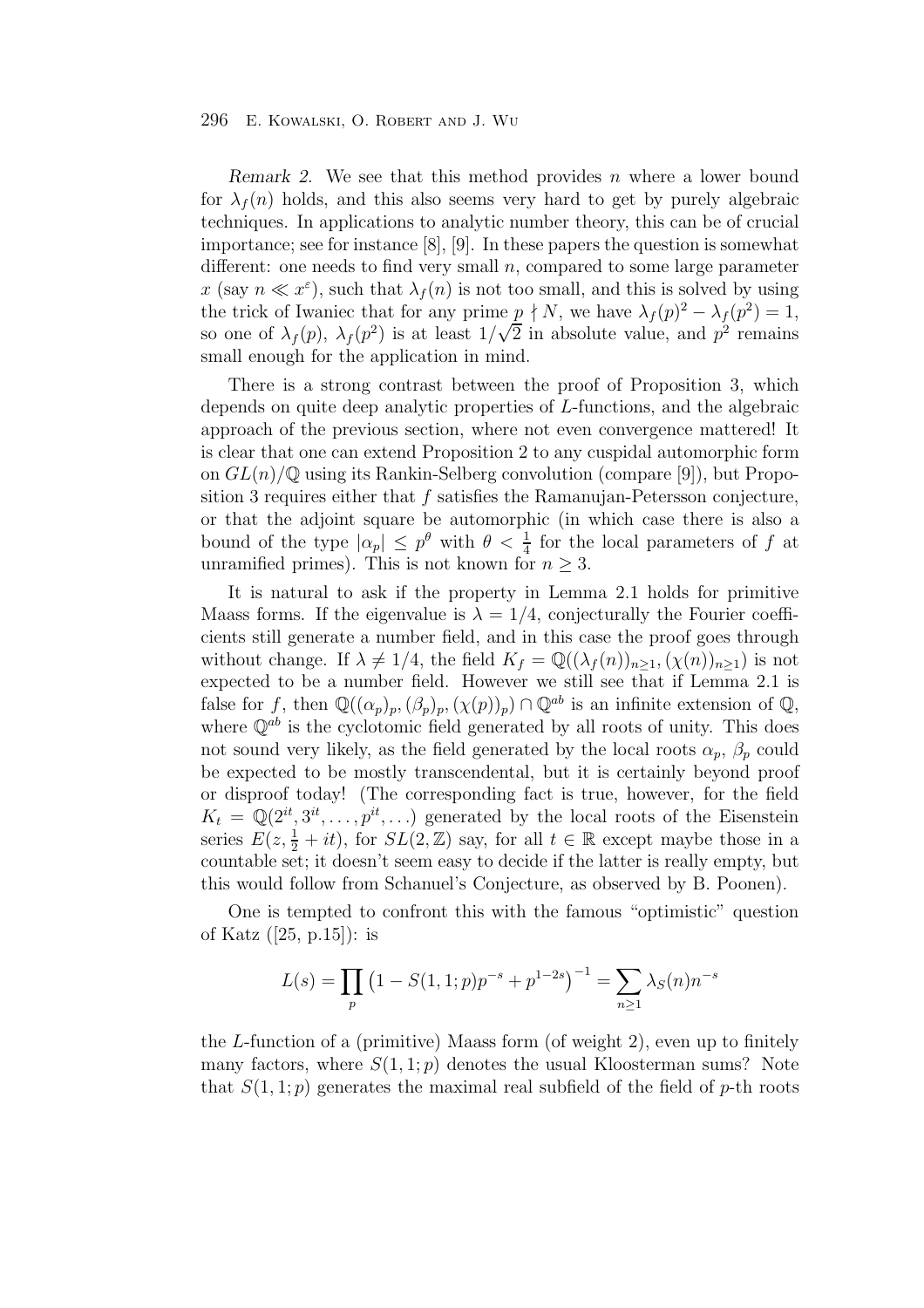of unity, so in this case the field generated by  $\lambda_S(p)$  is an infinite algebraic extension of Q. However we can prove the analogue of Lehmer's conjecture for this Dirichlet series! (Of course, the answer to Katz's question is widely expected to be "No", see [5] for some strong evidence).

**Proposition 4.** For any  $n \geq 1$ , we have  $\lambda_S(n) \neq 0$ .

**Proof.** We give two proofs (suggested by Katz and simpler than our original argument). We need to show that  $\lambda_S(p^\nu) \neq 0$  for p prime and  $\nu \geq 0$ . For the first argument, consider the Euler factor at  $p$  as a rational function of  $X = p^{-s}$  with coefficients in the cyclotomic field  $\mathbb{Q}(e(1/p))$ . It is congruent (modulo the ideal generated by  $p$ ) to

$$
\frac{1}{1 - S(1, 1; p)X} = \sum_{\nu} S(1, 1; p)^{\nu} X^{\nu}.
$$

Thus the result follows from the well-known fact that  $S(1, 1; p)$  is non-zero modulo  $p$ , in fact we have

$$
S(1, 1; p) \equiv -1 \pmod{(1 - e(1/p))},
$$

and the prime ideal  $1 - e(1/p)$  divides p.

For the other argument, notice that since the form of the Euler product is the same as for a holomorphic form of weight 2, we must show that  $\alpha_p/\beta_p$ is not a root of unity, where  $\alpha_p$  and  $\beta_p$  satisfy

$$
\alpha_p + \beta_p = S(1, 1; p)
$$
 and  $\alpha_p \beta_p = p$ .

Hence the product  $\alpha_b \beta_p$  is divisible by  $1-e(1/p)$ , whereas by the congruence above, the sum is invertible modulo  $1 - e(1/p)$ . This means one of  $\alpha_p$ ,  $\beta_p$ must also be invertible while the other is not, which implies that the ratio  $\alpha_p/\beta_p$  is not a *p*-unit, hence not a root of unity.

It is probably possible to derive a fancy proof of this proposition (more amenable to generalizations, if desired) using ideas as in [14], Lemma 4.9, applied to some Kloosterman/Gauss sum sheaves on  $\mathbb{G}_m/\mathbb{F}_p$  with traces of Frobenius at  $\alpha \in \mathbb{G}_m(\mathbb{F}_p)$  given by both sides of (3.9). Note also that if  $\nu \geq 1$  and p is odd we do have (see e.g. [23, Lemma 4.1])

$$
S(1, 1; p^{2\nu}) = p^{\nu} (e(2/p^{2\nu}) + e(-2/p^{2\nu})),
$$

so Proposition 4 is special to Kloosterman sums with prime modulus.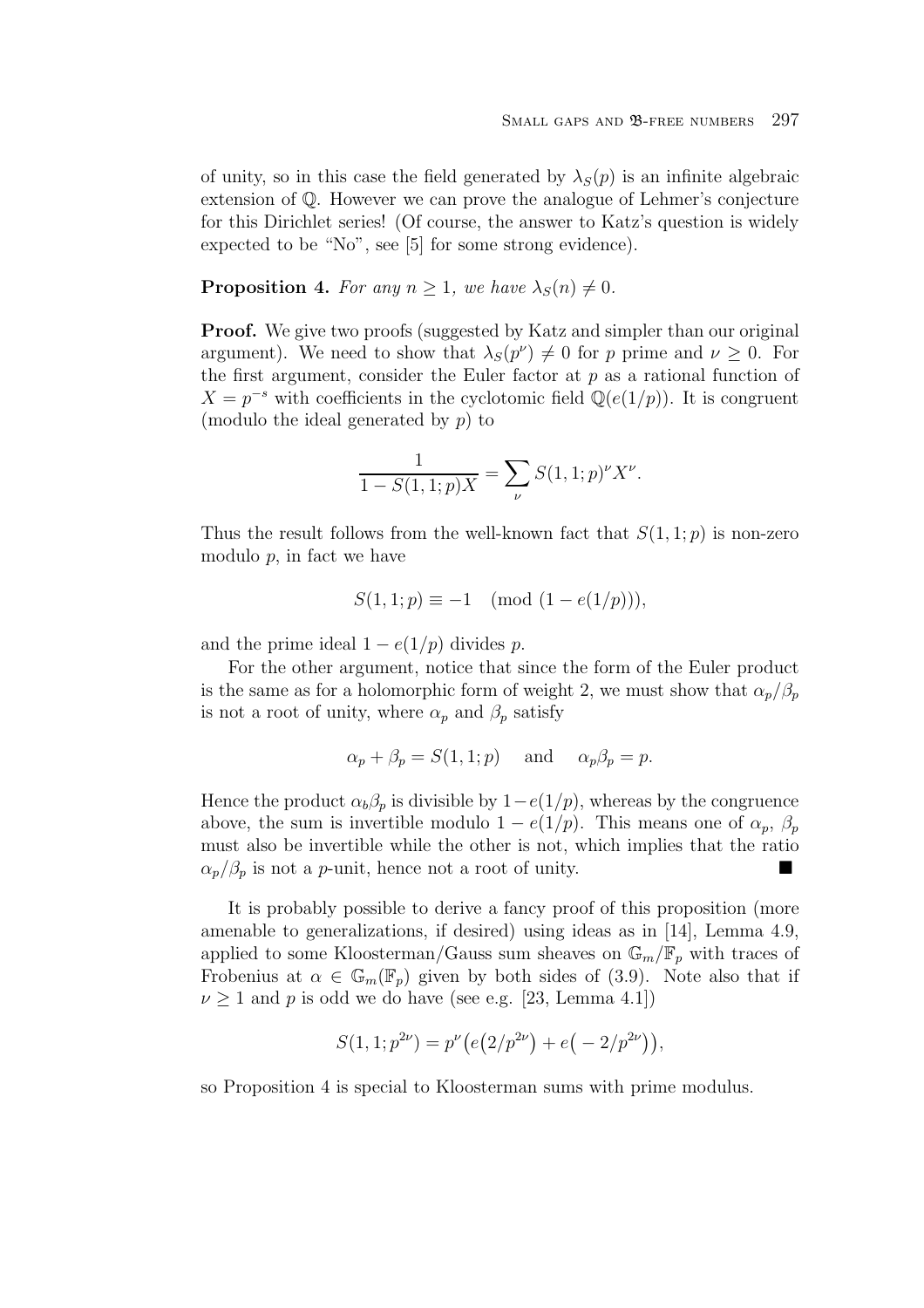## **4. Applications of** B**-free numbers**

We now come to the technical heart of this paper where we consider the original question of proving (1.5) for a cusp form  $f \in S_k(N,\chi)$ , not in the space spanned by CM forms. Recall that Balog and Ono [2] proved (1.5) for  $y = x^{17/41+\epsilon}$ ,  $\epsilon > 0$  being arbitrary. It is interesting to look for smaller exponents, in particular since it is natural to expect that  $y = x^{\varepsilon}$  should be sufficient. (By a result of Plaksin  $[35]$  on  $\mathcal{B}$ -free numbers, this is true for almost all *n*). For one very natural f, namely the Ramanujan  $\Delta$  function with coefficients  $\tau(n)$ , a famous conjecture of Lehmer [29] says that  $\tau(n) \neq 0$ for any  $n > 1$ .

Since this problem seems very difficult, approaching it by means of conditional statements based on solid conjectures is also desirable. Very recently Alkan [1] gave two such results: he showed that the exponent 17/41 can be reduced to  $69/169$  and  $1/3$  ([1], Theorems 3 and 4) under the generalised Riemann hypothesis (GRH) for Dedekind zeta-function and the Lang-Trotter conjecture [28], respectively.

We will prove a number of results improving the previously known statements, both conditional and unconditional. The following is a general bound, where we recall that  $\mathfrak{P}_{f,1}$  is defined in (2.6):

**Theorem 1.** Suppose that  $k \geq 2$  and  $f \in S_k^*(N, \chi)$  is a primitive form not of CM type such that

(4.1) 
$$
\left|\mathfrak{P}_{f,1}\cap[1,x]\right| \ll_f x^{\rho} \frac{(\log\log x)^{\Psi_{\rho}}}{(\log x)^{\Theta_{\rho}}} \qquad (x \geq 2),
$$

where  $\rho \in [0,1]$  and  $\Theta_{\rho}, \Psi_{\rho}$  are real constants such that  $\Theta_1 > 1$ . Define

$$
\theta(\rho) = \begin{cases}\n\frac{1}{4} & \text{if } 0 \le \rho \le \frac{1}{3}, \\
\frac{10\rho}{19\rho + 7} & \text{if } \frac{1}{3} < \rho \le \frac{9}{17}, \\
\frac{3\rho}{4\rho + 3} & \text{if } \frac{19}{17} < \rho \le \frac{15}{28}, \\
\frac{5}{16} & \text{if } \frac{15}{28} < \rho \le \frac{5}{8}, \\
\frac{22\rho}{24\rho + 29} & \text{if } \frac{5}{8} < \rho \le \frac{9}{10}, \\
\frac{7\rho}{9\rho + 8} & \text{if } \frac{9}{10} < \rho \le 1.\n\end{cases}
$$

For every  $\varepsilon > 0$ ,  $x \ge x_0(f, \varepsilon)$  and  $y \ge x^{\theta(\rho)+\varepsilon}$ , we have

(4.2) 
$$
|\{x < n \le x + y \mid \lambda_f(n) \neq 0\}| \gg_{f,\varepsilon} y.
$$

In particular for any  $\varepsilon > 0$  and all  $n > 1$ , we have

$$
(4.3) \t\t if(n) \ll_{f,\varepsilon} n^{\theta(\rho)+\varepsilon}.
$$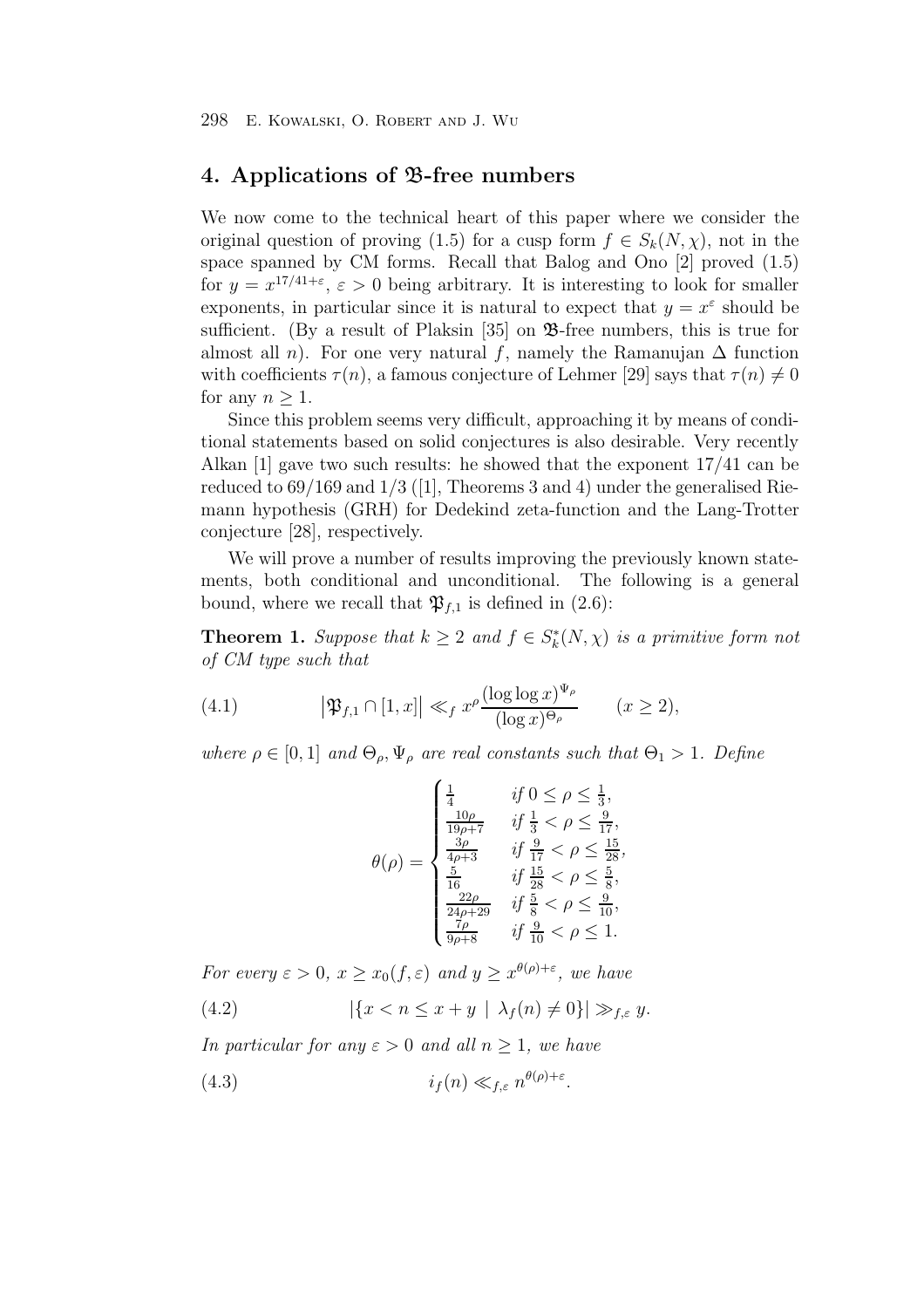Theorem 1 follows immediately by multiplicativity from Corollary 10 below which gives a more effective treatment for B-free numbers in short intervals, applied with

$$
\mathfrak{P} = \{ p \mid p \mid N \text{ or } \lambda_f(p) = 0 \}.
$$

The new ideas and new ingredients will be explained in  $\S$  5.

According to (1.2), the hypothesis (4.1) holds with

$$
(\rho, \Theta_{\rho}, \Psi_{\rho}) = (1, 1 + \delta, 0) \quad \text{for any } \delta < \frac{1}{2}.
$$

Thus, applying this result and Lemma 2.4, we immediately obtain an improvement of the result of Balog and Ono.

**Corollary 1.** Suppose that  $k \geq 2$  and  $f \in S_k(N, \chi)$  is not in the space spanned by CM forms. Then for any  $\varepsilon > 0$ ,  $x \ge x_0(f, \varepsilon)$  and  $y \ge x^{7/17+\varepsilon}$ , we have

$$
|\{x < n \le x + y \mid \lambda_f(n) \ne 0\}| \gg_{f,\varepsilon} y.
$$

In particular

 $i_f(n) \ll_{f,\varepsilon} n^{7/17+\varepsilon}.$ 

In proving this we do not exploit Lemma 2.1 (so we could claim that we obtain the correct proportion of squarefree numbers if  $f$  is primitive). It can be used to simplify the proof, as we will see, but it does not influence the strength of the exponent. This is mainly due to the fact that we have  $\rho = 1$ , and when  $\rho$  is close to 1 we do not succeed in getting better results by not imposing the numbers to be squarefree.

However, if one can get  $\rho$  quite small, e.g. smaller than the current best results about squarefree numbers in short intervals (see [13]), it is clear that using Lemma 2.1 will yield an improvement. So consider the set of prime numbers

$$
\mathfrak{P}_f^* := \{ p \mid p | N \} \cup \bigcup_{\nu=1}^{\infty} \mathfrak{P}_{f,\nu},
$$

where as before

$$
\mathfrak{P}_{f,\nu} = \{ p \mid p \nmid N \text{ and } \lambda_f(p^{\nu}) = 0 \}.
$$

Clearly  $\lambda_f(n) \neq 0$  (for  $(n, N) = 1$ ) if and only if n is  $\mathfrak{P}_f^*$ -free. We then have the following result:

**Theorem 2.** Assume that  $k \geq 2$ ,  $f \in S_k^*(N, \chi)$  is not a CM form, and that

(4.4) 
$$
\left|\mathfrak{P}_f^*\cap[1,x]\right| \ll_f x^{\rho} \frac{(\log\log x)^{\Psi_{\rho}}}{(\log x)^{\Theta_{\rho}}} \qquad (x \geq 2),
$$

where  $\rho \in [0,1]$  and  $\Theta_{\rho}, \Psi_{\rho}$  are real constants such that  $\Theta_1 > 1$ . Then the inequalities (4.2) and (4.3) hold with  $\theta(\rho) = \rho/(1+\rho)$  for  $0 \le \rho \le 1$ .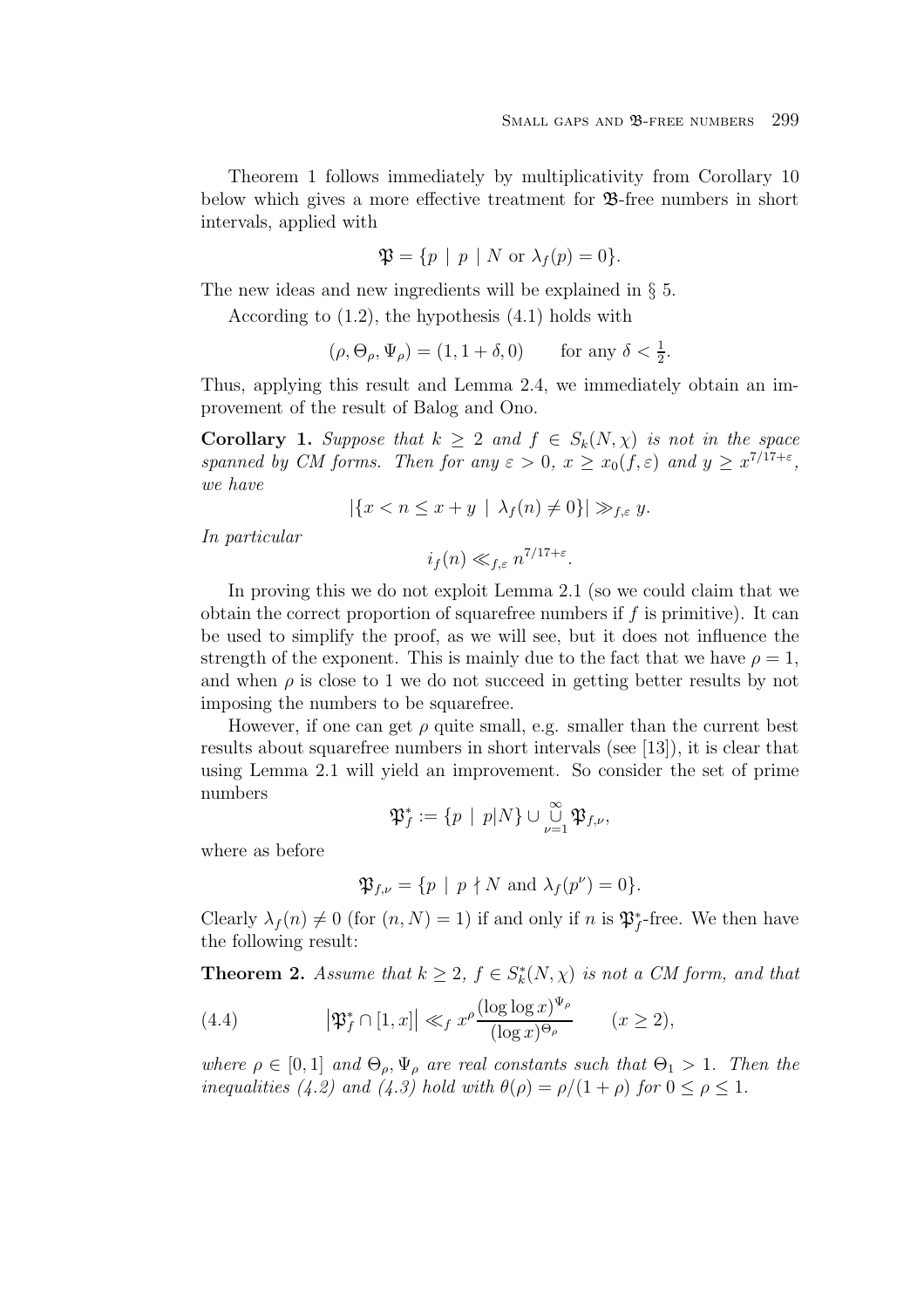This theorem gives a better exponent than Theorem 1 when  $\rho \leq \frac{1}{3}$  under<br>ightly stronger hypothesis than (4.1). However recall from Lemma 2.2 a slightly stronger hypothesis than (4.1). However recall from Lemma 2.2 that the hypotheses  $(4.1)$  and  $(4.4)$  are in fact equivalent when k is even. It is of course particularly interesting that this new exponent tends towards 0 when  $\rho \rightarrow 0$ . As for Theorem 1, this result follows directly by multiplicativity from the corresponding result for B-free numbers, Proposition 9 below, where this time  $\mathfrak{P} = \mathfrak{P}_f^*$ .

Another consequence of Lemma 2.3 and Corollary 10 is an extension to all symmetric powers:

**Corollary 2.** Let  $k \geq 2$  and  $f \in S_k^*(N, \chi)$  which is not a CM form. Let  $m \geq 1$  and define the unramified m-th symmetric power L-function of f by

$$
L_{nr}(\text{Sym}^m f, s) = \prod_{p \nmid N} \prod_{0 \le j \le m} (1 - \alpha_p^j \beta_p^{m-j} p^{-s})^{-1} = \sum_{n \ge 1} \lambda_f^{(m)}(n) n^{-s}.
$$

Then for any  $\varepsilon > 0$ ,  $x \ge x_0(f, \varepsilon)$  and  $y > x^{7/17+\varepsilon}$ , we have

$$
|\{x < n \le x + y \mid \lambda_f^{(m)}(n) \ne 0\}| \gg_{f,m,\varepsilon} y,
$$

and in particular  $i_{\text{Sym}^m f}(n) \ll_{f,\varepsilon,m} n^{7/17+\varepsilon}$  for  $n \geq 1$ .

**Proof.** For  $p \nmid N$  prime, we have  $\lambda_f^{(m)}(p) = \lambda_f(p^m)$ . Hence by Lemma 2.3 we derive

 $|\{p \le x \mid p \nmid N \text{ and } \lambda_f^{(m)}(p) = 0\}| \ll x(\log x)^{-1-\delta}$ 

for any  $\delta < \frac{1}{2}$ . By multiplicativity and Corollary 10 below, the result follows.

Note we do not need the automorphy of  $\text{Sym}^m f$  (which is known in general only for  $m \leq 4$ .

The hypothesis (4.1) is known only with  $\rho = 1$ , with the one exception of primitive forms  $f \in S_2^*(N)$  with integral coefficients. Those are associated<br>to elliptic gurus over  $\mathbb{R}$  and Ellips [10] has proved that (4.1) (or (4.4)) to elliptic curves over  $\mathbb{Q}$ , and Elkies [10] has proved that (4.1) (or (4.4)) holds with  $\rho = 3/4$ ,  $\Theta = \Psi = 0$ . Theorem 1 is still better for this value of  $\rho$ than Theorem 2 and we get:

**Corollary 3.** Let  $E/\mathbb{Q}$  be an elliptic curve without complex multiplication and let f be the associated primitive form. Then for every  $\varepsilon > 0$ ,  $x \geq$  $x_0(E,\varepsilon)$  and  $y \geq x^{33/94+\varepsilon}$ , we have

$$
|\{x < n \le x + y \mid \lambda_f(n) \ne 0\}| \gg_{E,\varepsilon} y.
$$

In particular for any  $\varepsilon > 0$  and all  $n \geq 1$ , we have

 $i_f(n) \ll_{E,\varepsilon} n^{33/94+\varepsilon}.$ 

This improves Theorem 2 of [1], which requires 69/169 in place of 33/94.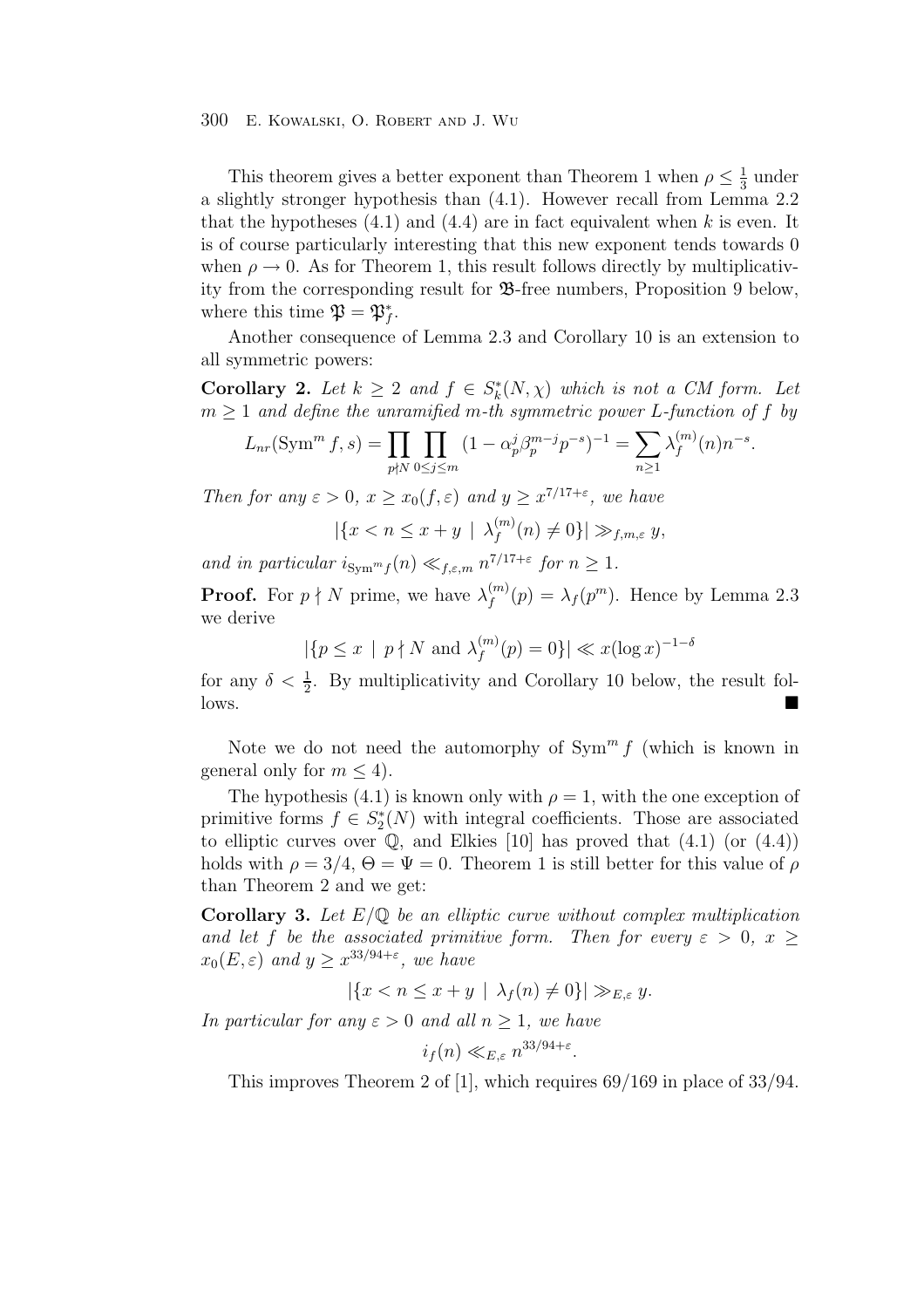Some well-known conjectures imply that (4.1) holds for smaller values of  $\rho$ . For example, Serre ([43, (182)<sub>R</sub>]) showed that the GRH for Dedekind zeta-functions implies (4.1) with  $(\rho, \Theta_{\rho}, \Psi_{\rho}) = (\frac{3}{4}, 0, 0)$ . Lang and Trot-<br>ter [28] formulated a conjecture for the size of the set  $\mathfrak{R}_{\varepsilon}$  in the case ter [28] formulated a conjecture for the size of the set  $\mathfrak{P}_{f,1}$ , in the case where  $f$  is associated to an elliptic curve over  $\mathbb Q$ . This, if true, implies for these forms an estimate (4.1) with  $(\rho, \Theta_{\rho}, \Psi_{\rho}) = (\frac{1}{2}, 1, 0)$ . Generalizations of<br>the Lang-Trotter conjecture (see e.g. Murty's version [33], especially Conthe Lang-Trotter conjecture (see e.g. Murty's version [33], especially Conjecture 3.4) imply that if  $k \geq 2$  and  $f \in S_k^*(N, \chi)$  is not of CM type, then we have (4.1) with

(4.5) 
$$
(\rho, \Theta_{\rho}, \Psi_{\rho}) = \begin{cases} (\frac{1}{2}, 1, 0) & \text{if } k = 2 \text{ and } [F_f : \mathbb{Q}] = 2, \\ (0, 0, 1) & \text{if } k = 2 \text{ and } [F_f : \mathbb{Q}] = 3 \\ & \text{or } k = 3 \text{ and } [F_f : \mathbb{Q}] = 2, \\ (0, 0, 0) & \text{otherwise,} \end{cases}
$$

where  $F_f$  is the stable trace field (see § 2 and § 3 of [33]).

Applying Theorem 1, we get the following conditional result, which improves Theorem 1 of [1].

**Corollary 4.** Suppose that  $k \geq 2$  and  $f \in S_k(N, \chi)$  is not in the space spanned by CM forms.

(i) Under the GRH for Dedekind zeta-function, the exponent 7/17 of Corollary 1 can be further improved to 33/94.

(ii) Under the generalized Lang-Trotter conjecture, the exponent 7/17 can be further improved to 10/33 if  $k = [F_f : \mathbb{Q}] = 2$ , and to 1/4 otherwise.

We can apply Theorem 2 instead if  $f$  satisfies the assumptions of Lemma 2.2, but it is just as simple to extend the Lang-Trotter type conjectures to deal with the sets  $\mathfrak{P}_{f,\nu}$  for any  $\nu \geq 1$ . The heuristics which lead to these conjectures, based on Deligne's estimate  $|\alpha_p| = |\beta_p| = p^{(k-1)/2}$ , suggest the following:

**Conjecture 1.** Let  $\nu \geq 1$  be any integer. If  $k \geq 2$  and  $f \in S_k^*(N, \chi)$  is not of CM type, then

$$
\left|\mathfrak{P}_{f,\nu}\cap [1,x]\right|\ll_f x^\rho\frac{(\log\log x)^{\Psi_\rho}}{(\log x)^{\Theta_\rho}}\qquad (x\geq 2)
$$

with  $(\rho, \Theta_{\rho}, \Psi_{\rho}) = (\frac{1}{2}, 1, 0)$  if  $k = 2$ ,  $(0, 0, 1)$  if  $k = 3$  and  $(0, 0, 0)$  if  $k \ge 4$ .

We only state upper bounds, but one could propose a more precise statement, which involves looking at the possibility of  $f$  having "extra twists" and eliminating the all but finitely many  $\nu$  for which  $\mathfrak{P}_{f,\nu}$  is empty. About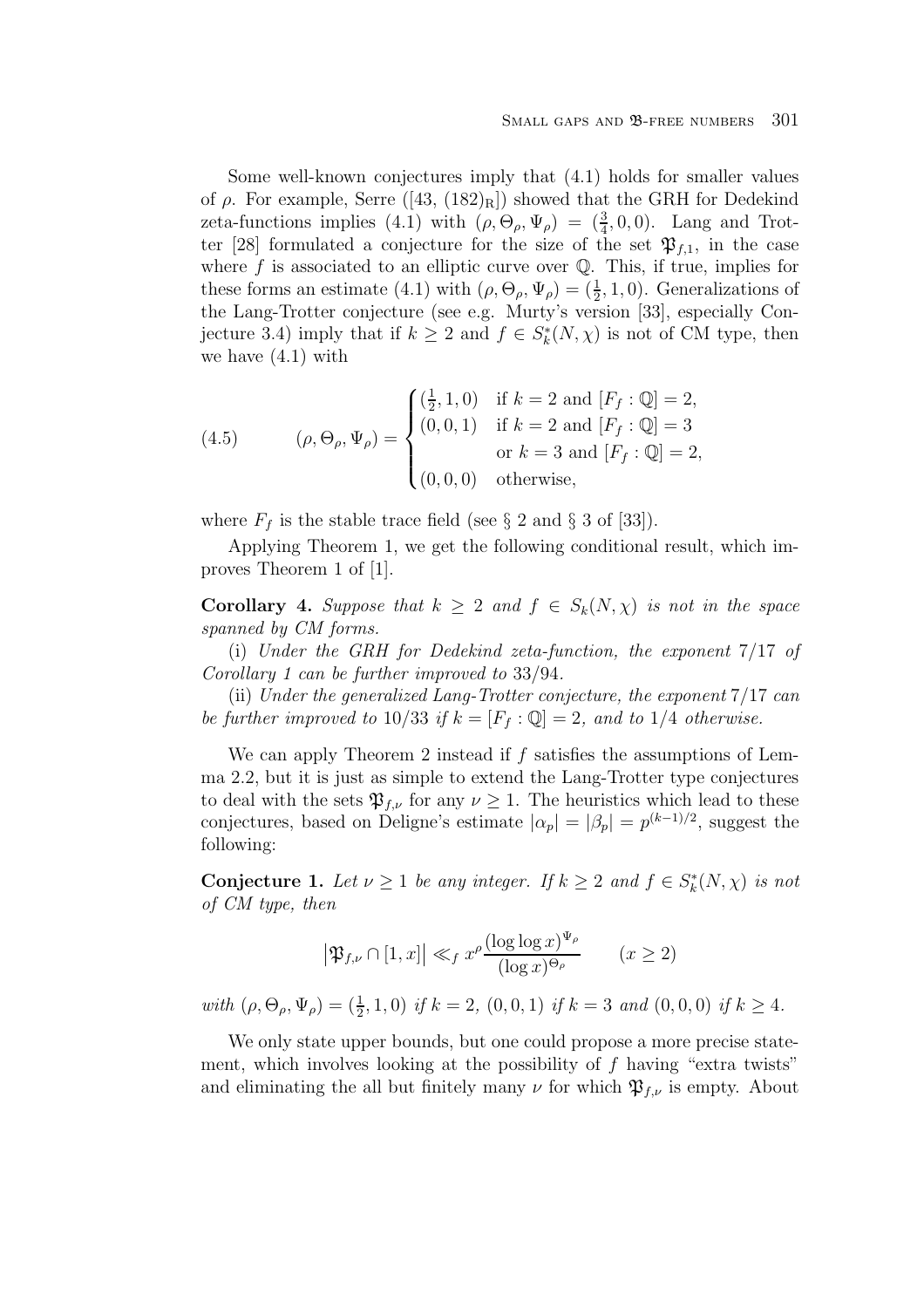this conjecture, recall that even under GRH, one can not get a better general result towards the Lang-Trotter conjecture than

$$
\left|\mathfrak{P}_{f,1}\cap[1,x]\right|\ll_f x^{3/4}
$$

for f of weight  $k \geq 2$ . The exponent is the same for all weights, so this gets worse (compared to what we expect) as  $k$  grows. In particular, this conjecture for  $k \geq 3$  seems hopeless for the time being. Lemma 2.1 implies:

**Corollary 5.** Let  $k \geq 2$  and  $f \in S_k^*(N, \chi)$  not of CM type. Assuming Conjecture 1 for f, the inequality  $(4.4)$  holds with  $(\rho, \Theta_{\rho}, \Psi_{\rho})$  given by  $(\rho, \Theta_{\rho}, \Psi_{\rho}) = (\frac{1}{2}, 1, 0)$  if  $k = 2$ ,  $(0, 0, 1)$  if  $k = 3$  and  $(0, 0, 0)$  if  $k \ge 4$ .

As applications (or cautionary tale...), here are some very impressivelooking results.

**Corollary 6.** Suppose that  $k \geq 3$  and  $f \in S_k(N, \chi)$  is not in the space spanned by CM type. If Conjecture 1 holds for all primitive forms, then the exponent 7/17 of Corollary 1 can be improved to 0. If  $k \geq 4$  and f is primitive, then there exists  $M > 1$  such that  $(n, M) = 1$  implies  $\lambda_f(n) \neq 0$ .

Specializing to the Ramanujan  $\tau$ -function, which is integer valued, Lemma 2.2 allows us to deduce the following result (implicit in [43]):

**Corollary 7.** Assume Conjecture 1, or equivalently the generalized Lang-Trotter conjecture, for  $f = \Delta \in S_{12}^{*}(1)$ . There exists  $P \ge 1$  such that  $\tau(x) = 0$  if and only if  $(x, \Delta x)$  is a square i.e. if and only if  $x(x)$  is even  $\tau(n)=0$  if and only if  $(n, P^{\infty})$  is a square, i.e. if and only if  $v_p(n)$  is even for p | P. In particular  $i_{\Delta}(n) \leq P$  for  $n \geq 1$ , and for all  $x \geq 2$  and  $y \geq 1$ , we have

$$
|\{x < n \le x + y \mid \tau(n) \ne 0\}| = y \prod_{p|P} \frac{p}{p+1} + O\left((\log(x+y))^{\omega(P)}\right)
$$
\n
$$
\ge \frac{\varphi(P)}{P}y + O(1)
$$

where the implied constant is absolute and  $\omega(P)$  is the number of prime divisors of P.

**Proof.** The first statement is the rephrasing of Lemma 2.2 and Conjecture 1 in this case. Notice that  $\tau(n) \neq 0$  if  $(n, P) = 1$  so  $i_{\Delta}(n) \leq P$  follows (an interval of length P contains elements prime to  $P$ ) as does the last inequality by trivial counting. For the asymptotic, write

$$
|\{n \le x \mid \tau(n) \ne 0\}| = \sum_{d|P^{\infty}, d \le x} \lambda(d) \sum_{n \le x/d} 1,
$$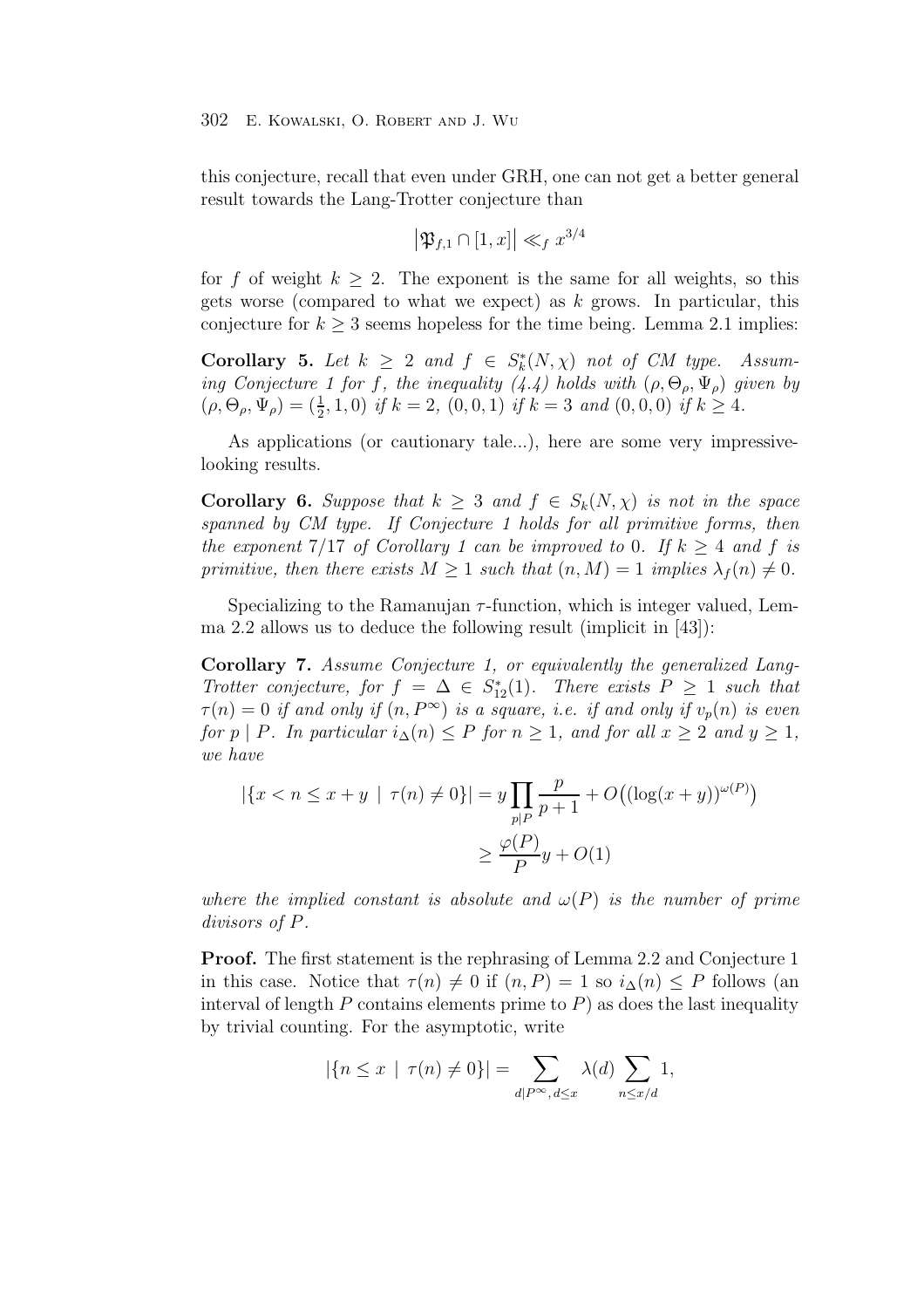where  $\lambda(n)$  is the Liouville function, i.e.  $\lambda(p^k)=(-1)^k$ . Since

$$
\sum_{d|P^{\infty}}\frac{\lambda(d)}{d}=\prod_{p|P}\frac{p}{p+1},
$$

we get the result after elementary estimates.

This is of course trivial and of little practical significance towards the Lehmer conjecture.

## **5. Multiple exponential sums and bilinear forms**

This section is devoted to the study of multiple exponential sums and bilinear forms, which will be used in the proofs of our results on B-free numbers in the next sections, but are also of independent interest. Recall that exponential sums in analytic number theory are often classified as of type I or type II, meaning roughly bilinear forms with at least one smooth variable (type I) and general bilinear forms (type II).

We begin by investigating a double exponential sum of type II:

$$
S(M, N) := \sum_{m \sim M} \sum_{n \sim N} \varphi_m \psi_n e\left(X \frac{m^{\alpha} n^{\beta}}{M^{\alpha} N^{\beta}}\right),
$$

where  $e(t) := \exp\{2\pi i t\}, X > 0, M \ge 1, N \ge 1, |\varphi_m| \le 1, |\psi_n| \le 1, \alpha, \beta \in$ R and  $m ∼ M$  means  $M ≤ m < 2M$ . Such a sum occurs in many arithmetic problems and is studied by many authors (for example, [15] and [40]). We shall estimate this sum by the method of Fouvry and Iwaniec [15] together with the refinement of Robert and Sargos [39]. When  $X < N^2$ , we need to use an idea in [40].

The following result is an improvement of Theorem 4 in [15] and Theorem 10 in [40].

**Proposition 5.** If  $\alpha, \beta \in \mathbb{R} \setminus \{0, 1\}$ , then for any  $\varepsilon > 0$  we have

$$
S(M, N) \ll \left\{ (XM^6N^6)^{1/8} + M^{1/2}N + MN^{3/4} + X^{-1/2}MN \right\} (MN)^{\varepsilon}.
$$

**Proof.** We shall distinguish two cases.

A. *The case of*  $X \geq N^2$ 

By applying twice the Cauchy-Schwarz' inequality, it follows that

$$
|S(M, N)|^4 \le (MN)^2 \sum_{n_1 \sim N} \sum_{n_2 \sim N} \sum_{m_1 \sim M} \sum_{m_2 \sim M} e\left(X \frac{(m_1^{\alpha} - m_2^{\alpha})(n_1^{\beta} - n_2^{\beta})}{M^{\alpha} N^{\beta}}\right).
$$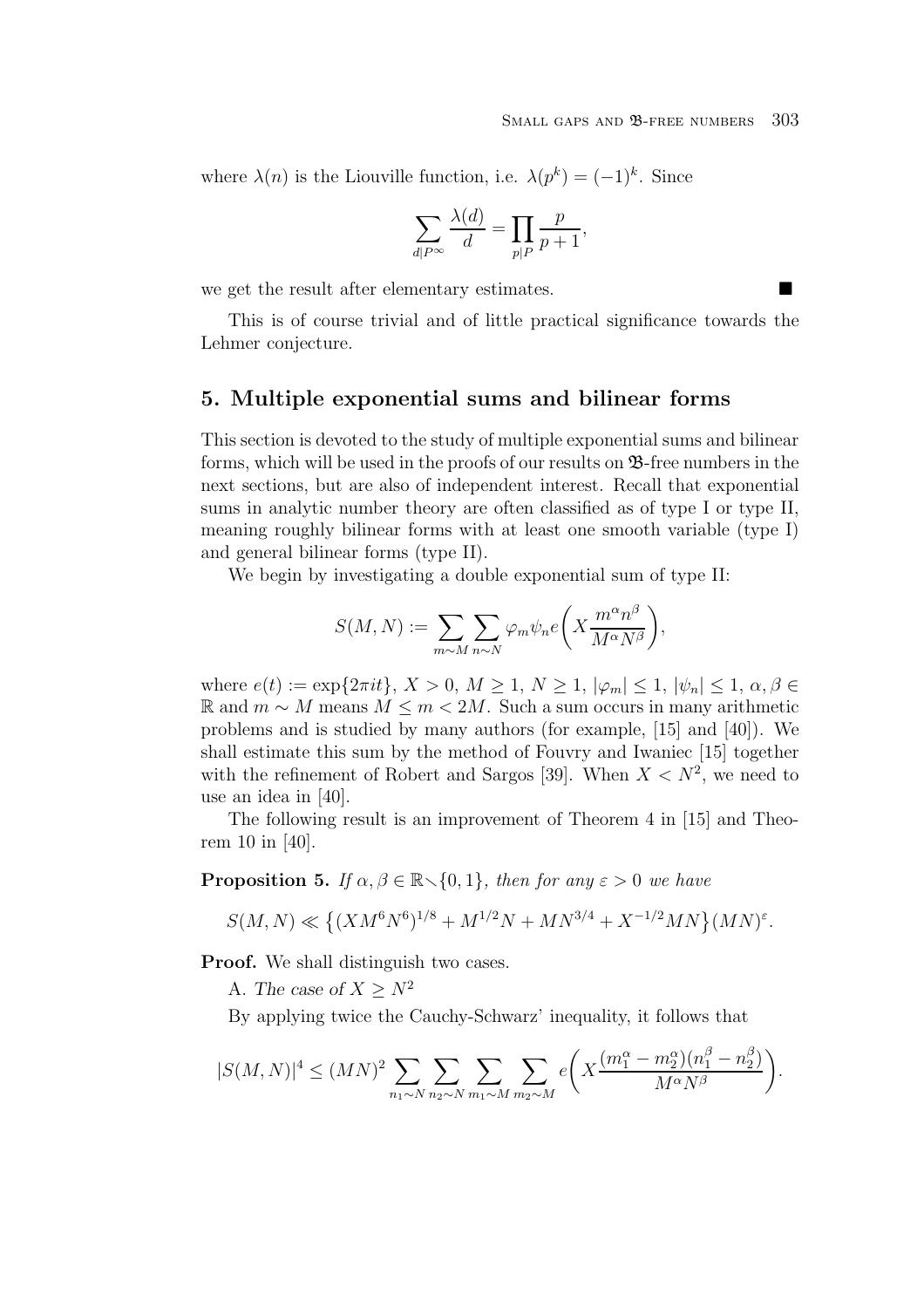The double large sieve inequality ([15, Proposition 1]) with the choice of

$$
\mathcal{X} = \left\{ (m_1^{\alpha} - m_2^{\alpha})/M^{\alpha} \right\}_{m_1, m_2 \sim M} \quad \text{and} \quad \mathcal{Y} = \left\{ (n_1^{\beta} - n_2^{\beta})/N^{\beta} \right\}_{n_1, n_2 \sim N}
$$

leads to the following estimate

(5.1) 
$$
|S(M, N)|^{8} \ll X(MN)^{4} \mathcal{N}(M, 1/X) \mathcal{N}(N, 1/X),
$$

where  $\mathcal{N}(M, \Delta)$  is the number of quadruplets  $(m_1, m_2, m_3, m_4) \in \{M +$  $1,\ldots, 2M$ <sup>4</sup> satisfying

$$
\left| m_1^{\alpha} + m_2^{\alpha} - m_3^{\alpha} - m_4^{\alpha} \right| \le \Delta M^{\alpha}.
$$

According to Theorem 2 of [39], we have

$$
\mathcal{N}(M,1/X) \ll \left(M^2+X^{-1}M^4\right)M^{\varepsilon}.
$$

Inserting this into (5.1) and simplifying the estimate obtained by using the hypothesis  $X \geq N^2$ , we find that

$$
S(M,N) \ll \left\{(XM^6N^6)^{1/8} + MN^{3/4}\right\}(MN)^{\varepsilon}.
$$

B. *The case of*  $X \leq N^2$ 

By Lemma 2.1 of [40], we deduce that, for any  $Q \in [1, M^{1-\varepsilon}]$ ,

(5.2) 
$$
|S(M, N)|^2 \ll (MN)^2 Q^{-1} + MNQ^{-1} (\log M) \max_{1 \le Q_1 \le Q} |S(Q_1)|,
$$

where

(5.3) 
$$
S(Q_1) := \sum_{q \sim Q_1} \sum_{m \sim M} \varphi_{m,q} \sum_{n \sim N} e\left(X' \frac{t(m,q)n^{\beta}}{TN^{\beta}}\right)
$$

and

$$
t(m, q) := (m + q)^{\alpha} - m^{\alpha},
$$
  $T := M^{\alpha - 1}Q_1,$   $X' := XM^{-1}Q_1.$ 

If  $N' := X'/N \ge \frac{1}{2}$ , applying Lemma 2.2 of [40] to the sum over *n* yields

$$
(5.4) \quad \sum_{n\sim N} e\left(X'\frac{t(m,q)n^{\beta}}{TN^{\beta}}\right) \ll X'^{-1/2}N \sum_{n'\in I(m,q)} w_{n'} e\left(\tilde{\beta}X'\frac{u(m,q)n'^{\beta_1}}{UN'^{\beta_1}}\right) + R_1 + R_2 + \log N,
$$

where

$$
\begin{split} I(m,q) &:= \big[c_1Xt(m,q)M^{-\alpha}N^{-1},\,c_2Xt(m,q)M^{-\alpha}N^{-1}\big],\\ R_j &:= \min\big\{X'^{-1/2}N,\,1/\|c_j'XM^{-\alpha}N^{-1}t(m,q)\|\big\}, \end{split}
$$

 $u(m, q) := t(m, q)^{1/(1-\beta)}, \ U := T^{1/(1-\beta)}, \ \beta_1 := \beta/(\beta - 1), \ \tilde{\beta} := |1 - \beta||\beta|^{-\beta_1},$  $|w_{n'}| \leq 1$ , and  $c_j = c_j(\beta)$ ,  $c'_j = c'_j(\beta)$  are some suitable constants.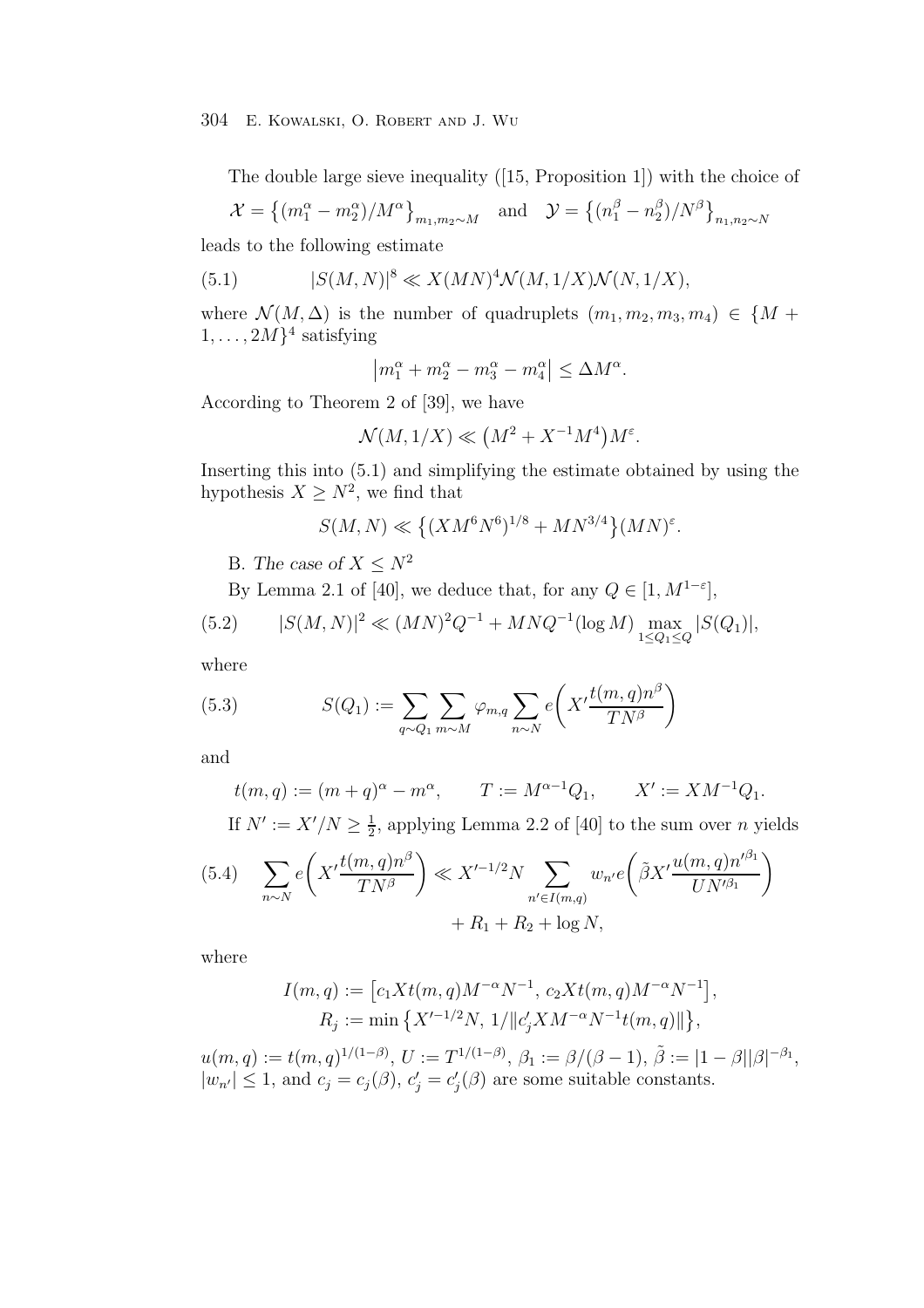Inserting this into (5.3), using Lemma 2.5 of [40] to eliminate multiplicative restrictions and using Lemma 2.3 of [40] with  $n = m$  to estimate the related error terms, we find

$$
S(Q_1) \ll X'^{-1/2} N \int_{-\infty}^{+\infty} \Xi(r) S(Q_1, r) \, dr + \left\{ (XM^{-1}Q_1^3)^{1/2} + MQ_1 \right\} (MN)^{\varepsilon},
$$

where  $\Xi(r) := \max\{M, (\pi r)^{-1}, (\pi r)^{-2}\}, \psi_{n'}(r) := w_{n'}e(rn')$  and

$$
S(Q_1,r):=\sum_{q\sim Q_1}\sum_{m\sim M}\bigg|\sum_{n'\sim N'}\psi_{n'}(r)\,e\bigg(\tilde{\beta}X'\frac{u(m,q)n'^{\beta_1}}{UN'^{\beta_1}}\bigg)\bigg|.
$$

If  $X'/N \leq \frac{1}{2}$ , the Kusmin-Landau inequality (see e.g. [20, Theorem 2.1]) implies

$$
S(Q_1) \ll X'^{-1} M N Q_1.
$$

Thus we always have

$$
(5.5) \quad S(Q_1)S(Q_1) \ll X'^{-1/2}N \int_{-\infty}^{+\infty} \Xi(r)S(Q_1, r) dr + \left\{ (XM^{-1}Q_1^3)^{1/2} + MQ_1 + X'^{-1}MNQ_1 \right\} (MN)^{\varepsilon},
$$

Now by applying Cauchy-Schwarz' inequality, it follows that

$$
|S(Q_1, r)|^2 \leq MQ_1 \sum_{q \sim Q_1} \sum_{m \sim M} \sum_{n'_1 \sim N'} \sum_{n'_2 \sim N'} \psi_{n'_1}(r) \overline{\psi_{n'_2}(r)}
$$

$$
\times e\left(\tilde{\beta}X'\frac{u(m, q)(n'_1 \beta_1 - n'_2 \beta_1)}{UN'^{\beta_1}}\right).
$$

The double large sieve inequality with the choice of

$$
\mathcal{X} = \{u(m,q)/U\}_{m \sim M, q \sim Q_1} \text{ and } \mathcal{Y} = \{(n_1'^{\beta_1} - n_2'^{\beta_1})/N'^{\beta_1}\}_{n_1, n_2 \sim N'}
$$

allows us to deduce

(5.6) 
$$
|S(Q_1,r)|^4 \ll (MQ_1)^2 X' \mathcal{N}^*(u,U;1/X') \mathcal{N}(N';1/X')
$$

uniformly for  $r \in \mathbb{R}$ , where  $\mathcal{N}^*(u, U; \Delta)$  denotes the number of quadruplets  $(m_1 + q_1, m_2 + q_2, m_1, m_2)$  such that  $m_1, m_2 \sim M$ ,  $q_1, q_2 \sim Q_1$  and

$$
|u(m_1, q_1) - u(m_2, q_2)| \le \Delta U,
$$

and  $\mathcal{N}(N; \Delta)$  is the number of quadruplets  $(n_1, \ldots, n_4) \in \{N+1, \ldots, 2N\}^4$ satisfying

$$
\left| n_1^{\beta} + n_2^{\beta} - n_3^{\beta} - n_4^{\beta} \right| \le \Delta N^{\beta}.
$$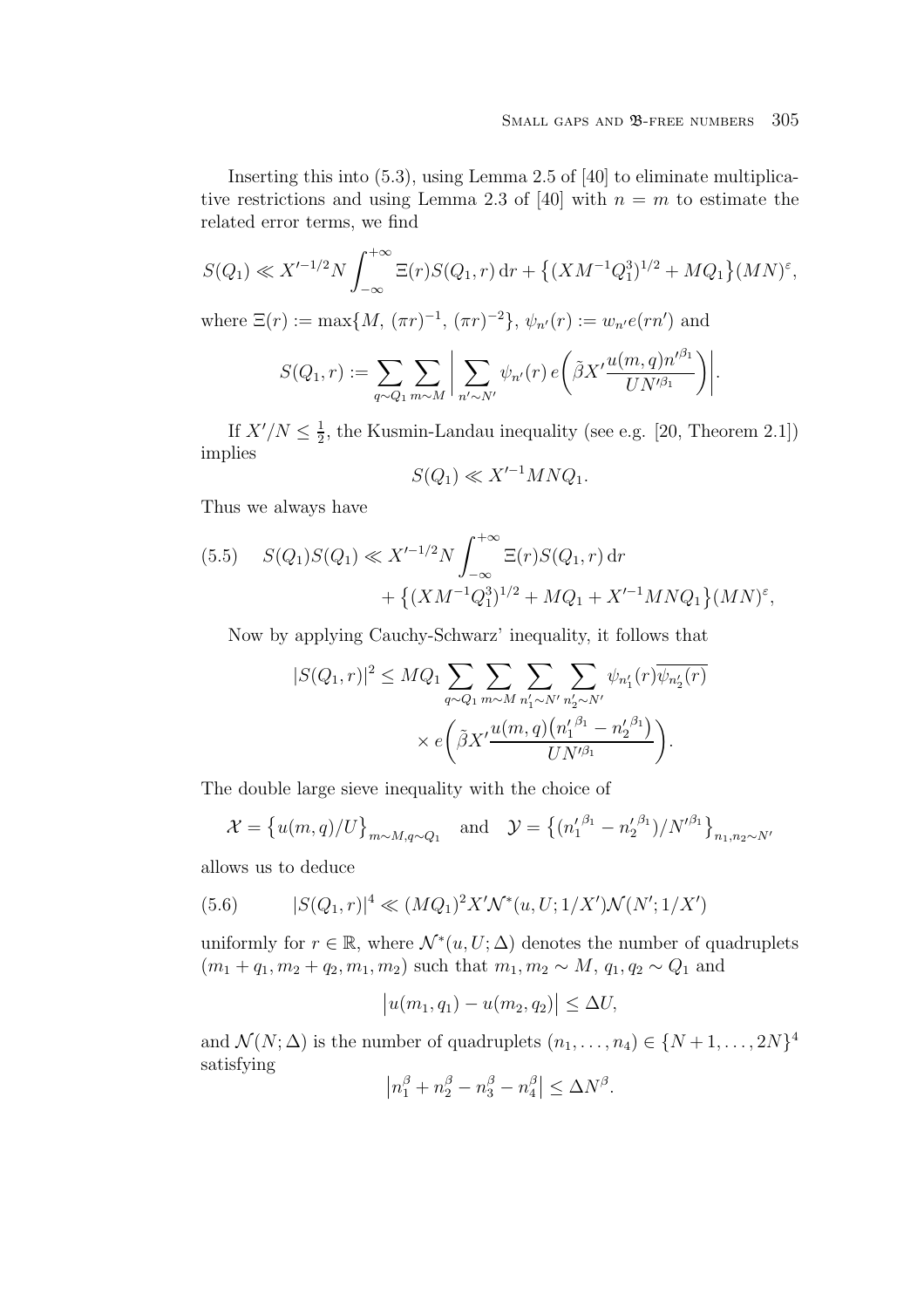Since

$$
|u(m_1,q_1)-u(m_2,q_2)| \asymp |t(m_1,q_1)-t(m_2,q_2)|T^{\beta/(1-\beta)},
$$

we have, for some suitable constant  $C > 0$ ,

$$
\mathcal{N}^*(u, U; \Delta) = \mathcal{N}^*(t, T; C\Delta).
$$

Noticing that

$$
|t(m_1, q_1) - t(m_2, q_2)| = |(m_1 + q_1)^{\alpha} - m_1^{\alpha} - (m_2 + q_2)^{\alpha} - m_2^{\alpha}|
$$

and  $(m_1 + q_1, m_1, m_2 + q_2, m_2) \in \{M + 1, \ldots, 3M\}^4$ , clearly we have

 $\mathcal{N}^*(t, T; C\Delta) \ll \mathcal{N}(M; C\Delta).$ 

Thus Theorem 2 of [39] implies that

$$
\mathcal{N}^*(u, U; 1/X') \ll (M^2 + X'^{-1}M^4)M^{\varepsilon}, \mathcal{N}(N', 1/X') \ll (N'^2 + X'^{-1}N'^4)N'^{\varepsilon}.
$$

Inserting these into (5.6), we obtain uniformly for  $r \in \mathbb{R}$ ,

$$
|S(Q_1,r)|^4 \ll \left\{ X'M^4(N'Q_1)^2 + (MN')^4 Q_1^2 + M^6(N'Q_1)^2 + X'^{-1}M^6N'^4Q_1^2 \right\} (MN)^{\varepsilon}.
$$

Combining this with (5.5), we find that

$$
S(Q_1) \ll \left\{ (XM^3N^2Q_1^3)^{1/4} + (XMQ_1^2)^{1/2} + (M^3NQ_1)^{1/2} + (XM^5Q_1^3)^{1/4} + (XM^{-1}Q_1^3)^{1/2} + MQ_1 + X'^{-1}MNQ_1\right\}(MN)^{\varepsilon}.
$$

Since  $Q \leq M^{1-\epsilon}$ , the fifth and sixth terms on the right-hand side are superfluous. Inserting the simplified estimate into (5.2) and taking  $Q = M^{1-\epsilon}$ , we find

$$
(5.7) \quad |S(M,N)|^2 \ll \left\{ MN^2 + (XM^6N^6)^{1/4} + (XM^3N^2)^{1/2} + (M^4N^3)^{1/2} + (XM^8N^4)^{1/4} + X^{-1}(MN)^2 \right\} (MN)^{\varepsilon}.
$$

Similarly by interchanging the role of  $M$  and  $N$ , we also have

$$
(5.8) \quad |S(M,N)|^2 \ll \left\{ M^2N + (XM^6N^6)^{1/4} + (XM^2N^3)^{1/2} + (M^3N^4)^{1/2} + (XM^4N^8)^{1/4} + X^{-1}(MN)^2 \right\} (MN)^{\varepsilon}.
$$

Now the required estimate follows from (5.7) if  $X \leq N^2$  and  $M \leq N$ , and from (5.8) when  $X \leq N^2$  and  $M > N$ . This completes the proof.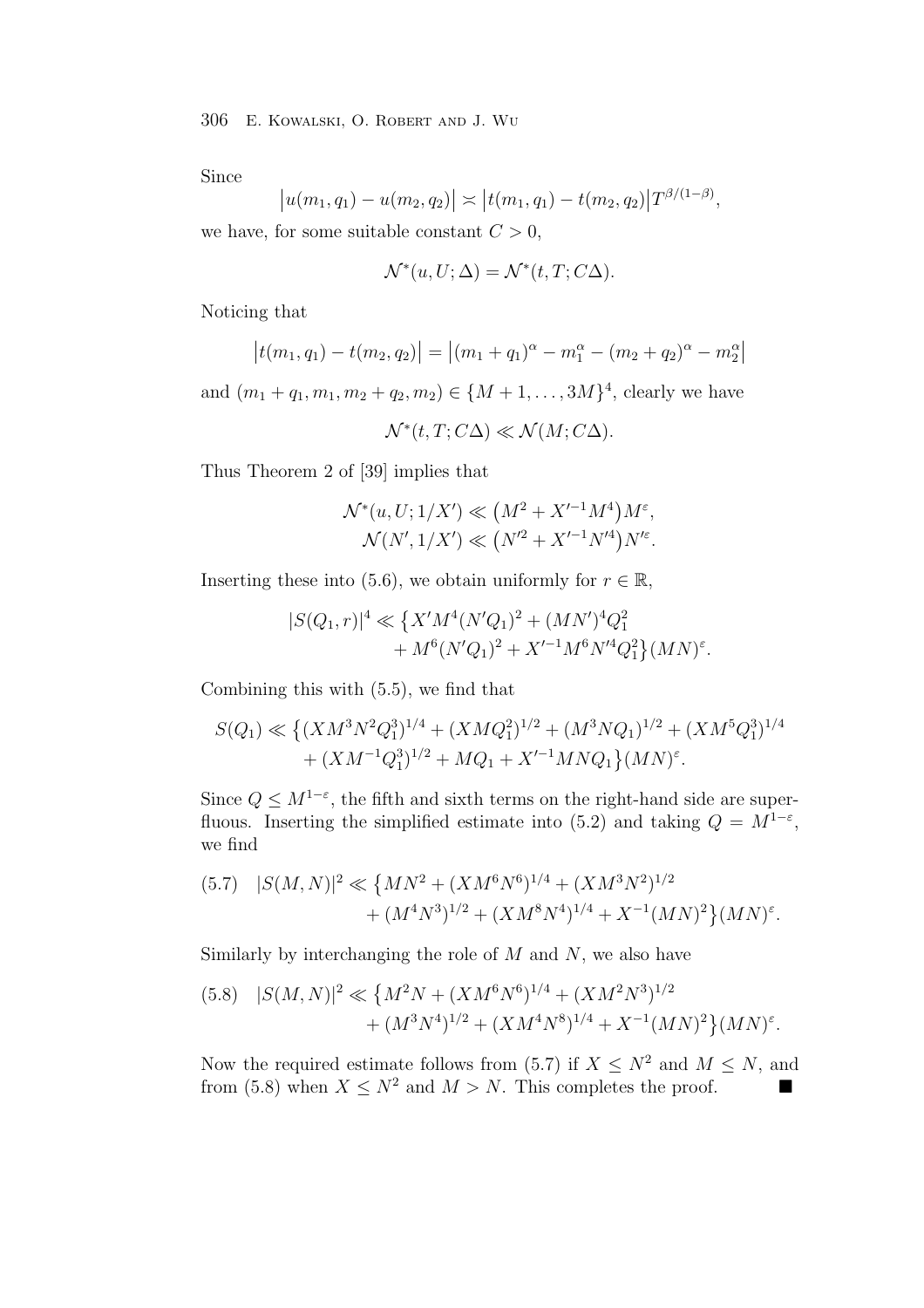Next as an application of Proposition 5, we consider a particular triple exponential sum of type I:

$$
S_I(H, M, N) := \sum_{h \sim H} \sum_{m \in I} \sum_{n \sim N} \xi_h \psi_n e\left(X \frac{h^{\beta} m^{-\beta} n^{\alpha}}{H^{\beta} M^{-\beta} N^{\alpha}}\right),
$$

where  $X > 0$ ,  $H \ge 1$ ,  $M \ge 1$ ,  $N \ge 1$ ,  $|\xi_h| \le 1$ ,  $|\psi_n| \le 1$  and I is a subinterval of  $[M, 2M]$ .

**Corollary 8.** Let  $\alpha, \beta \in \mathbb{R}$  satisfy  $\beta \neq -1, 0$  and  $\alpha/(1+\beta) \neq 0, 1$ . For any  $\varepsilon > 0$ , we have

(5.9) 
$$
S_I(H, M, N) \ll \left\{ (X^3 H^6 M^2 N^6)^{1/8} + (X H^2 N)^{1/2} + H N + (X H^3 M)^{1/4} N + X^{-1} H M N \right\} (H M N)^{\epsilon},
$$

and

$$
(5.10) S_I(H, M, N) \ll \left\{ (X^{\kappa+\lambda} H^{1+\kappa+\lambda} M^{1+\kappa-\lambda} N^{2+\kappa})^{1/(2+2\kappa)} + (X H^2 N)^{1/2} + (H M)^{1/2} N + H N + X^{-1} H M N \right\} (H M N)^{\varepsilon},
$$

where  $(\kappa, \lambda)$  is an exponent pair.

**Proof.** If  $X/M \leq \frac{1}{2}$ , the Kusmin-Landau inequality implies

$$
S_I(H, M, N) \ll X^{-1}HMN.
$$

When  $X/M > \frac{1}{2}$ , applying Lemma 2.2 of [40] to the sum over m and<br>as Lemma 2.3 of [40] with  $n = n$  to estimate the related error terms we using Lemma 2.3 of [40] with  $n = n$  to estimate the related error terms, we find

$$
S_I(H, M, N) \ll X^{-1/2}MS' + (HN + X^{1/2}H) \log M,
$$

where

$$
S' := \sum_{n \sim N} \sum_{h \sim H} \sum_{m' \in I'(h,n)} \widetilde{\psi}_n \widetilde{\xi}_h \varphi_{m'} e\left(\widetilde{\alpha} X \frac{h^{\beta'} m'^{\beta'} n^{\alpha'}}{H^{\beta'} M'^{\beta'} N^{\alpha'}}\right),
$$

where  $I'(h, n)$  is a subinterval of  $[M', 2M']$  with  $M' := X/M$ ,  $\beta' := \beta/(1+\beta)$ ,  $\alpha' := \alpha/(1+\beta), \ \tilde{\alpha} := |1+\beta||\beta|^{\beta'}, \ |\xi_h| \leq 1, \ |\varphi_{m'}| \leq 1 \text{ and } |\psi_n| \leq 1.$ <br>Noticing that the components of heard and any one samely are some summers this Noticing that the exponents of h and  $m'$  are equal, we can express this new triple sum as a double exponential sum over  $(h', n)$  with  $h' = hm' \in$  $hI'(h, n)$ . We use Lemma 2.5 of [40] to relax the condition  $h' = hm' \in$  $hI'(h, n)$  to  $h' \sim H' := HM' = XH/M$ . Finally applying Proposition 5 with  $(M, N) = (N, H')$  yields the desired estimate (5.9). The last inequality follows from  $(3.11)$  of [30] with the choice of  $(H, M, N) = (H', 1, N)$ . This completes the proof.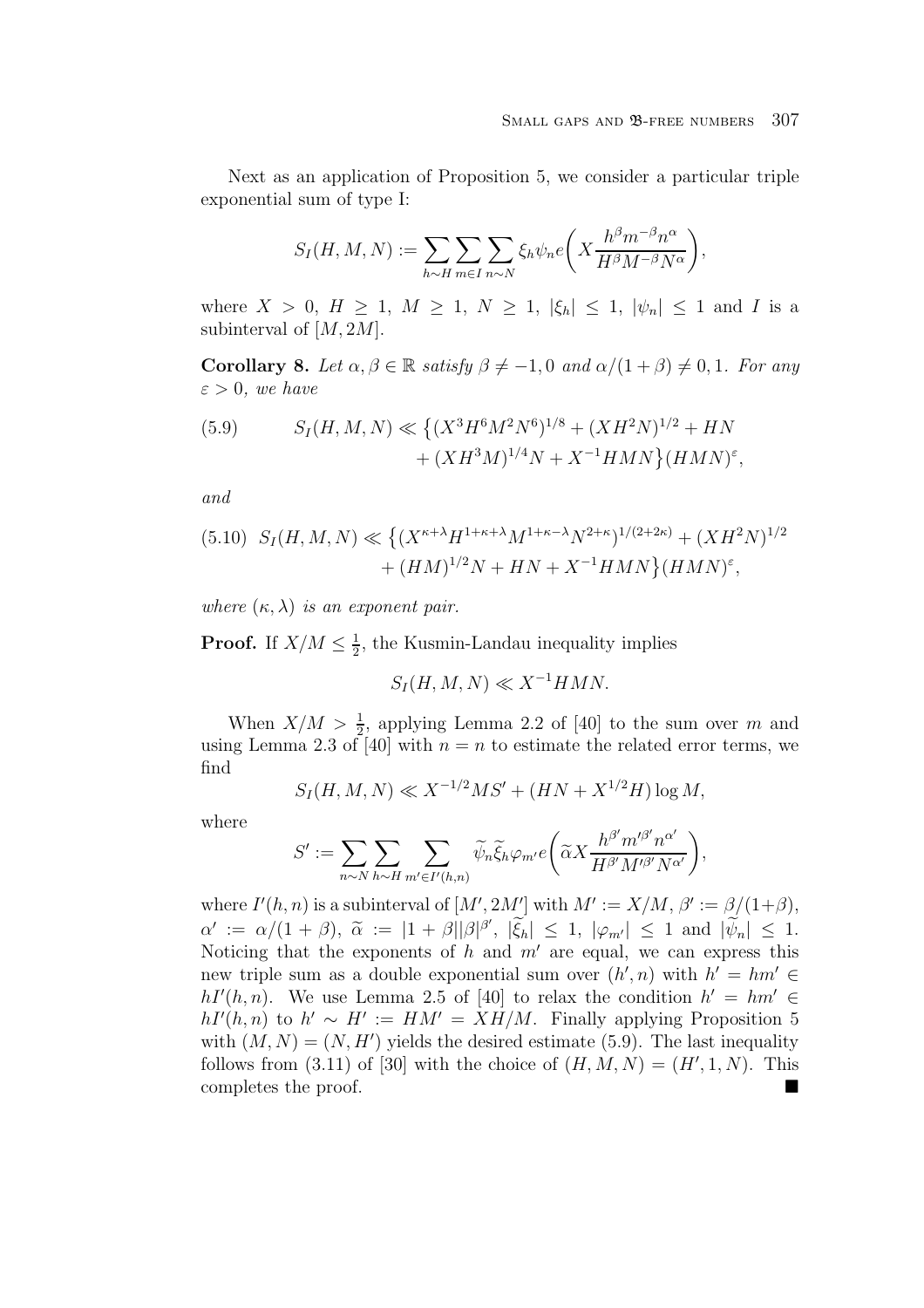Finally we study bilinear form of type I:

(5.11) 
$$
\sum_{m \sim M} \sum_{n \sim N} \psi_n r_{mn}(x, y),
$$

where  $|\psi_n| \leq 1$  and

(5.12) 
$$
r_d(x,y) := \sum_{\substack{x < n \le x+y \\ d \mid n}} 1 - \frac{y}{d}.
$$

In the sequel,  $\varepsilon$  denotes an arbitrarily small positive number and  $\varepsilon'$  a constant multiple of  $\varepsilon$ , which may be different in each occurrence.

**Corollary 9.** Let  $y := x^{\theta}$  and  $|\psi_n| \leq 1$ . Then for any  $\varepsilon > 0$  we have

(5.13) 
$$
\sum_{m \sim M} \sum_{n \sim N} \psi_n \, r_{mn}(x, y) \ll_{\varepsilon} yx^{-\varepsilon}
$$

provided one of the following two conditions holds

(5.14) 
$$
\begin{cases} \frac{1}{3} < \theta \leq \frac{5}{11}, \\ N \leq y^{9/4} x^{-3/4 - \varepsilon'}, \\ MN \leq x^{1 - \varepsilon'}, \end{cases}
$$

or

(5.15) 
$$
\begin{cases} (\kappa + \lambda)/(1 + 2\kappa + 2\lambda) < \theta \le (\kappa + \lambda)/(2\kappa + \lambda), \\ N \le y^{(1 + 2\kappa + 2\lambda)/(1 + \lambda)} x^{-(\kappa + \lambda)/(1 + \lambda) - \varepsilon'}, \\ MN \le x^{1 - \varepsilon'}.\end{cases}
$$

**Proof.** Without loss of generality, we can suppose that  $MN \geq yx^{-\epsilon}$ . By applying (5.9) of Corollary 8, we see that

$$
\sum_{h\sim H}\sum_{m\sim M}\sum_{n\sim N}\psi_n\,e\bigg(\frac{xh}{mn}\bigg)\ll MNx^{-2\varepsilon},
$$

provided

$$
\frac{1}{3} < \theta \le \frac{5}{11}, \qquad H \le MNy^{-1}x^{3\varepsilon}, \qquad N \le y^{9/4}x^{-3/4-\varepsilon'}, \qquad MN \le x^{1-\varepsilon'}.
$$

Combining this with Lemma 9 of [46] with the choice of  $\varphi_m \equiv 1$ , we deduce (5.13) provided (5.14) holds. The other one can be proved by using (5.10) of Corollary 8.

A particular case of  $(5.11)$  –linear forms (with  $N = 1$ )– will be needed in the proof of Corollary 10.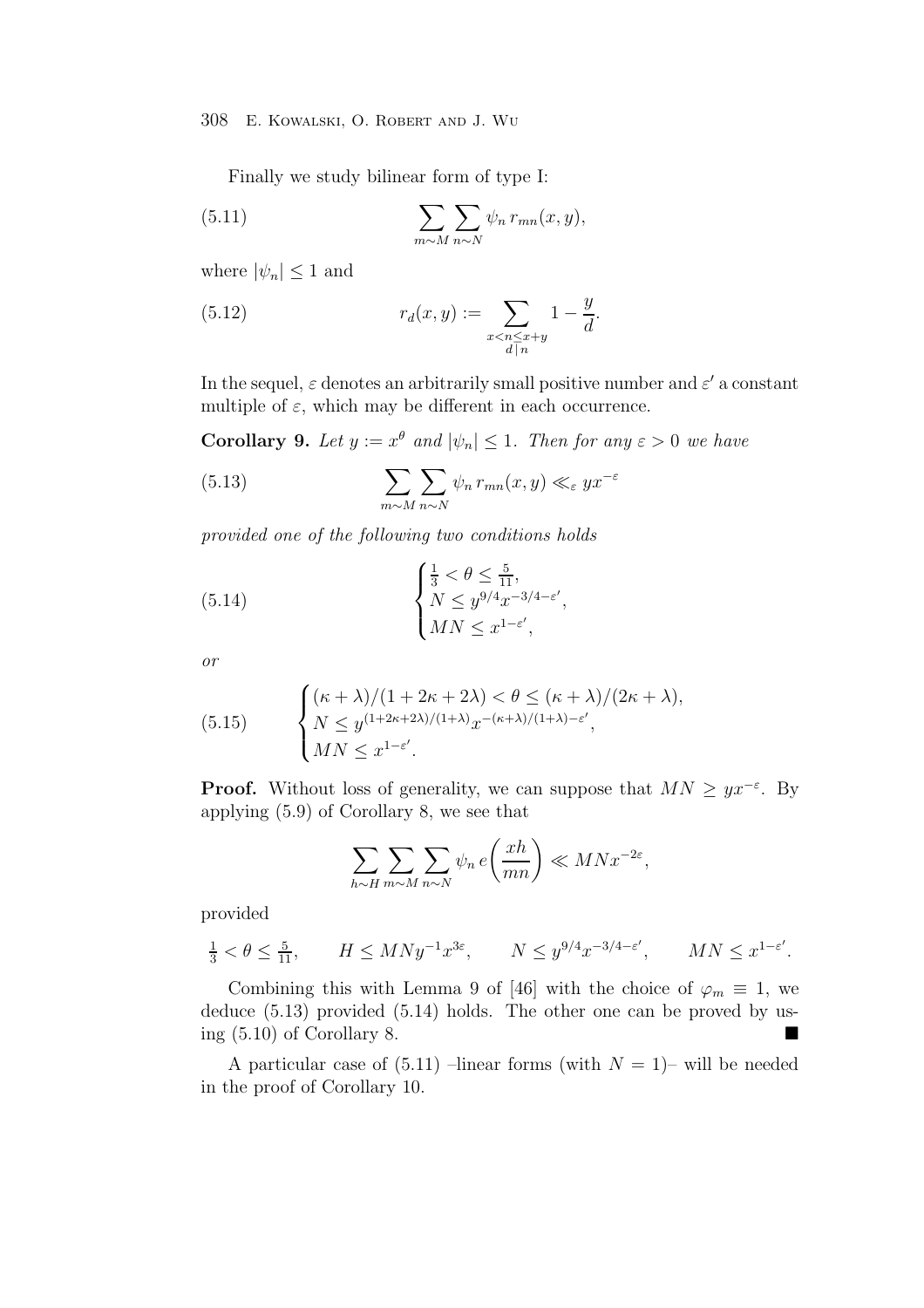**Lemma 5.1.** Let  $y := x^{\theta}$ . Then for any  $\varepsilon > 0$  we have

(5.16) 
$$
\sum_{m \sim M} r_m(x, y) \ll_{\varepsilon} yx^{-\varepsilon}
$$

provided one of the following two conditions holds

(5.17)  $\frac{1}{4} < \theta \leq \frac{9}{29}$  and  $M \leq y^{19/7} x^{-3/7 - \varepsilon'};$ (5.18)  $\frac{9}{29} < \theta \le \frac{1}{2}$  and  $M \le y^{4/3} x^{-\epsilon'}$ .

**Proof.** Without loss of generality, we can suppose that  $M \geq yx^{-\varepsilon}$ . Theorem 1 of [38] allows us to write

$$
\sum_{h \sim H} \left| \sum_{m \sim M} e\left(\frac{xh}{m}\right) \right| \ll \left\{ (x^3 H^{19} M^6)^{1/18} + (xH^6 M)^{1/5} + HM^{3/4} + (x^{-1} H^2 M^4)^{1/3} \right\} M^{\varepsilon}
$$
  

$$
\ll M x^{-2\varepsilon},
$$

provided one of the following two conditions holds

$$
\frac{1}{4} < \theta \le \frac{9}{29}, \qquad H \le My^{-1}x^{3\varepsilon}, \qquad M \le y^{19/7}x^{-3/7 - \varepsilon'}
$$

or

$$
\frac{9}{29} < \theta \le \frac{1}{2}, \qquad H \le My^{-1}x^{3\varepsilon}, \qquad M \le y^{4/3}x^{-\varepsilon'}.
$$

This implies  $(5.16)$  if  $(5.17)$  or  $(5.18)$  holds.

## **6.** B**-free numbers in short intervals**

In this section we explain our new results about  $\mathcal{B}$ -free numbers. Let

$$
\mathfrak{B} = \{b_k \mid 1 < b_1 < b_2 < \cdots \}
$$

be an infinite sequence of integers such that

(6.1) 
$$
\sum_{k=1}^{\infty} \frac{1}{b_k} < \infty \quad \text{and} \quad (b_j, b_k) = 1 \quad (j \neq k).
$$

As already mentioned in the introduction, the  $\mathfrak{B}$ -free numbers are the integers that are divisible by no element of  $\mathfrak{B}$ . We also already explained that the existence of  $\mathfrak{B}$ -free numbers in short intervals was proved by Erdős [11], who showed that there is a constant  $\theta \in (0,1)$  such that the short interval  $(x, x + x^{\theta})$  with x sufficiently large contains **B**-free numbers. Szemerédi [44] showed that  $\theta = \frac{1}{2} + \varepsilon$  is admissible.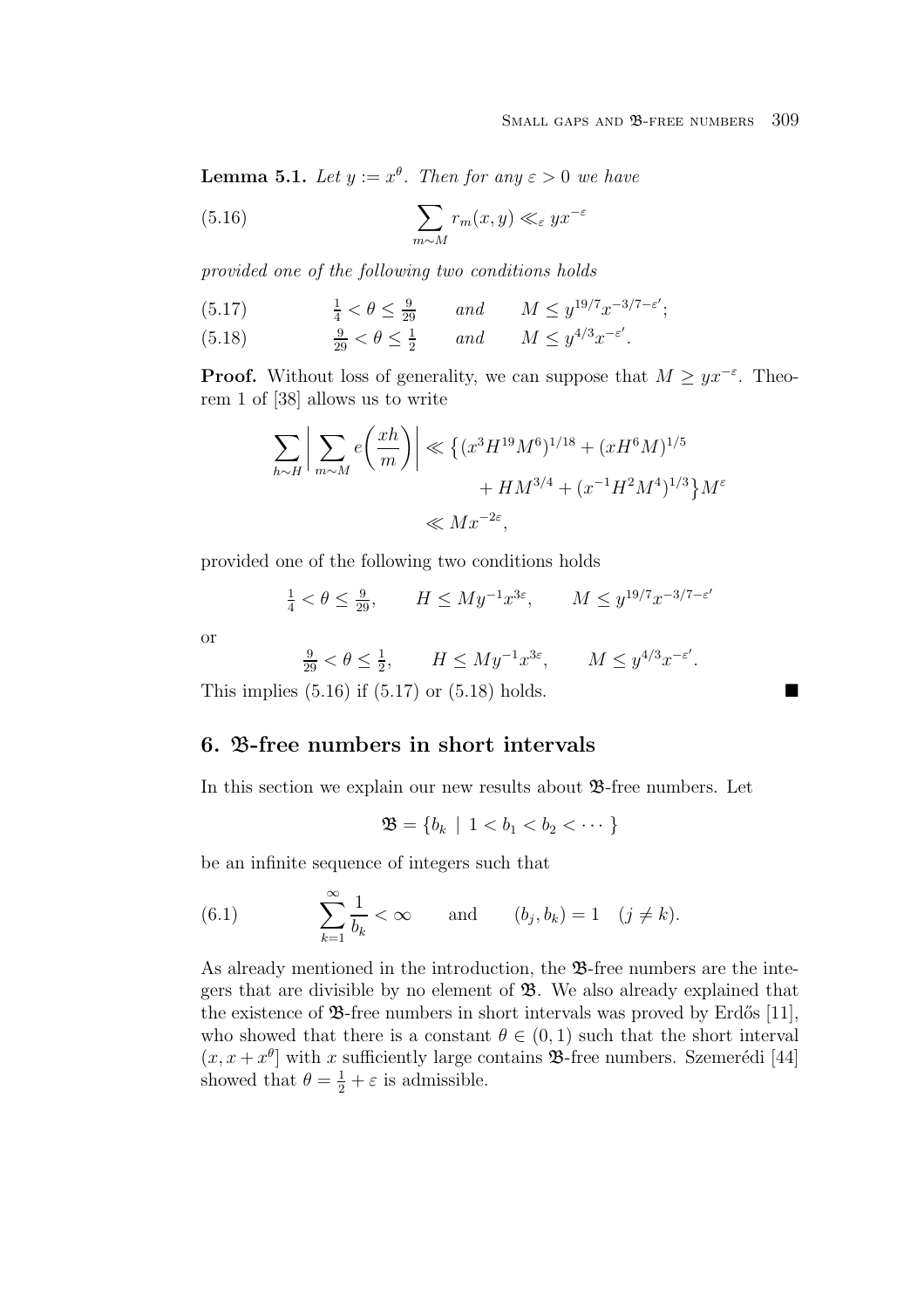This result was further improved to

$$
\theta = \frac{9}{20} + \varepsilon \qquad \text{by Bantle & Grupp [3],}
$$
\n
$$
\theta = \frac{5}{12} + \varepsilon \qquad \text{by Wu [45],}
$$
\n
$$
\theta = \frac{17}{41} + \varepsilon \qquad \text{by Wu [46],}
$$
\n
$$
\theta = \frac{33}{80} + \varepsilon \qquad \text{by Wu [47] and by Zhai [48] (independently),}
$$
\n
$$
\theta = \frac{40}{97} + \varepsilon \qquad \text{by Sargos & Wu [40].}
$$

Inserting our new result on bilinear form ((5.14) of Corollary 9) into the argument of [46], we immediately obtain a slightly better exponent.

**Proposition 6.** For any  $\varepsilon > 0$ ,  $x \ge x_0(\mathfrak{B}, \varepsilon)$  and  $y \ge x^{7/17+\varepsilon}$ , we have

$$
\sum_{\substack{x < n \leq x+y \\ b \nmid n \ (\forall b \in \mathfrak{B})}} 1 \gg_{\mathfrak{B}, \varepsilon} y.
$$

Next we shall consider special sets  $\mathfrak{B}$ , of the type which occurs in the applications to modular forms (Theorems 1 and 2). Let  $\mathbb P$  be the set of all prime numbers and  $\mathfrak P$  be a subset of  $\mathbb P$  for which there is a constant  $\rho \in [0,1]$ such that

(6.2) 
$$
\left|\mathfrak{P}\cap[1,x]\right|\ll \frac{x^{\rho}}{(\log x)^{\Theta_{\rho}}}\qquad(x\geq 2),
$$

where  $\Theta_{\rho}$  is a real constant such that  $\Theta_1 > 1$ . Define<br>  $\mathfrak{B}_{\mathfrak{m}} := \mathfrak{N} \cup \{n^2 \mid n \in \mathbb{P} \setminus \mathfrak{N}\} = \{b_1 \mid b_1 \leq \rho\}$ 

$$
\mathfrak{B}_{\mathfrak{P}} := \mathfrak{P} \cup \{p^2 \mid p \in \mathbb{P} \setminus \mathfrak{P}\} = \{b_k \mid b_1 < b_2 < \cdots\}.
$$

Clearly the hypothesis (6.2) guarantees that  $\mathfrak{B}_{\mathfrak{P}}$  satisfies the condition (6.1). One can hope to obtain a smaller exponent for this special set of integers  $\mathfrak{B}_{\mathfrak{B}}$  than in the general case. In this direction, Alkan ([1], Theorems 2.2 and 2.3) proved, by exploiting the structure of the first component  $\mathfrak{P}$  of  $\mathfrak{B}_{\mathfrak{P}},$ the following result: If  $y \geq x^{\tilde{\theta}}$  with

(6.3) 
$$
\theta = \theta(\rho) = \begin{cases} \frac{1}{3} + \varepsilon & \text{if } \rho = \frac{1}{2}, \\ \max \{ \frac{7}{19}, \frac{23\rho}{35\rho + 16} \} + \varepsilon & \text{if } \frac{1}{2} < \rho \le 1, \end{cases}
$$

then

(6.4) 
$$
\sum_{\substack{x < n \leq x+y \\ b \nmid n \ (\forall b \in \mathfrak{B}_{\mathfrak{P}})}} 1 \gg_{\mathfrak{P}, \varepsilon} y.
$$

His proof is based on the method of Bantle  $\&$  Grupp [3], using the weight of the form

$$
w(n) := \sum_{p_1 \in \mathcal{P}_1} \sum_{p_2 \in \mathcal{P}_2} 1, \quad \text{where} \quad \mathcal{P}_i := \{ p \in \mathbb{P} \mid x^{\delta_i} < p_i \leq x^{\delta_i + \varepsilon} \}.
$$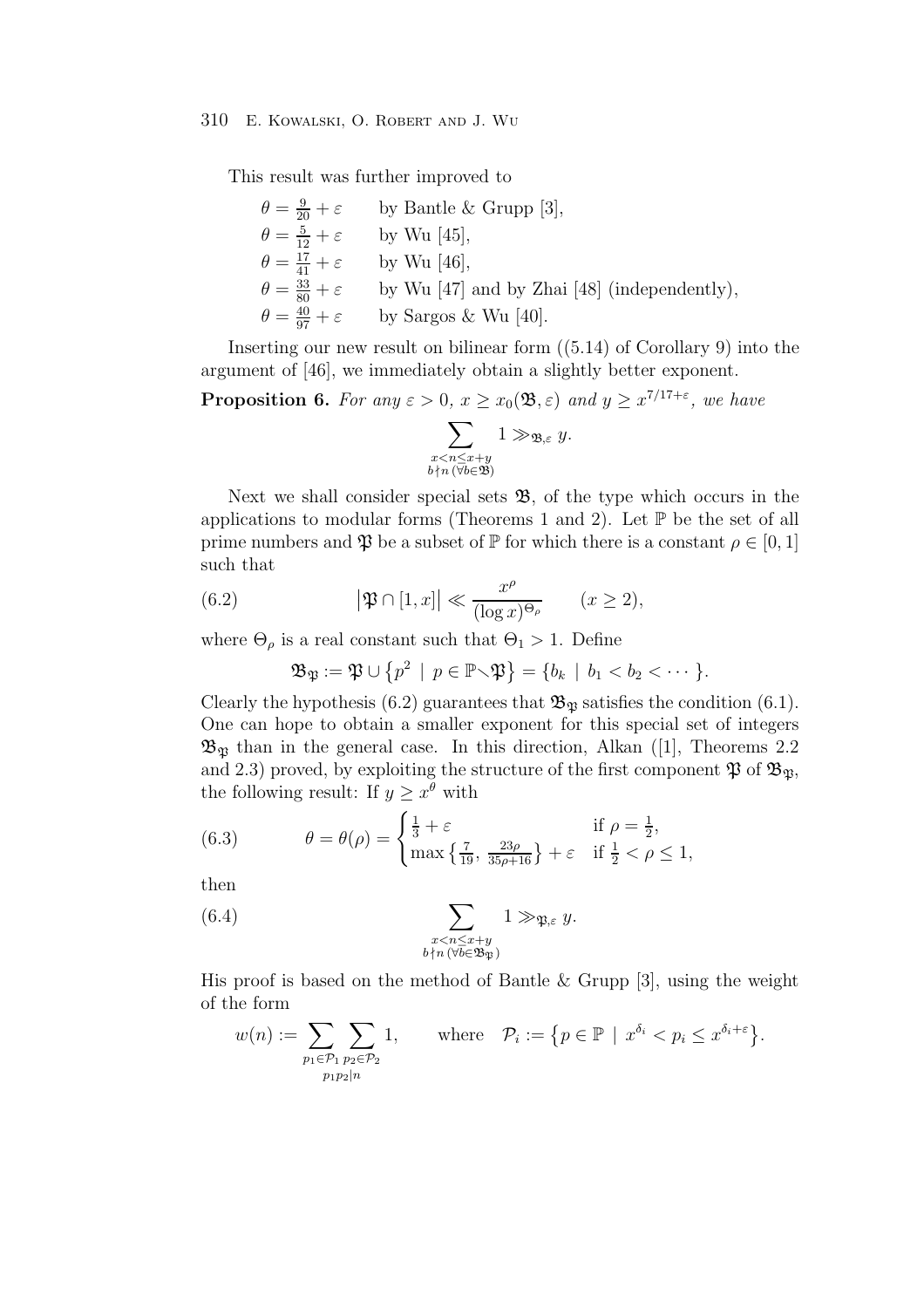This leads to estimate a bilinear form of type II:

(6.5) 
$$
\sum_{m \sim M} \sum_{n \sim N} \varphi_m \psi_n \, r_{mn}(x, y),
$$

where  $|\varphi_m| \leq 1$ ,  $|\psi_n| \leq 1$  and  $r_d(x, y)$  is defined in (5.12). Thus (6.3) is a consequence of the following result of Fouvry & Iwaniec [15] with the choice of  $x^{\delta_1+\varepsilon} = M$  and  $x^{\delta_2+\varepsilon} = N$ : If  $y = x^{\theta}$ , then for any  $\varepsilon > 0$  we have

(6.6) 
$$
\sum_{m \sim M} \sum_{n \sim N} \varphi_m \psi_n \, r_{mn}(x, y) \ll yx^{-2\varepsilon}
$$

provided

(6.7) 
$$
\frac{7}{19} < \theta \le \frac{11}{23}
$$
,  $M \le yx^{-\varepsilon'}$ ,  $N \le y^{19/16}x^{-7/16-\varepsilon'}$ .

It is worth indicating that the condition  $M \leq yx^{-\epsilon'}$  forces  $\delta_1 < \theta$ , which pre-<br>presents us from taking a distribution of the appeared accumulation of  $\mathbb{R}^3$ ,  $y \in \mathbb{R}^3$ ,  $\mathbb{R}^3$ vents us from taking advantage of the second component  $\{p^2 \mid p \in \mathbb{P} \setminus \mathfrak{P}\}\$ of  $\mathfrak{B}_{\mathfrak{B}}$ .

In [45] and [46], the third author proposed an improved weighting device, i.e. replacing  $\mathcal{P}_1$  by a set of quasi-prime numbers M (cf. (7.4) below). Thanks to the fundamental lemma of sieve ([4], Lemma 4), we are brought back to estimate the bilinear form of type I defined in (5.11). Our result (Corollary 9) on bilinear forms of type I has two advantages in comparison of  $(6.7)$ . Firstly N has a larger range. Secondly there is no condition on M as  $M \leq yx^{-\varepsilon'}$ . The technique of using weights is more effective if the range of weights can go beyond the natural limit y. In the general case of  $\mathfrak{B}$ free numbers, this is a crucial obstruction. However the special structure of the second component  $\{p^2 \mid p \in \mathbb{P}\setminus \mathfrak{P}\}\$  of  $\mathfrak{B}_{\mathfrak{P}}$  allows us to surmount this difficulty with the result of Filaseta & Trifonov  $(13)$ ,  $(4)$ ). These two observations and our new estimate for exponential sums enable us to improve considerably (6.3) of Alkan.

**Proposition 7.** Let  $0 < \rho \leq 1$  and  $(\kappa, \lambda)$  be an exponent pair. For any  $\varepsilon > 0$ ,  $x \geq x_0(\mathfrak{P}, \varepsilon)$  and  $y \geq x^{\theta(\rho)}$  with

(6.8) 
$$
\theta(\rho) = \max\left\{\frac{1}{3}, \frac{7\rho}{9\rho + 8}\right\} + \varepsilon,
$$

or

(6.9) 
$$
\theta(\rho) = \max \left\{ \frac{\kappa + \lambda}{1 + 2\kappa + 2\lambda}, \frac{(1 + \kappa + 2\lambda)\rho}{(1 + 2\kappa + 2\lambda)\rho + 2 + 2\lambda} \right\} + \varepsilon,
$$

we have

$$
\sum_{\substack{x < n \leq x+y \\ b \nmid n \, (\forall b \in \mathfrak{B}_{\mathfrak{P}})}} 1 \gg_{\mathfrak{P}, \varepsilon} y.
$$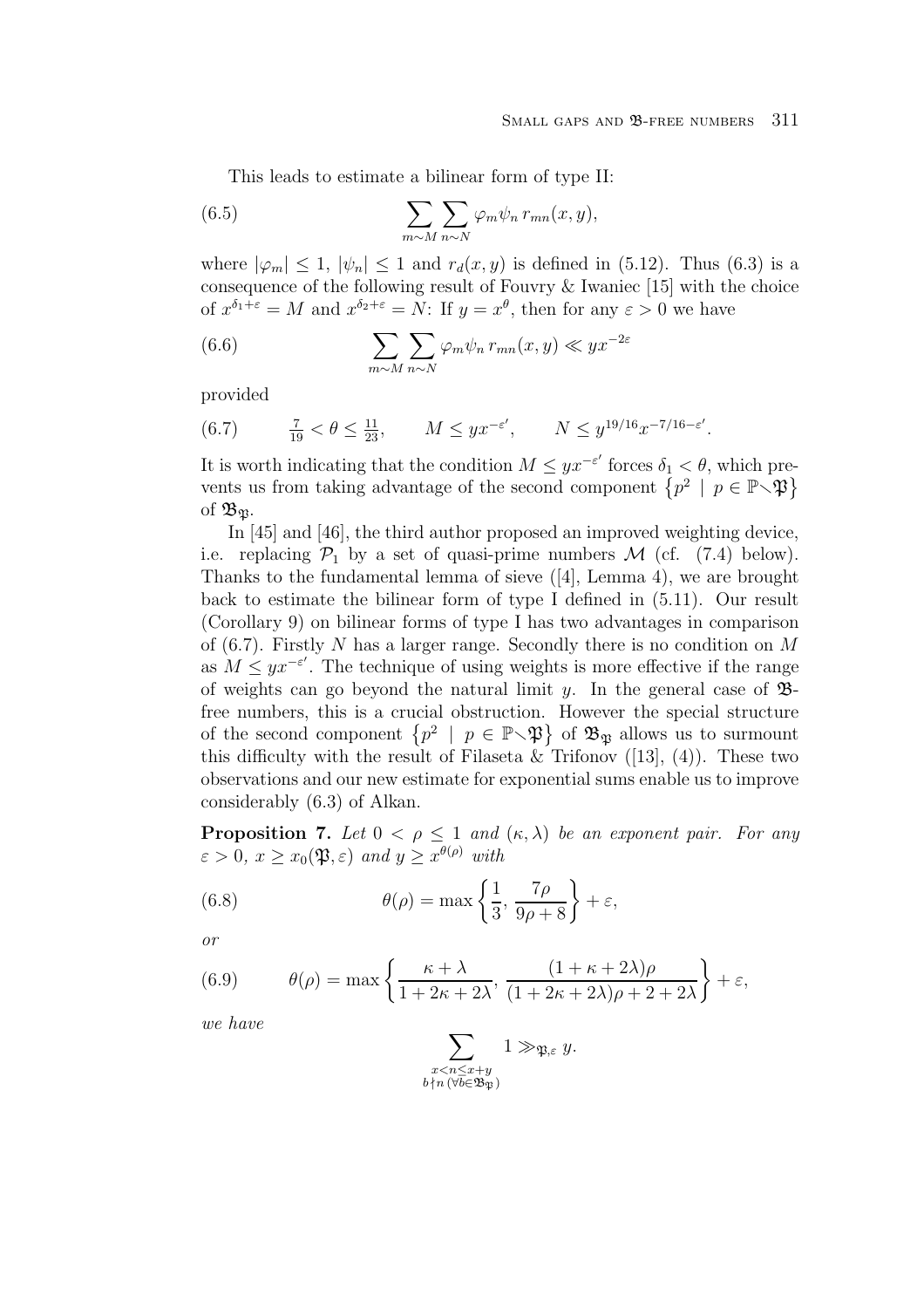When  $\rho \leq 3(\kappa + \lambda)/(3 + 2\kappa + 2\lambda)$  where  $(\kappa, \lambda)$  is an exponent pair, we can obtain a better exponent than that in Proposition 7.

**Proposition 8.** For any  $\varepsilon > 0$ ,  $x \ge x_0(\mathfrak{P}, \varepsilon)$  and  $y \ge x^{\theta(\rho)}$  with

(6.10) 
$$
\theta(\rho) = \begin{cases} \max \left\{ \frac{1}{4}, \frac{10\rho}{19\rho + 7} \right\} + \varepsilon & \text{if } 0 \le \rho < \frac{9}{17}, \\ \frac{3\rho}{4\rho + 3} + \varepsilon & \text{if } \frac{9}{17} \le \rho \le 1, \end{cases}
$$

we have

$$
\sum_{\substack{x < n \leq x+y \\ b \nmid n \, (\forall b \in \mathfrak{B}_{\mathfrak{P}})}} 1 \gg_{\mathfrak{P}, \varepsilon} y.
$$

By combining Propositions 7 and 8, we immediately obtain the following result.

**Corollary 10.** For any  $\varepsilon > 0$ ,  $x \geq x_0(\mathfrak{P}, \varepsilon)$  and  $y \geq x^{\theta(\rho)+\varepsilon}$  with

$$
\theta(\rho) = \begin{cases} \frac{1}{4} & \text{if } 0 \le \rho \le \frac{1}{3}, \\ \frac{10\rho}{19\rho + 7} & \text{if } \frac{1}{3} < \rho \le \frac{9}{17}, \\ \frac{3\rho}{4\rho + 3} & \text{if } \frac{19}{17} < \rho \le \frac{15}{28}, \\ \frac{5}{16} & \text{if } \frac{15}{28} < \rho \le \frac{5}{8}, \\ \frac{22\rho}{24\rho + 29} & \text{if } \frac{5}{8} < \rho \le \frac{9}{10}, \\ \frac{7\rho}{9\rho + 8} & \text{if } \frac{9}{10} < \rho \le 1, \end{cases}
$$

we have

$$
\sum_{\substack{x < n \leq x+y \\ b \nmid n \ (\forall b \in \mathfrak{B}_{\mathfrak{P}})}} 1 \gg_{\mathfrak{P}, \varepsilon} y.
$$

**Proof.** The intervals  $(0, \frac{1}{3}]$ ,  $[\frac{1}{3}, \frac{9}{17}]$  and  $[\frac{9}{17}, \frac{15}{28}]$  come from Proposition 8.

The intervals  $\left[\frac{15}{28}, \frac{5}{8}\right]$  and  $\left[\frac{5}{8}, \frac{9}{10}\right]$  come from (6.9) of Proposition 7 with  $(\kappa, \lambda) = \left(\frac{4}{18}, \frac{11}{18}\right)$ .

The interval  $\left[\frac{9}{10}, 1\right]$  come from (6.8) of Proposition 7.

*Remark 3.* (i) Propositions 7 and 8 improve Alkan's exponent (6.3). It is worth remarking that we have no restriction  $\rho \geq \frac{1}{2}$  as in [1].<br>(ii) The parameter *e* can be considered as a measure of dif-

(ii) The parameter  $\rho$  can be considered as a measure of difficulty in the problem of  $\mathfrak{B}_{\mathfrak{P}}$ -free numbers. Clearly the case  $\rho = 1$  is the most difficult and  $\rho = 0$  is the simplest. In fact when  $\mathfrak P$  is empty (so  $\rho = 0$ ) the  $\mathfrak B_{\emptyset}$ -free numbers are the square-free integers. In this case, Filaseta & Trifonov [13] proved that  $\theta = \frac{1}{5} + \varepsilon$  is admissible. However our method only gives  $\theta = \frac{1}{4} + \varepsilon$ .<br>It seems interesting to generalise the method of Filasota & Trifonov to the It seems interesting to generalise the method of Filaseta & Trifonov to the case of  $\mathfrak{B}_{\mathfrak{B}}$ -free numbers (at least for small values of  $\rho$ ).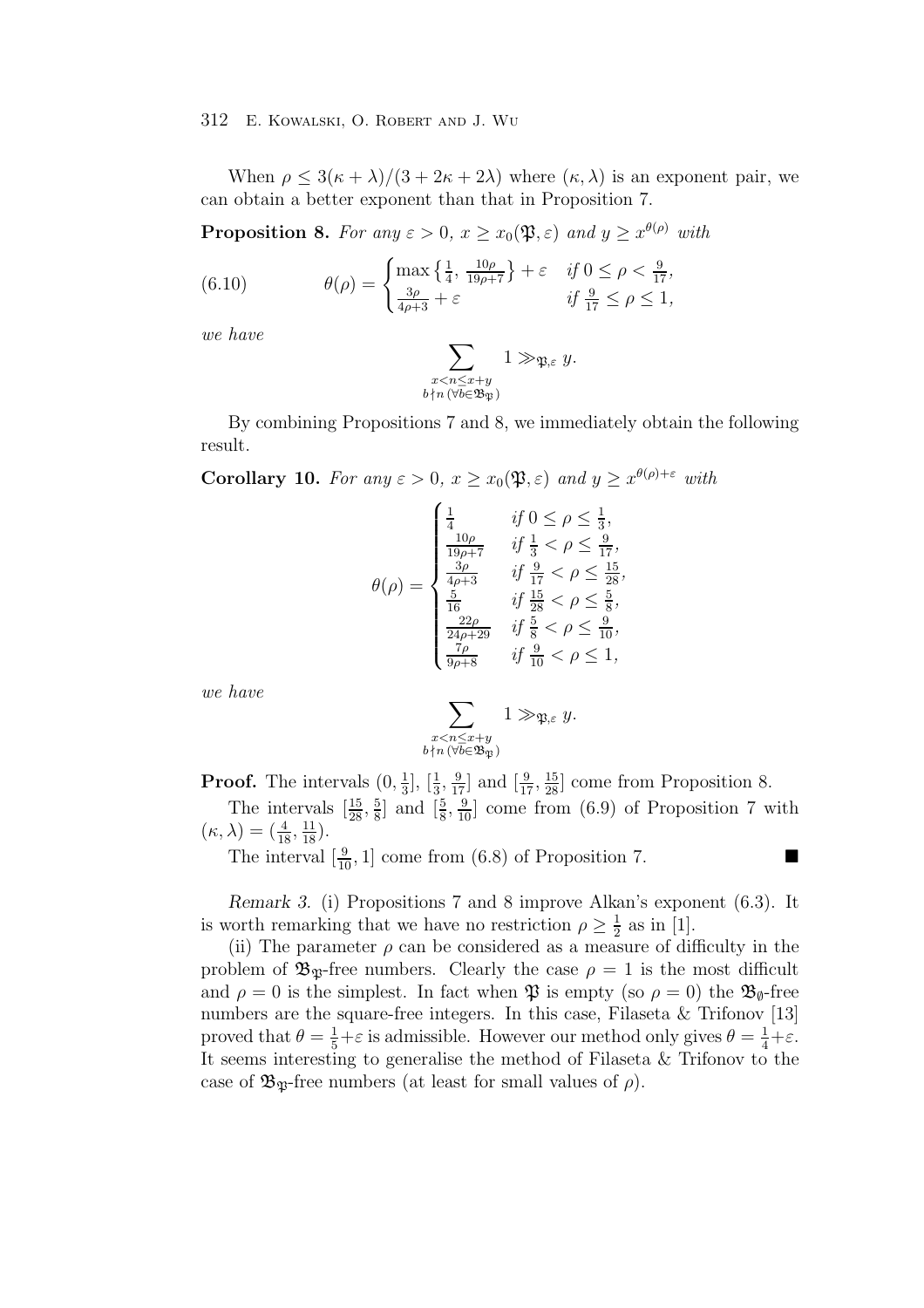(iii) The function  $\theta(\rho)$  is continuous, increasing, and

$$
\theta(\frac{9}{17}) = \frac{9}{29}, \quad \theta(\frac{15}{28}) = \frac{5}{16}, \quad \theta(\frac{9}{10}) = \frac{9}{23}, \quad \theta(1) = \frac{7}{17}.
$$

If we relax the multiplicative constraint by removing the square-free assumption, we can prove a better result for  $\rho \leq \frac{1}{3}$ .

**Proposition 9.** Suppose that  $0 \le \rho \le 1$ . For any  $\varepsilon > 0$ ,  $x \ge x_0(\mathfrak{P}, \varepsilon)$  and  $y \geq x^{\rho/(1+\rho)+\varepsilon}$ , we have

$$
\sum_{\substack{x < n \leq x+y \\ b \nmid n \ (\forall b \in \mathfrak{P})}} 1 \gg_{\mathfrak{P}, \varepsilon} y.
$$

# **7. Proof of Proposition 7**

We begin by describing our weight function. Let  $\theta$ ,  $\delta_1$  and  $\delta_2$  be some parameters such that

(7.1) 
$$
\theta(\rho) = \begin{cases} \frac{1}{4} + \varepsilon \leq \theta < \frac{1}{2}, \\ \varepsilon < \delta_2 + 2\varepsilon < \delta_1 + \varepsilon < \theta/\rho, \\ \delta_1 + \delta_2 < 1, \\ \delta_1 + \delta_2 + \theta/\rho > 1. \end{cases}
$$

Introduce two sets

(7.2) 
$$
\mathcal{M} := \{ m \in \mathbb{N} \mid x^{\delta_1} < m \leq x^{\delta_1 + \varepsilon}, p \mid m \Rightarrow p \geq x^{\eta} \},
$$
\n
$$
\mathcal{P} := \{ p \in \mathbb{P} \mid x^{\delta_2} < p \leq x^{\delta_2 + \varepsilon} \},
$$

where  $\eta = \eta(\mathfrak{P}, \varepsilon) > 0$  is a (small) parameter chosen later.

Our weight function is defined by

(7.4) 
$$
c(n) := \sum_{m \in \mathcal{M}} \sum_{p \in \mathcal{P}} 1.
$$

Put

(7.5) 
$$
A := \sum_{\substack{x < n \leq x+y \\ b \nmid n \ (\forall b \in \mathfrak{B}_{\mathfrak{P}})}} c(n).
$$

From  $(7.1)$ ,  $(7.2)$  and  $(7.3)$ , it is easy to see that

(7.6) 
$$
c(n) \le 2^{1/\eta}/\varepsilon \qquad (n \le 2x),
$$

which implies

(7.7) 
$$
\sum_{\substack{x < n \leq x+y \\ b \nmid n \ (\forall b \in \mathfrak{B}_{\mathfrak{P}})}} 1 \geq \varepsilon 2^{-1/\eta} A.
$$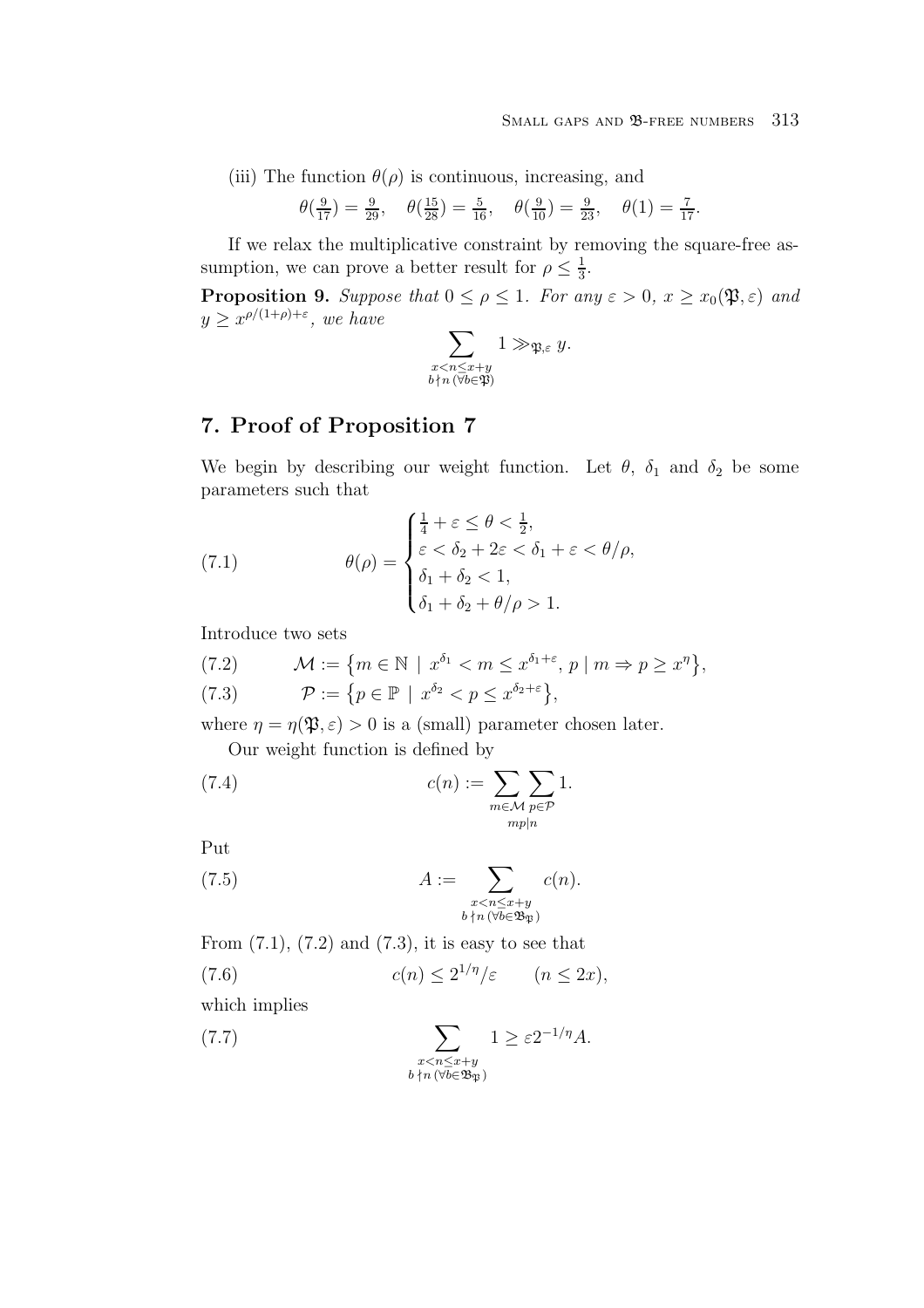In order to prove Proposition 7, it is sufficient to show that

$$
(7.8) \t\t A \gg_{\mathfrak{P},\varepsilon} y.
$$

For this, we let  $\ell := \ell(\mathfrak{P}, \varepsilon) \in \mathbb{N}$  be a positive integer such that

(7.9) 
$$
\sum_{k=\ell+1}^{\infty} \frac{1}{b_k} < \frac{B_{\mathfrak{P}} \varepsilon^3}{\eta 2^{1/\eta+2}},
$$

where

$$
B_{\mathfrak{P}}:=\prod_{p\in \mathfrak{P}}\left(1-\frac{1}{p}\right)\prod_{p\in \mathbb{P}\smallsetminus \mathfrak{P}}\left(1-\frac{1}{p^2}\right)
$$

is the natural density of the sequence of  $\mathfrak{B}_{\mathfrak{P}}$ -free numbers.

Clearly we can write

$$
(7.10) \t\t A \ge A_1 - A_2 - A_3
$$

where

$$
A_1 := \sum_{\substack{x < n \leq x+y \\ b_k \nmid n \, (\forall k \leq \ell)}} c(n),
$$
\n
$$
A_2 := \sum_{\substack{b_\ell < b \leq y \\ b \in \mathfrak{B}_p}} \sum_{\substack{x < n \leq x+y \\ b|n}} c(n),
$$
\n
$$
A_3 := \sum_{\substack{y < b \leq x \\ b \in \mathfrak{B}_p}} \sum_{\substack{x < n \leq x+y \\ b|n}} c(n).
$$

We shall see that  $A_2$  and  $A_3$  are negligible and  $A_1$  gives the desired principal term. The required estimates for  $A_2$  and  $A_3$  will be offered by the next two lemmas.

**Lemma 7.1.** We have

$$
A_2 \le \frac{B_{\mathfrak{P}} \varepsilon^2}{2\eta} y.
$$

**Proof.** By (7.6), it follows that

$$
A_2 \leq \frac{2^{1/\eta}}{\varepsilon} \sum_{\substack{b_\ell < b \leq y \\ b \in \mathfrak{B}_{\mathfrak{P}}} } \sum_{\substack{x < n \leq x+y \\ b \mid n}} 1 \leq \frac{2^{1/\eta}}{\varepsilon} \sum_{\substack{b_\ell < b \leq y \\ b \in \mathfrak{B}_{\mathfrak{P}}}} \frac{2y}{b},
$$

which implies the required inequality in view of  $(7.9)$ . **Lemma 7.2.** There is a constant  $C(\mathfrak{P}, \varepsilon)$  such that

$$
A_3 \le \frac{C(\mathfrak{P}, \varepsilon)2^{1/\eta}}{(\log x)^{1/2}}y.
$$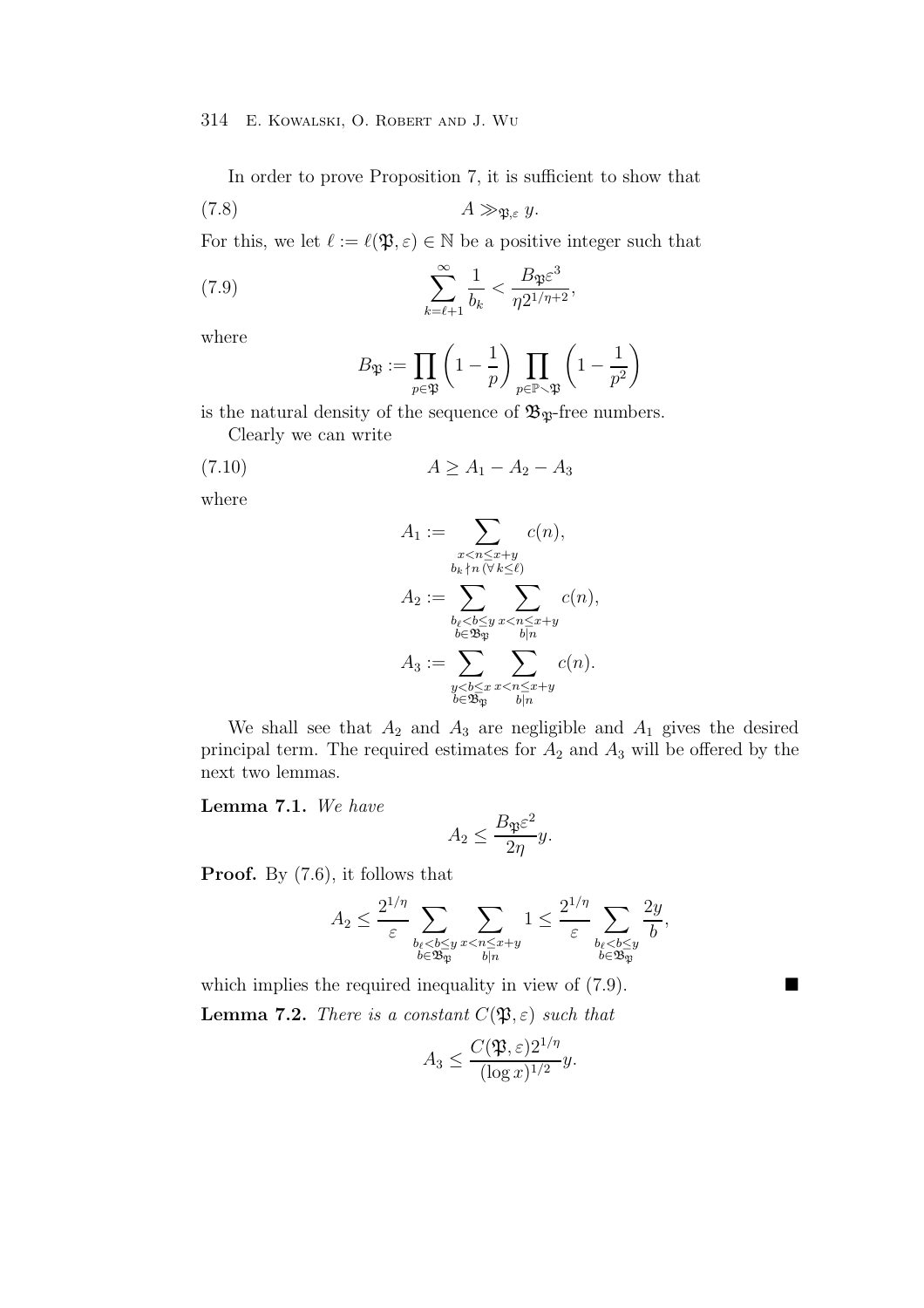**Proof.** According to the definition of  $\mathfrak{B}_{\mathfrak{P}}$ , we can write

$$
(7.11) \tA_3 = \sum_{y < p \leq x^{\theta/\rho}(\log x)^{(\Theta_{\rho}-1/2)/\rho}} \sum_{x < n \leq x+y} c(n)
$$
  
+ 
$$
\sum_{x^{\theta/\rho}(\log x)^{(\Theta_{\rho}-1/2)/\rho} < p \leq x} \sum_{x < n \leq x+y} c(n)
$$
  
+ 
$$
\sum_{y < q^2 \leq y^2 \log x} \sum_{x < n \leq x+y} c(n)
$$
  
+ 
$$
\sum_{y^2 \log x < q^2 \leq x} \sum_{\substack{a \leq x+y \ a^2 \log x \\ a^2 \log x}} c(n)
$$
  
+ 
$$
\sum_{y^2 \log x < q^2 \leq x} \sum_{x < n \leq x+y} c(n)
$$
  
=: 
$$
A_{3,1} + A_{3,2} + A_{3,3} + A_{3,4}.
$$

For  $p > y$ , there is at most an integer  $n \in (x, x + y]$  such that  $p | n$ . Thus (7.6) and (6.2) imply that

$$
A_{3,1} \leq \frac{2^{1/\eta}}{\varepsilon} \sum_{\substack{p \leq x^{\theta/\rho}(\log x)^{(\Theta_{\rho}-1/2)/\rho} \\ p \in \mathfrak{P}}} 1 \ll \frac{2^{1/\eta}}{\varepsilon} \frac{\left(x^{\theta/\rho}(\log x)^{(\Theta_{\rho}-1/2)/\rho}\right)^{\rho}}{(\log x)^{\Theta_{\rho}}} \ll \frac{2^{1/\eta}}{\varepsilon (\log x)^{1/2}} y.
$$

The definition of  $c(n)$  allows us to write

$$
A_{3,2} = \sum_{x^{\theta/\rho}(\log x)^{(\Theta_{\rho}-1/2)/\rho}} \sum_{p \in \mathfrak{P}} \sum_{m \in \mathcal{M}} \sum_{p' \in \mathcal{P}} \sum_{\substack{x < n \leq x+y \\ p|n, \, mp'|n}} 1.
$$

The hypothesis  $\delta_2 + 2\varepsilon < \delta_1 + \varepsilon < \theta/\rho$  and  $p \in \mathfrak{P}$  imply  $(p, mp') = 1$ . Thus  $pmp' | n$ . Since

$$
pmp' > x^{\theta/\rho + \delta_1 + \delta_2} (\log x)^{(\Theta_\rho - 1/2)/\rho} \ge 2x,
$$

the sum over *n* must be empty. Therefore  $A_{3,2} = 0$ .

We have

$$
A_{3,3} \le \frac{2^{1/\eta}}{\varepsilon} \sum_{\substack{q \le y(\log x)^{1/2} \\ q \in \mathfrak{P}}} 1 \ll \frac{2^{1/\eta}}{\varepsilon (\log x)^{1/2}} y.
$$

The term  $A_{3,4}$  will be treated by the method of Filaseta & Trifonov [13]. Defining

 $S(t_1, t_2) := \{ d \in (t_1, t_2] \mid \text{there is an integer } k \text{ such that } k d^2 \in (x, x + y] \},$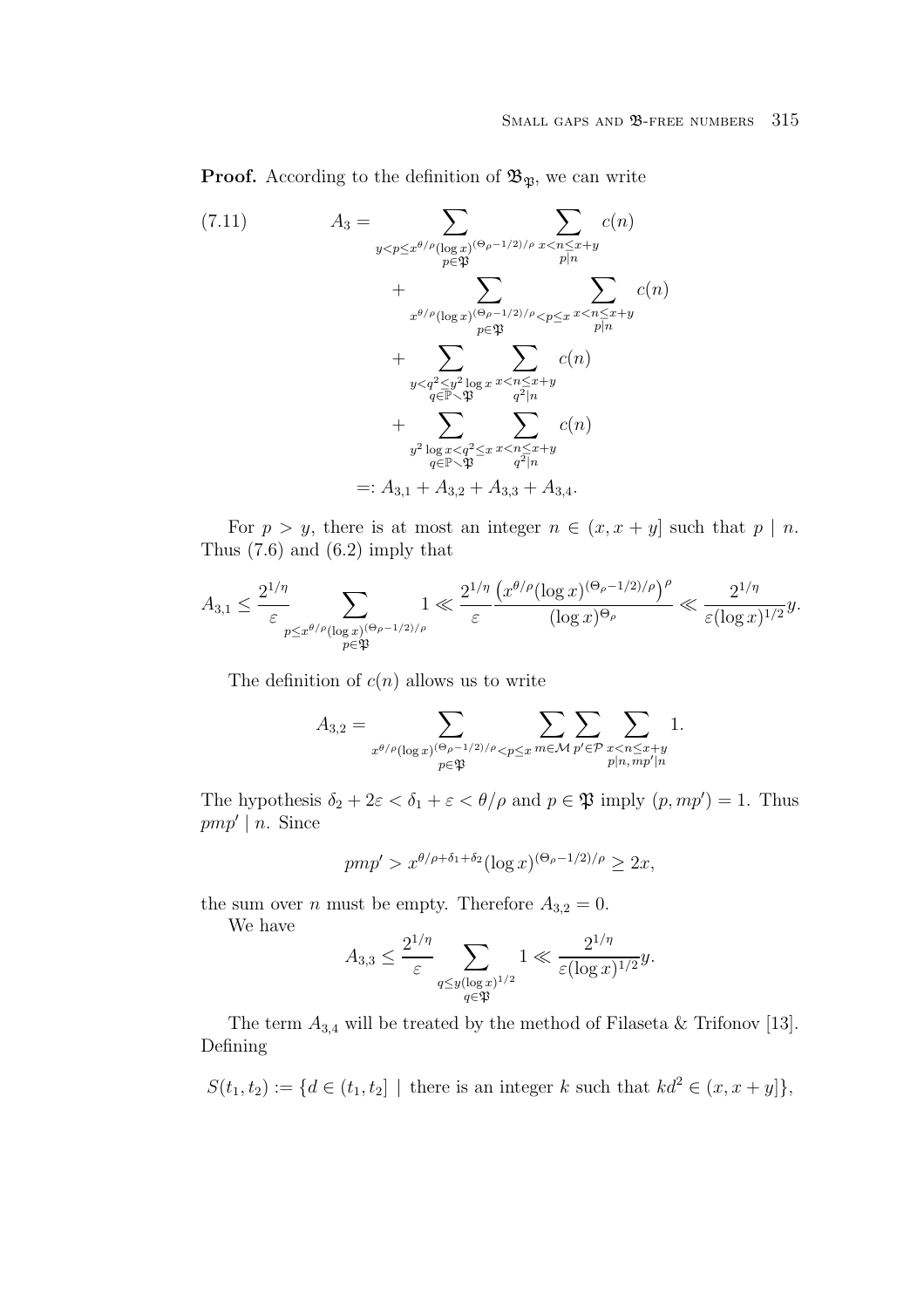we can deduce, in view of (7.6), that

$$
A_{3,4} \le \varepsilon^{-1} 2^{1/\eta} \sum_{\substack{y^2 \log x < q^2 \le x \\ q \in \mathbb{P} \smallsetminus \mathfrak{P}}} \sum_{\substack{x < n \le x+y \\ q^2 \mid n}} 1 \le \varepsilon^{-1} 2^{1/\eta} |S\big(y (\log x)^{1/2}, x^{1/2}\big)|.
$$

We split  $(y(\log x)^{1/2}, x^{1/2}]$  into dyadic intervals  $(x^{\phi}, 2x^{\phi}]$  and write

$$
A_{3,4} \le \varepsilon^{-1} 2^{1/\eta} (\log x) \max_{\theta \le \phi \le 1/2} |S(x^{\phi}, 2x^{\phi})|.
$$

According to  $([13], (4))$ , we have

$$
\left|S(x^\phi, 2x^\phi)\right| \ll x^{(1-\phi)/3}
$$

for  $y(\log x)^{1/2} \le x^{\phi} \le 2x^{1/2}$ , and thus infer with the hypothesis  $\theta > \frac{1}{4} + \varepsilon$  that

$$
A_{3,4} \ll \varepsilon^{-1} 2^{1/\eta} x^{-\varepsilon'} y.
$$

Now inserting the estimates for  $A_{3,j}$  into (7.11), we obtain the required quality. inequality.

Next we shall treat the principal term  $A_1$ . It is convenient to introduce some notation. For each  $\sigma = \{k_1, \ldots, k_i\} \subset \{1, \ldots, \ell\}$ , we write  $|\sigma| = i$  and  $d_{\sigma} = b_{k_1} b_{k_2} \cdots b_{k_i}$  with the convention  $|\emptyset| = 0$  and  $d_{\emptyset} = 1$ , where  $\emptyset$  denotes the empty set.

**Lemma 7.3.** For  $x \geq x_0(\mathfrak{P}, \varepsilon)$ , we have

$$
A_1 \ge \frac{B_{\mathfrak{P}} \varepsilon^2}{\eta} y + R,
$$

where

(7.12) 
$$
R := \sum_{\sigma \subset \{1,\dots,\ell\}} (-1)^{|\sigma|} \sum_{m \in \mathcal{M}} \sum_{p \in \mathcal{P}} r_{d_{\sigma}mp}(x,y).
$$

**Proof.** Since  $(b_j, b_k)=1$   $(j \neq k)$ , we can write

$$
A_1=\sum_{\sigma\subset \{1,\ldots,\ell\}}(-1)^{|\sigma|}\sum_{\substack{x
$$

Clearly for any  $\sigma \subset \{1,\ldots,\ell\}$ , any  $m \in \mathcal{M}$  and any  $p \in \mathcal{P}$  with  $x \geq x_0(\mathfrak{P}, \varepsilon)$ , we have  $(d_{\sigma}, mp) = 1$  in view of  $(7.1)$ – $(7.3)$ . Hence it follows that

(7.13) 
$$
A_1 = \sum_{\sigma \subset \{1, \dots, \ell\}} (-1)^{|\sigma|} \sum_{m \in \mathcal{M}} \sum_{p \in \mathcal{P}} \sum_{\substack{x < n \leq x+y \\ d_{\sigma}mp|n}} 1
$$

$$
= y \sum_{\sigma \subset \{1, \dots, \ell\}} \frac{(-1)^{|\sigma|}}{d_{\sigma}} \sum_{m \in \mathcal{M}} \frac{1}{m} \sum_{p \in \mathcal{P}} \frac{1}{p} + R,
$$

where  $R$  is defined in  $(7.12)$ .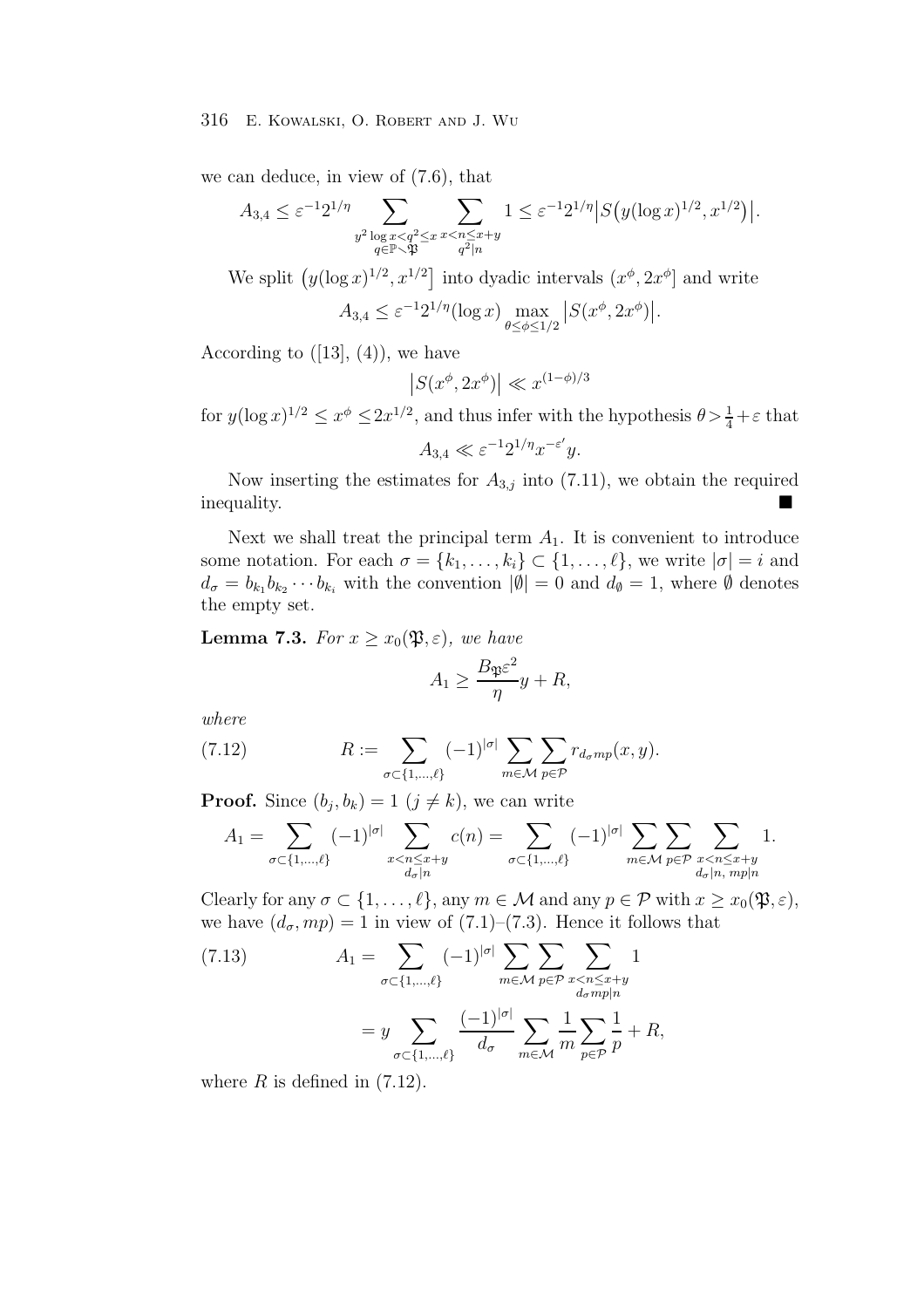## SMALL GAPS AND **B-FREE NUMBERS** 317

It is easy to see that

(7.14) 
$$
\sum_{\sigma \subset \{1,\ldots,\ell\}} \frac{(-1)^{|\sigma|}}{d_{\sigma}} = \prod_{k=1}^{\ell} \left(1 - \frac{1}{b_k}\right) \ge B_{\mathfrak{P}}
$$

and

(7.15) 
$$
\sum_{p \in \mathcal{P}} \frac{1}{p} = \log \left( \frac{\delta_2 + \varepsilon}{\delta_2} \right) + O\left( \frac{1}{\log x} \right) \ge \varepsilon
$$

for  $x \geq x_0(\mathfrak{P}, \varepsilon)$ .

In order to estimate the sum over  $m$ , we need the following result of Friedlander ([16], Lemma 2): *Let* w(t) *be Buchstab's function*

$$
w(t) = 1/t \quad (1 \le t \le 2), \qquad (tw(t))' = w(t-1) \quad (t \ge 2).
$$

*Assume*  $x > 1$  *and*  $z = x^{1/t}$  *with*  $t \ge 1$ *. Then we have uniformly for*  $t \ge 2$ 

$$
\sum_{n \le x, p|n \Rightarrow p \ge z} 1 = w(t) \frac{x}{\log z} + O\left(\frac{x}{\log^2 z}\right).
$$

From this, an integration by part deduces that

$$
\sum_{m \in \mathcal{M}} \frac{1}{m} = \int_{x^{\delta_1}}^{x^{\delta_1 + \varepsilon}} \frac{1}{t} d\left(\sum_{n \le t, p | n \Rightarrow p \ge x^{\eta}} 1\right)
$$
  
= 
$$
\frac{1}{\eta \log x} \left\{ w\left(\frac{\delta_1 + \varepsilon}{\eta}\right) - w\left(\frac{\delta_1}{\eta}\right) \right\} + O\left(\frac{1}{\eta^2 \log x}\right) + \int_{\delta_1/\eta}^{(\delta_1 + \varepsilon)/\eta} w(u) du.
$$

In view of the well known relation  $w(t) \to e^{-\gamma}$   $(t \to \infty)$ , where  $\gamma$  is Euler's constant, we immediately see

(7.16) 
$$
\frac{\varepsilon}{2\eta} \le \sum_{m \in \mathcal{M}} \frac{1}{m} \le \frac{\varepsilon}{\eta}
$$

for  $x \geq x_0(\mathfrak{P}, \varepsilon)$ .

Now the expected inequality follows from  $(7.13)$ – $(7.16)$ .

The next lemma gives the desired estimate for the error term R defined in (7.12).

**Lemma 7.4.** Let s be a real number such that

(7.17) 
$$
s \ge 3 \qquad and \qquad s\eta < \frac{1}{2}\varepsilon < \frac{1}{4}.
$$
 If

(7.18) 
$$
\begin{cases} \frac{1}{3} < \theta \leq \frac{5}{11}, \\ \delta_2 \leq (9\theta - 3)/4 - \varepsilon', \\ \delta_1 + \delta_2 \leq 1 - \varepsilon', \end{cases}
$$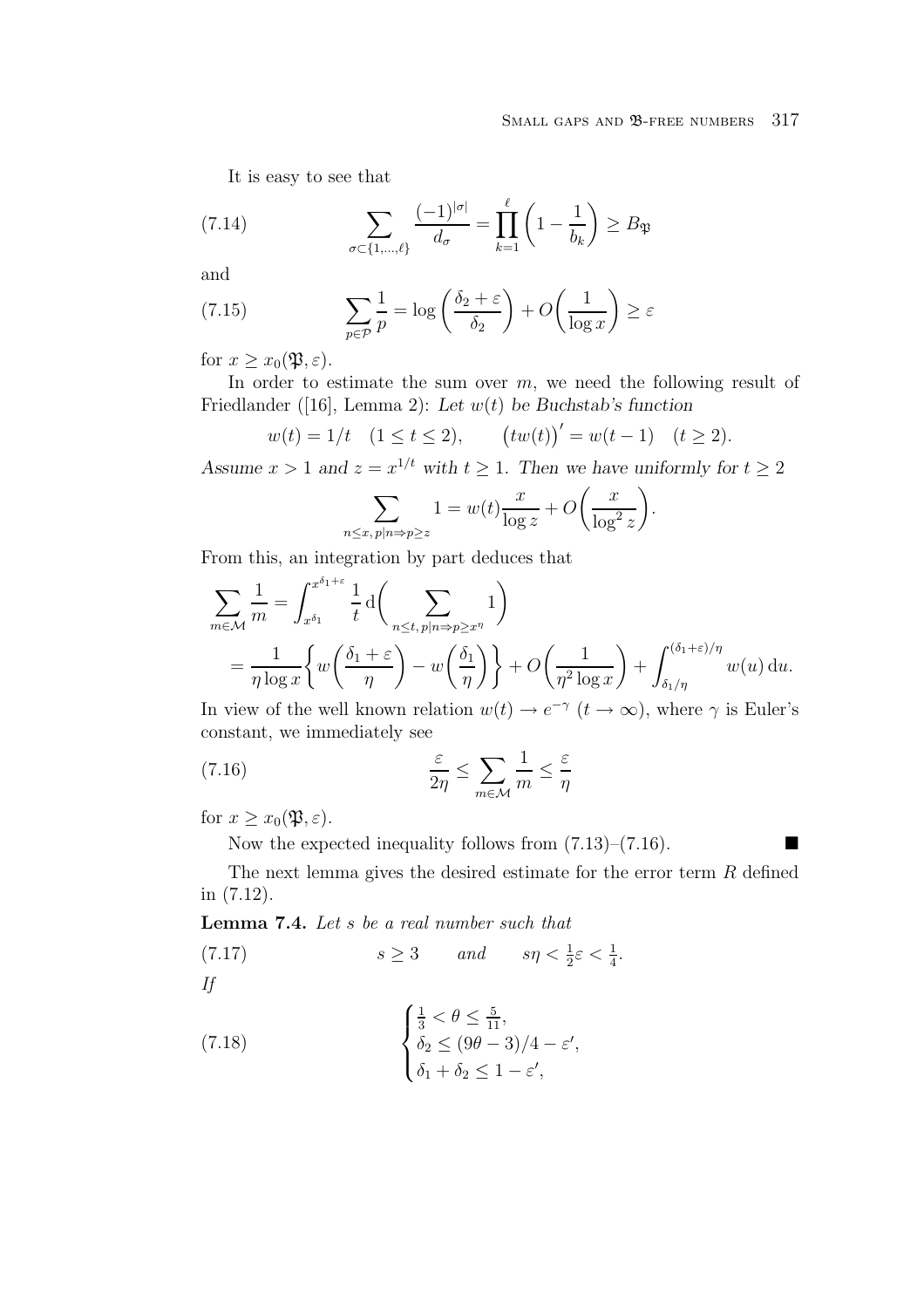or

(7.19) 
$$
\begin{cases} (\kappa + \lambda)/(1 + 2\kappa + 2\lambda) < \theta \le (\kappa + \lambda)/(2\kappa + \lambda), \\ \delta_2 \le [(1 + 2\kappa + 2\lambda)\theta - \kappa - \lambda]/(1 + \lambda) - \varepsilon', \\ \delta_1 + \delta_2 \le 1 - \varepsilon', \end{cases}
$$

then we have

$$
|R| \le C_1(\varepsilon) 2^{\ell(\mathfrak{P}, \varepsilon)} \big( \eta^{-1} s^{-s} + x^{-\varepsilon/4} \big) y,
$$

where  $C_1(\varepsilon)$  is a positive constant depending on  $\varepsilon$  only.

**Proof.** For each  $\sigma \subset \{1, \ldots, \ell\}$ , we define

$$
R(\sigma) := \sum_{m \in \mathcal{M}} \sum_{p \in \mathcal{P}} r_{d_{\sigma}mp}(x, y).
$$

We shall transform  $R(\sigma)$  into a bilinear form of type I by using the fundamental lemma of sieve ([4, Lemma 4]): Let  $z = x^{\eta}$  and  $Q = z^s$  with  $s \geq 3$ . *There are two sequences*  $\{\lambda_q^{\pm}\}_{q \leq Q}$  *such that* 

$$
(7.20) \qquad |\lambda_q^{\pm}| \le 1, \qquad \lambda_q^{\pm} = 0 \quad (q > Q),
$$

(7.21) 
$$
\begin{cases} (\lambda^- * 1)(n) = (\lambda^+ * 1)(n) = 1 & \text{if } p | n \Rightarrow p \ge z, \\ (\lambda^- * 1)(n) \le 0 \le (\lambda^+ * 1)(n) & \text{otherwise,} \end{cases}
$$

(7.22) 
$$
\sum_{q \le Q} \frac{\lambda_q^{\pm}}{q} = \{1 + O(s^{-s})\} \prod_{p < z} \left(1 - \frac{1}{p}\right).
$$

With the help of (7.21), we can write

$$
(7.23) \t R(\sigma) = \sum_{m \in \mathcal{M}} \sum_{p \in \mathcal{P}} \sum_{\substack{x < n \leq x+y \\ d_{\sigma}mp \mid n}} 1 - \sum_{m \in \mathcal{M}} \sum_{p \in \mathcal{P}} \frac{y}{d_{\sigma}mp}} \frac{y}{d_{\sigma}mp}
$$
\n
$$
\leq \sum_{x^{\delta_1} < m \leq x^{\delta_1 + \varepsilon}} (\lambda^+ * 1)(m) \sum_{p \in \mathcal{P}} \sum_{\substack{x < n \leq x+y \\ d_{\sigma}mp \mid n}} 1 - \sum_{\substack{x^{\delta_1} < m \leq x^{\delta_1 + \varepsilon}}} (\lambda^+ * 1)(m) \sum_{p \in \mathcal{P}} \frac{y}{d_{\sigma}mp}
$$
\n
$$
= \sum_{x^{\delta_1} < m \leq x^{\delta_1 + \varepsilon}} (\lambda^+ * 1)(m) \sum_{p \in \mathcal{P}} r_{d_{\sigma}mp}(x, y)
$$
\n
$$
+ \sum_{x^{\delta_1} < m \leq x^{\delta_1 + \varepsilon}} [(\lambda^+ - \lambda^-) * 1](m) \sum_{p \in \mathcal{P}} \frac{y}{d_{\sigma}mp}
$$
\n
$$
=: R_1(\sigma) + R_2(\sigma).
$$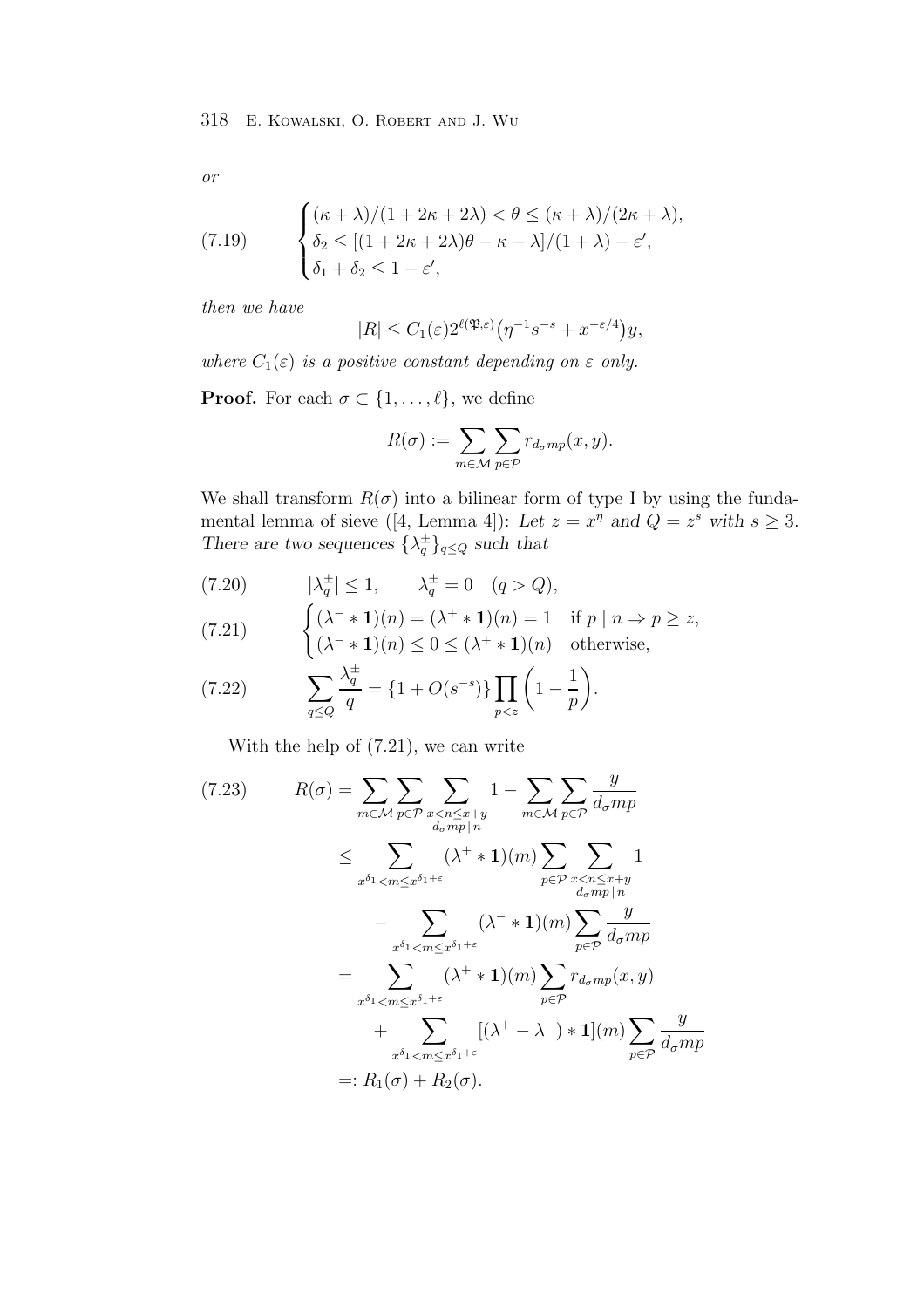.

Clearly

$$
|R_2(\sigma)| \le \frac{y}{d_{\sigma}} \sum_{q \le Q} \left| \frac{\lambda_q^+ - \lambda_q^-}{q} \right| \sum_{x^{\delta_1}/q < m \le x^{\delta_1 + \varepsilon}/q} \frac{1}{m} \sum_{p \in \mathcal{P}} \frac{1}{p}
$$
  

$$
\le \frac{y}{d_{\sigma}} \sum_{q \le Q} \left| \frac{\lambda_q^+ - \lambda_q^-}{q} \right| \cdot \left\{ \varepsilon \log x + O(q x^{-\delta_1}) \right\} \cdot 2\varepsilon.
$$

On the other hand, (7.22) implies that

$$
\sum_{q \le Q} \left| \frac{\lambda_q^+ - \lambda_q^-}{q} \right| \ll \frac{s^{-s}}{\log z} \ll \frac{s^{-s}}{\eta \log x}
$$

Inserting it into the preceding estimate, we find that

(7.24) 
$$
|R_2(\sigma)| \ll (\eta^{-1} s^{-s} + Q x^{-\delta_1}) y.
$$

It remains to estimate  $R_1(\sigma)$ . Let  $\psi_n$  be the characteristic function of the set P. Since

$$
r_{d_{\sigma}qmn}(x,y) = r_{mn}\bigg(\frac{x}{d_{\sigma}q},\frac{y}{d_{\sigma}q}\bigg),
$$

we can write

$$
R_1(\sigma) = \sum_{q \leq Q} \lambda_q^+ \sum_{x^{\delta_1}/q < m \leq x^{\delta_1 + \varepsilon}/q} \sum_{x^{\delta_2} < n \leq x^{\delta_2 + \varepsilon}} \psi_n r_{mn} \left( \frac{x}{d_{\sigma}q}, \frac{y}{d_{\sigma}q} \right).
$$

We split  $(x^{\delta_1}/q, x^{\delta_1+\varepsilon}/q]$  and  $(x^{\delta_2}, x^{\delta_2+\varepsilon}]$  into dyadic intervals  $(M, 2M]$  and  $(N, 2N]$ , respectively. In view of (7.22), we have for  $x \ge x_0(\mathfrak{P}, \varepsilon)$ 

$$
1 \le q \le Q = x^{s\eta} < x^{\varepsilon/2}
$$
 and  $1 \le d_{\sigma} < x^{\varepsilon/2}$ .

The hypothesis (7.18) and (7.19) imply that

$$
N < \left(\frac{x}{d_{\sigma}q}\right)^{(9\theta-3)/4-\varepsilon'} \qquad \text{and} \qquad MN \leq \left(\frac{x}{d_{\sigma}q}\right)^{1-\varepsilon'}
$$

and

$$
N < \left(\frac{x}{d_{\sigma}q}\right)^{\left[(1+2\kappa+2\lambda)\theta-\kappa-\lambda\right]/(1+\lambda)-\varepsilon'} \quad \text{and} \quad MN \le \left(\frac{x}{d_{\sigma}q}\right)^{1-\varepsilon'},
$$

respectively. Thus Corollary 9 allows us to deduce that

$$
\sum_{x^{\delta_1}/q < m \le x^{\delta_1 + \varepsilon}/q} \sum_{x^{\delta_2} < n \le x^{\delta_2 + \varepsilon}} \psi_n r_{mn} \left( \frac{x}{d_\sigma q}, \frac{y}{d_\sigma q} \right) \ll_{\varepsilon} \frac{y}{d_\sigma q} \left( \frac{x}{d_\sigma q} \right)^{-\varepsilon} (\log x)^2
$$
\n
$$
\ll_{\varepsilon} x^{-\varepsilon/2} y.
$$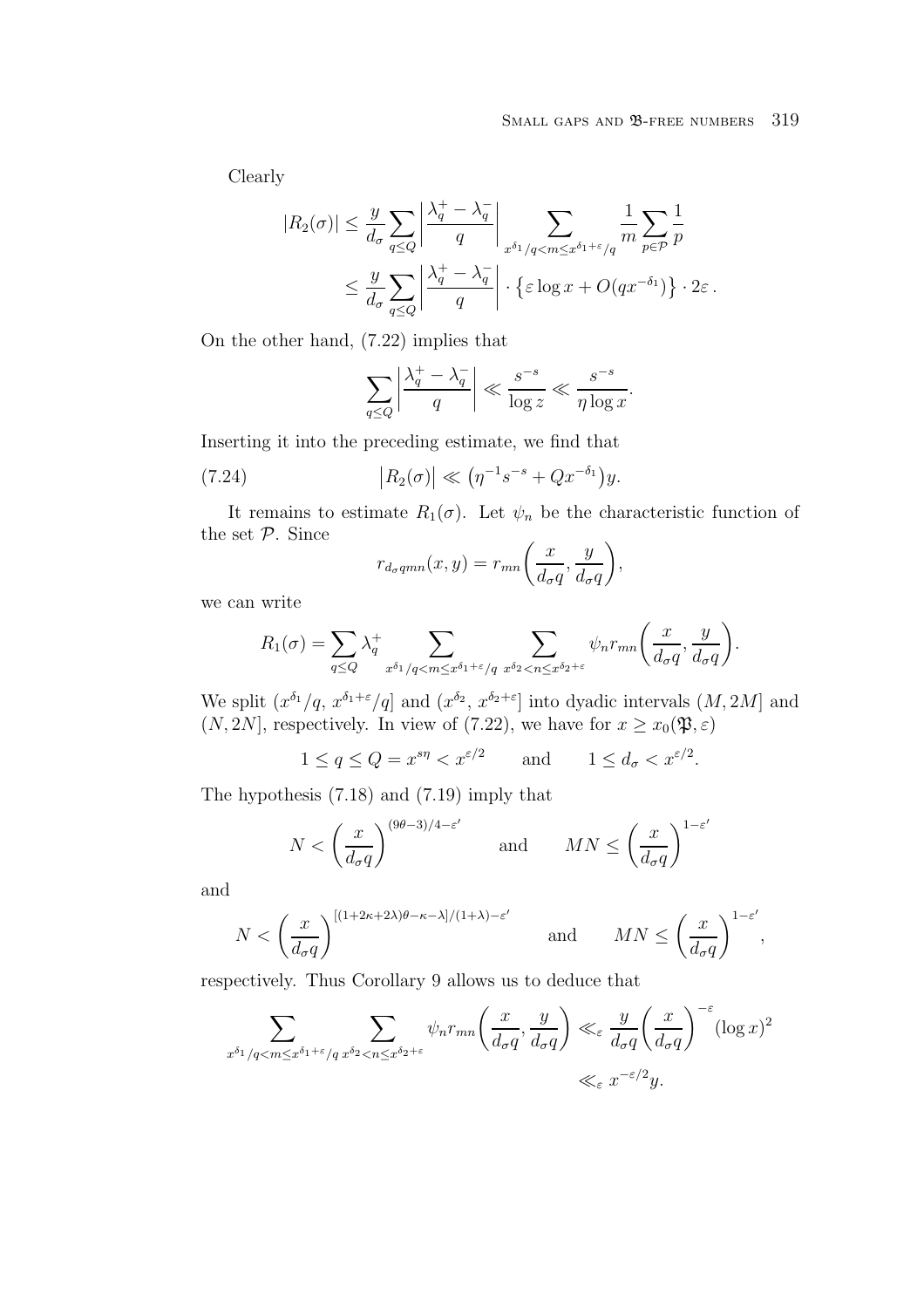This estimate and (7.20) imply that

(7.25) 
$$
R_1(\sigma) \ll_{\varepsilon} Qx^{-\varepsilon/2}y \ll_{\varepsilon} x^{-\varepsilon/4}y.
$$

Combining (7.24) and (7.25), there is a positive constant  $C_1(\varepsilon) > 0$  depending on  $\varepsilon$  such that

$$
R(\sigma) \le C_1(\varepsilon) \left( \eta^{-1} s^{-s} + x^{-\varepsilon/4} \right) y.
$$

Similarly we can prove that

$$
R(\sigma) \geq -C_1(\varepsilon) \big(\eta^{-1} s^{-s} + x^{-\varepsilon/2}\big) y.
$$

Thus

$$
|R| \leq \sum_{\sigma \subset \{1,\ldots,\ell\}} |R(\sigma)| \leq C_1(\varepsilon) 2^{\ell(\mathfrak{P},\varepsilon)} \big(\eta^{-1} s^{-s} + x^{-\varepsilon/2}\big) y.
$$

This completes the proof of Lemma 7.4.

Now we are ready to complete the proof of Proposition 7. Without loss of generality, we can assume that

$$
C_1(\varepsilon)2^{\ell(\mathfrak{P},\varepsilon)} > 8/B_{\mathfrak{P}\varepsilon}^2 > 16.
$$

Take

$$
\eta^{-1} = \min\left\{\frac{1}{5}\varepsilon^{-2}, C_1(\varepsilon)2^{\ell(\mathfrak{P}, \varepsilon)}\right\}, \qquad s = \eta^{-1/2},
$$

$$
\theta = \max\left\{\frac{1}{3}, \frac{7\rho}{9\rho + 8}\right\} + \varepsilon' \quad \text{or} \quad \theta = \max\left\{\frac{\kappa + \lambda}{1 + 2\kappa + 2\lambda}, \frac{(1 + \kappa + 2\lambda)\rho}{(1 + 2\kappa + 2\lambda)\rho + 2 + 2\lambda}\right\} + \varepsilon',
$$

$$
\delta_1 = \theta/\rho - \varepsilon', \qquad \delta_2 = 1 - 2\theta/\rho + \varepsilon'.
$$

It is easy to verify that these choices satisfy the conditions (7.1), (7.17), (7.18) or (7.19). Thus Lemmas 7.1–7.5 imply that

$$
A \ge \left(\frac{B_\mathfrak{P} \varepsilon^2}{2\eta} - C_1(\varepsilon) 2^{\ell(\mathfrak{P}, \varepsilon)} \left( \eta^{-1} s^{-s} + x^{-\varepsilon/4} \right) - \frac{C(\mathfrak{P}, \varepsilon) 2^{1/\eta}}{(\log x)^{1/2}} \right) y \gg_{\mathfrak{P}, \varepsilon} y
$$

for  $x \geq x_0(\mathfrak{P}, \varepsilon)$ . This completes the proof of (7.8) and hence Proposition 7.

# **8. Proof of Proposition 8**

The proof is very similar to that of Proposition 7 so we shall mention only the important points. As before let  $\theta$  and  $\delta$  be two parameters such that

(8.1) 
$$
\frac{1}{4} + \varepsilon \le \theta < \frac{1}{2}, \qquad \theta < \delta + 2\varepsilon < \min\{\theta/\rho, 1\}, \qquad \delta + \theta/\rho > 1.
$$

Let  $\eta = \eta(\mathfrak{P}, \varepsilon) > 0$  be a (small) parameter determined later. Introduce the set

$$
\mathcal{M}' := \{ m \in \mathbb{N} \mid x^{\delta} < m \leq x^{\delta + \varepsilon}, \, p \mid m \Rightarrow p \geq x^{\eta} \}.
$$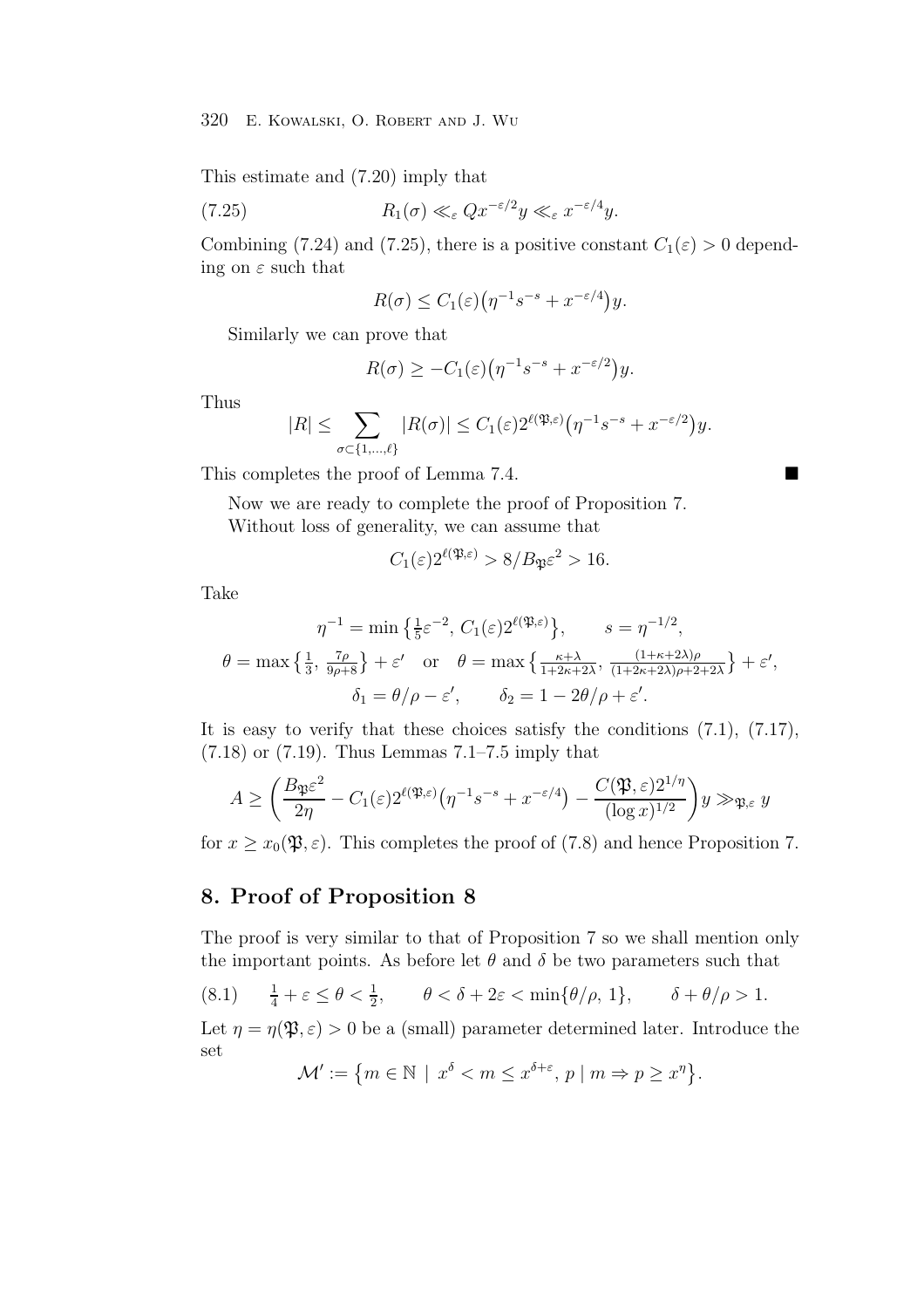Our weight function is defined to be

$$
c'(n):=\sum_{\substack{m\in\mathcal{M}'\\ m|n}}1
$$

and the corresponding weighted sum is

$$
A' := \sum_{\substack{x < n \le x+y \\ b \nmid n \, (\forall b \in \mathfrak{B}_{\mathfrak{P}})}} c'(n).
$$

It is easy to see that

$$
(8.2) \t\t c'(n) \le 2^{1/\eta} \t (n \le 2x)
$$

and

(8.3) 
$$
\sum_{\substack{x < n \leq x+y \\ b \nmid n \ (\forall b \in \mathfrak{B}_{\mathfrak{P}})}} 1 \geq 2^{-1/\eta} A'.
$$

Let  $\ell := \ell(\mathfrak{P}, \varepsilon) \in \mathbb{N}$  be a positive integer such that

(8.4) 
$$
\sum_{k=\ell+1}^{\infty} \frac{1}{b_k} < \frac{B_{\mathfrak{P}} \varepsilon^2}{\eta 2^{1/\eta+2}}.
$$

We can write

(8.5) 
$$
A' \ge A'_1 - A'_2 - A'_3
$$

where

$$
A'_1 := \sum_{\substack{x < n \leq x+y \\ b_k \nmid n \, (\forall k \leq \ell) \\ A'_2 := \sum_{\substack{b_\ell < b \leq y \\ b \in \mathfrak{B}_\mathfrak{P}}} \sum_{\substack{x < n \leq x+y \\ b|n}} c'(n),
$$
\n
$$
A'_3 := \sum_{\substack{y < b \leq x \\ b \in \mathfrak{B}_\mathfrak{P}}} \sum_{\substack{x < n \leq x+y \\ b|n}} c'(n).
$$

Similar to Lemmas 7.1, 7.2 and 7.3, we have, for  $x \ge x_0(\mathfrak{P}, \varepsilon)$ ,

(8.6) 
$$
A'_2 \leq \frac{B_{\mathfrak{P} \varepsilon}^2}{2\eta} y,
$$

(8.7) 
$$
A'_3 \leq \frac{C2^{1/\eta}}{(\log x)^{1/2}}y,
$$

(8.8) 
$$
A'_1 \ge \frac{B_{\mathfrak{P} \varepsilon}^2}{\eta} y + R,
$$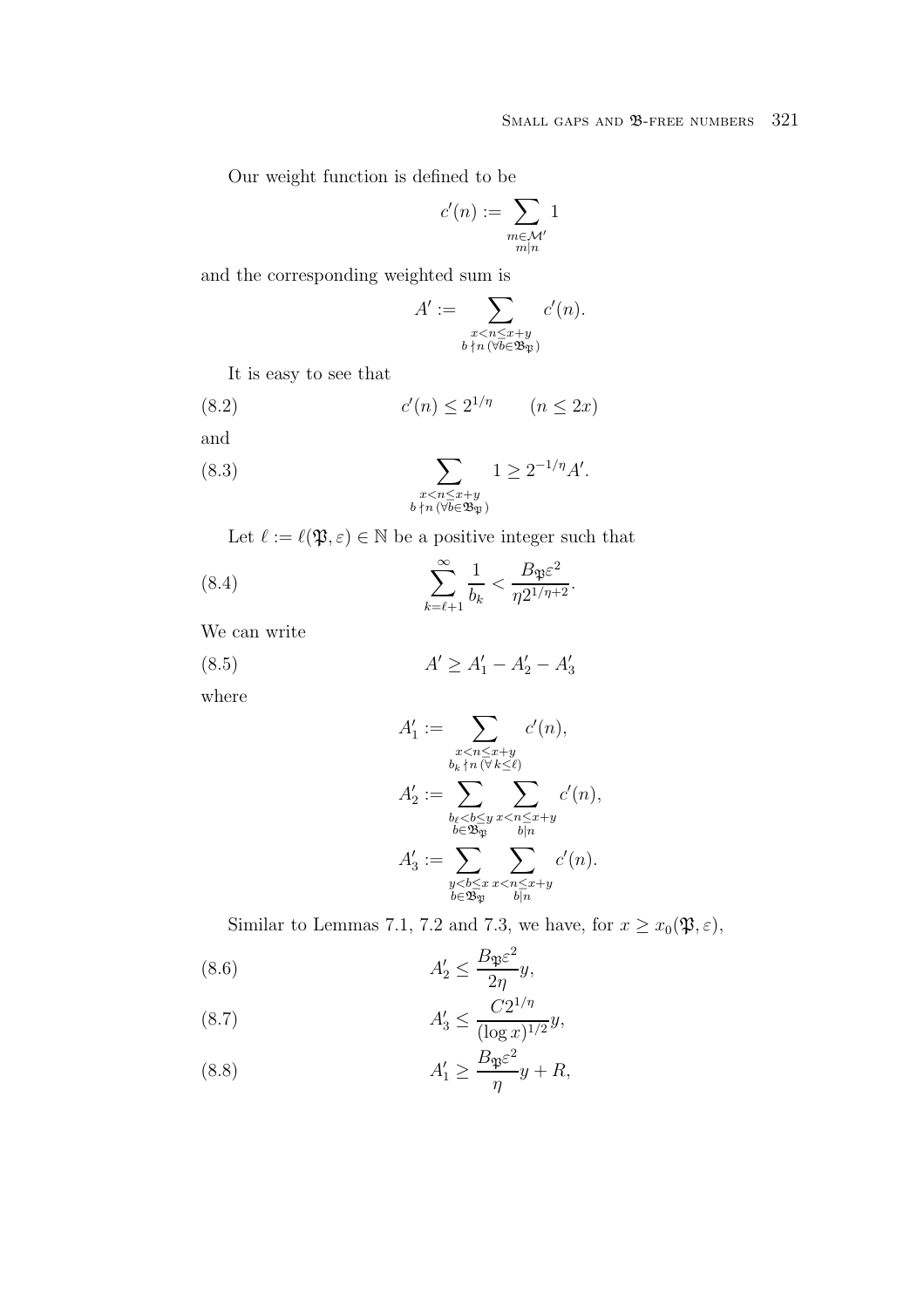where

$$
R' := \sum_{\sigma \subset \{1,\dots,\ell\}} (-1)^{|\sigma|} \sum_{m \in \mathcal{M}'} r_{d_{\sigma}m}(x,y).
$$

Similar to Lemma 7.4, we can prove, by using  $(5.17)$  and  $(5.18)$  of Lemma 5.1 instead of Corollary 9, that there is a positive constant  $C'_{1}(\varepsilon)$ depending on  $\varepsilon$  only such that

(8.9) 
$$
|R'| \leq C_1'(\varepsilon) 2^{\ell(\mathfrak{P}, \varepsilon)} \left( \eta^{-1} s^{-s} + x^{-\varepsilon/4} \right) y
$$

provided

(8.10) 
$$
s \ge 3, \qquad s\eta < \frac{1}{2}\varepsilon < \frac{1}{4}
$$

and

(8.11) 
$$
\begin{cases} \frac{1}{4} < \theta < \frac{9}{29}, \\ \delta \le (19\theta - 3)/7 - \varepsilon', \end{cases}
$$
 or 
$$
\begin{cases} \frac{9}{29} < \theta < \frac{1}{2}, \\ \delta \le 4\theta/3 - \varepsilon'. \end{cases}
$$

Now take

$$
\eta^{-1} = \min\left\{\frac{1}{5}\varepsilon^{-2}, C_1(\varepsilon)2^{\ell(\mathfrak{P}, \varepsilon)}\right\}, \qquad s = \eta^{-1/2}
$$

and

$$
\begin{cases}\n\theta = \max\left\{\frac{1}{4}, \frac{10\rho}{19\rho + 7}\right\} + \varepsilon', & \text{or} \\
\delta = \frac{19\theta - 3}{7} - \varepsilon', & \text{or} \\
\delta = \frac{4\theta}{3} - \varepsilon'.\n\end{cases}
$$

It is straightforward to verify that these choices satisfy the conditions (8.1),  $(8.10)$  and  $(8.11)$ . Thus the relations  $(8.5)$ – $(8.9)$  imply

$$
A' \gg_{\mathfrak{P},\varepsilon} y
$$

for  $x \geq x_0(\mathfrak{P}, \varepsilon)$ . This completes the proof of Proposition 4.

## **9. Proof of Proposition 9**

The proof of Proposition 9 (which can in fact be properly described as a sieve problem in the usual sense) is much simpler than that of Proposition 8. So we shall mention only the important points. Let  $\theta = \rho/(1+\rho) + 2\varepsilon$  and

$$
\mathcal{P}'' := \{ p \in \mathbb{P} \mid x^{\theta - 2\varepsilon} < p \leq x^{\theta - \varepsilon} \}.
$$

Define the weight function

$$
c''(n) := \sum_{\substack{p \in \mathcal{P}''\\p|n}} 1
$$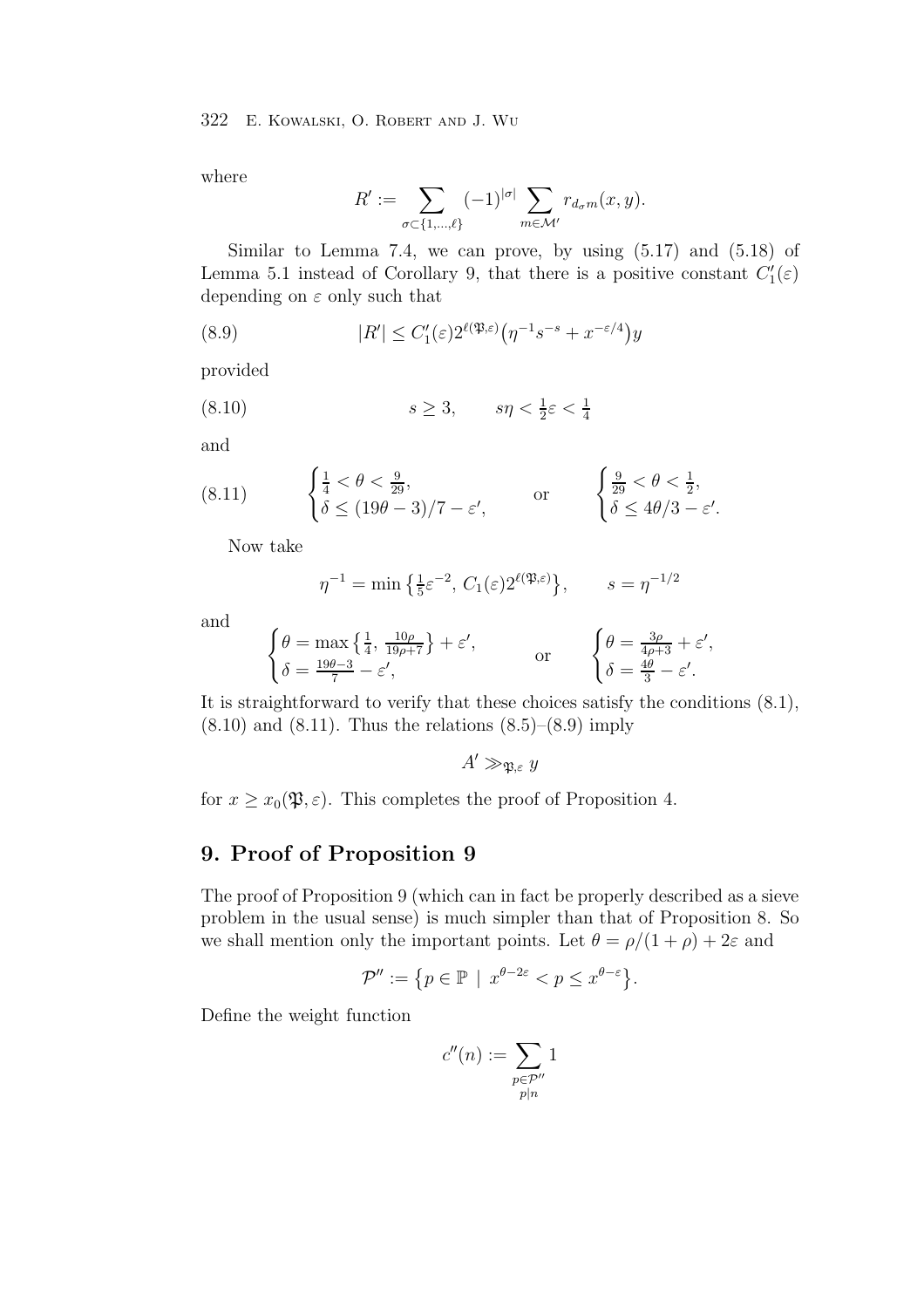and consider the corresponding weighted sum

$$
A'' := \sum_{\substack{x < n \le x+y \\ b \nmid n \ (\forall b \in \mathfrak{P})}} c'(n).
$$

Similarly we can write

$$
A'' \ge A_1'' - A_2'' - A_3'',
$$

where  $A''_j$  is defined as  $A'_j$  (replacing  $\mathfrak{B}_{\mathfrak{P}}$  by  $\mathfrak{P}$ ). Now  $A''_3$  is easier to treat (without the corresponding parts  $A$  and  $A$  and  $(7,11)$ ). In view of (without the corresponding parts  $A_{3,3}$  and  $A_{3,4}$ , see (7.11)). In view of  $\theta - 2\varepsilon + \theta/\rho > 1$ , we can prove the same estimates for  $A_2''$  and  $A_3''$ . The error term  $P''$  which comes from  $A''$  can be controlled trivially as follows: term  $R''$ , which comes from  $A''_1$ , can be controlled trivially as follows:

$$
|R''| \leq \sum_{\sigma \subset \{1,\ldots,\ell\}} \sum_{p \in \mathcal{P}''} |r_{d_{\sigma}p}(x,y)| \ll_{\mathfrak{P}} yx^{-\varepsilon}.
$$

This completes the proof of Proposition 9.

## **References**

- [1] Alkan, E.: Nonvanishing of Fourier coefficients of modular forms. *Proc. Amer. Math. Soc.* **131** (2003), 1673–1680.
- [2] Balog, A. and Ono, K.: The Chebotarev density theorem in short intervals and some questions of Serre. *J. Number Theory* **91** (2001), 356–371.
- [3] BANTLE, G. AND GRUPP, F.: On a problem of Erdös and Szemerédi. *J. Number Theory* **22** (1986), 280–288.
- [4] Bombieri, E., Friedlander, J. B. and Iwaniec, H.: Primes in arithmetic progressions to large moduli. *Acta Math.* **156** (1986), 203–251.
- [5] Booker, A.: A test for identifying Fourier coefficients of automorphic forms and application to Kloosterman sums. *Experiment. Math.* **9** (2000), 571–581.
- [6] Cassels, J. W. S.: *Local fields*. London Mathematical Society Student Texts **3**. Cambridge University Press, Cambridge, 1986.
- [7] Duke, W. and Iwaniec, H.: Bilinear forms in the Fourier coefficients of half-integral weight cusp forms and sums over primes. *Math. Ann.* **286** (1990), 783–802.
- [8] Duke, W., Friedlander, J. and Iwaniec, H.: Bounds for automorphic L-functions, II. *Invent. Math.* **115** (1994), 219–239.
- [9] Duke, W. and Kowalski, E.: A problem of Linnik for elliptic curves and mean-value estimates for automorphic representations. *Invent. Math.* **139** (2000), 1–39.
- [10] Elkies, N.: Distribution of supersingular primes. In *Journ´ees Arithmétiques, 1989 (Luminy, 1989), 127–132. Astérisque, 1992.*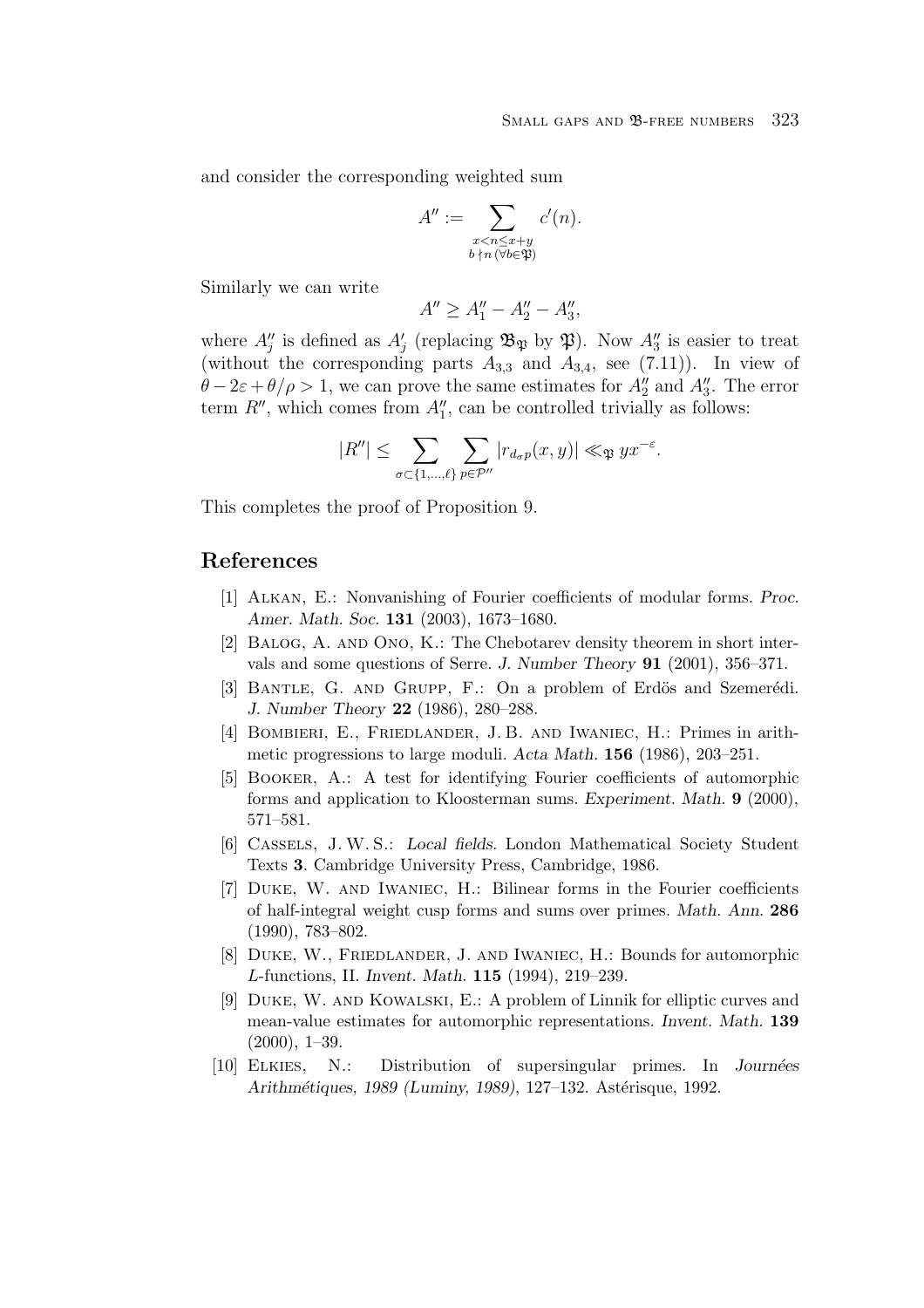- 324 E. Kowalski, O. Robert and J. Wu
	- [11] ERDOS, P.: On the difference of consecutive terms of sequences defined by divisibility properties. *Acta Arith.* **12** (1966/1967), 175–182.
	- [12] Evertse, J.-H., Schlickewei, H. and Schmidt, W.: Linear equations in variables which lie in a multiplicative group. *Ann. of Math. (2)* **155** (2002), 807–836.
	- [13] Filaseta, M. and Trifonov, O.: On gaps between squarefree numbers. II. *J. London Math. Soc. (2)* **45** (1992), 215–221.
	- [14] Fisher, B.: Distinctness of Kloosterman sums. In p*-adic methods in number theory and algebraic geometry*, 81–102. Contemp. Math. **133**. Amer. Math. Soc., Providence, RI, 1992.
	- [15] Fouvry, E. and Iwaniec, H.: Exponential sums with monomials. *J. Number Theory* **33** (1989), 311–333.
	- [16] Friedlander, J. B.: Integers free from large and small primes. *Proc. London Math. Soc. (3)* **33** (1976), 565–576.
	- [17] Fulton, W. and Harris, J.: *Representation Theory. A first course*. Graduate Texts in Mathematics **129**. Springer-Verlag, New York, 1991.
	- [18] Gelbart, S. and Jacquet, H.: A relation between automorphic representations of  $GL(2)$  and  $GL(3)$ . *Ann. Sci. Ecole Norm. Sup.* (4) **11** (1978), 471–542.
	- [19] Good, A.: Cusp forms and eigenfunctions of the Laplacian. *Math. Ann.* **255** (1981), 523–548.
	- [20] Graham, S. W. and Kolesnik, G.: *Van der Corput's method of exponential sums*. London Mathematical Society Lecture Note Series **126**. Cambridge University Press, Cambridge, 1991.
	- [21] HEATH-BROWN, D. R.: Mean values of the zeta-function and divisor problems. In *Recent progress in analytic number theory 1 (Durham, 1979)*, 115–119. Academic Press, London-New York, 1981.
	- [22] Hoffstein, J. and Lockhart, P.: Coefficients of Maass forms and the Siegel zero. *Annals of Math. (2)* **140** (1994), 161–181.
	- [23] Iwaniec, H.: *Topics in classical automorphic forms*. Graduate Studies in Mathematics **17**. American Mathematical Society, Providence, RI, 1997.
	- [24] Iwaniec, H. and Kowalski, E.: *Analytic number theory*. American Mathematical Society Colloquium Publications **53**. American Mathematical Society, Providence, RI, 2004.
	- [25] KATZ, N.: *Sommes exponentielles*. Astérisque **79**. Société Mathématique de France, Paris, 1980.
	- [26] Kim, H. and Sarnak, P.: Refined estimates towards the Ramanujan and Selberg conjectures. *J. Amer. Math. Soc.* **16** (2003), 175–181.
	- [27] Knopp, M. I. and Lehner, J.: Gaps in the Fourier series of automorphic forms. In *Analytic Number Theory (Philadelphia 1980)*, 360–381. Springer, Berlin-New York, 1981.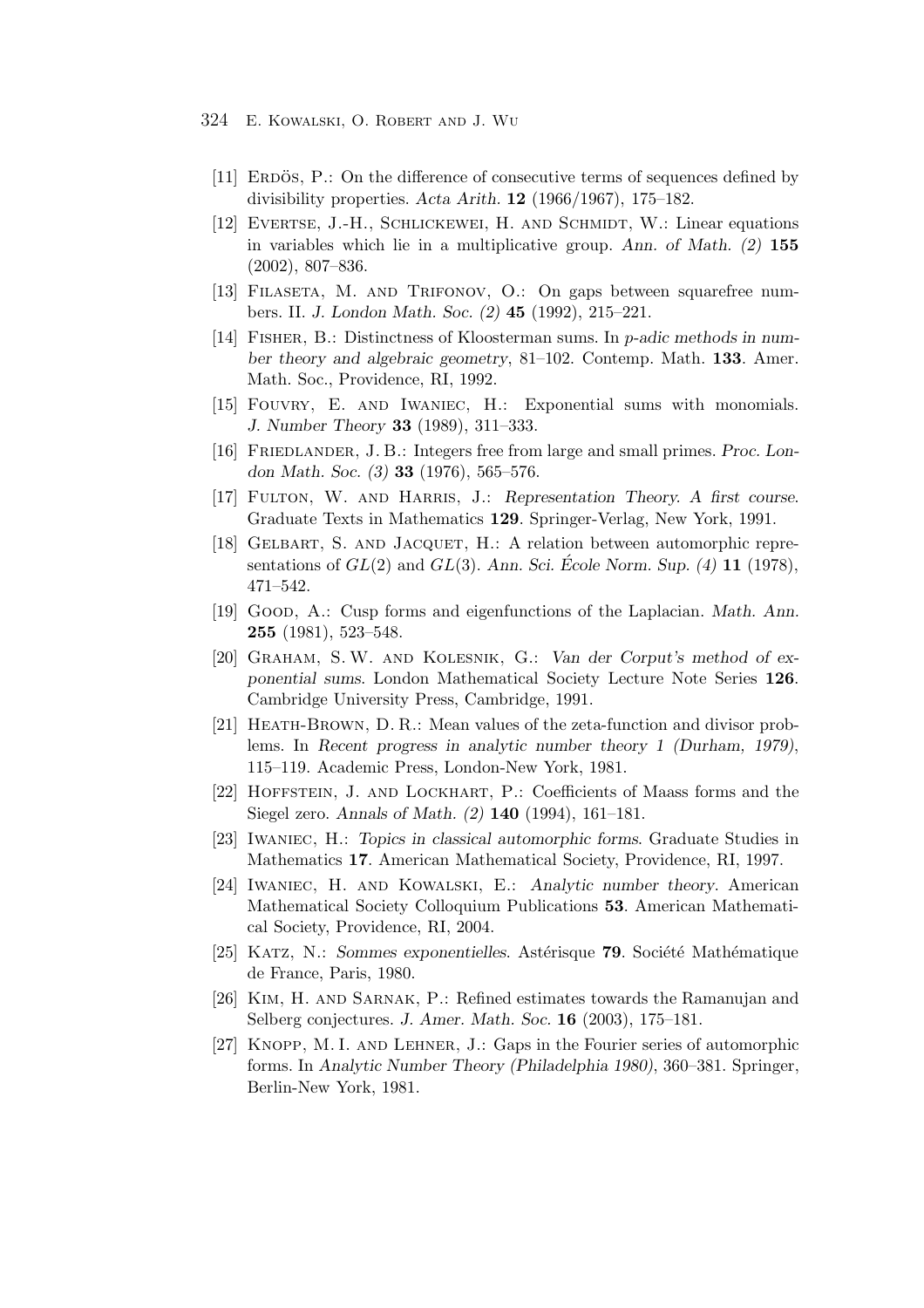- [28] LANG, S. AND TROTTER, H.: *Frobenius distribution in* GL<sub>2</sub> exten*sions*. Lecture Notes in Mathematics **504**. Springer-Verlag, Berlin-New York, 1976.
- [29] Lehmer, D. H.: Some functions of Ramanujan. *Math. Student* **27** (1959), 105–116.
- [30] Liu, H.-Q. and Wu, J.: Numbers with a large prime factor. *Acta Arith.* **89** (1999), 163–187.
- [31] MOEGLIN, C. AND WALDSPURGER, J-L.: Pôles des fonctions  $L$  de paires pour  $GL(N)$ . Appendix to: MOEGLIN, C. AND WALDSPURGER, J-L.: Le spectre résiduel de  $GL(N)$ , 667–674. *Ann. Sci.* École Norm. Sup. (4) **22** (1989), 605–674.
- [32] MOLTENI, G.: Upper and lower bounds at  $s = 1$  for certain Dirichlet series with Euler product. *Duke Math. J.* **111** (2002), 133–158.
- [33] Murty, V. K.: Frobenius distributions and Galois representations. In *Automorphic forms, automorphic representations and arithmetic, (Fort Worth, TX, 1996)*, 193–211. Proc. Sympos. Pure Math. **66**, Part 1. Amer. Math. Soc., Providence, RI, 1999.
- [34] PETRIDIS, Y.: On squares of eigenfunctions for the hyperbolic plane and a new bound on certain L-series. *Internat. Math. Res. Notices* **3** (1995), 111–127.
- [35] Plaksin, V. A.: Distribution de B-free numbers. *Mat. Zametki* **47** (1990), 69–77.
- [36] RANKIN, R. A.: Contributions to the theory of Ramanujan's function  $\tau(n)$ and similar arithmetical functions. II. The order of the Fourier coefficients of integer modular forms. *Proc. Cambridge Philos. Soc.* **35** (1939), 357–372.
- [37] RIBET, K. A.: Galois representations attached to eigenforms with Nebentypus. In *Modular functions of one variable V (Proc. Second Internat. Conf., Univ. Bonn, Bonn, 1976)*, 17–51. Lecture Notes in Math. **601**. Springer, Berlin, 1977.
- [38] Robert, O. and Sargos, P.: A third derivative test for mean values of exponential sums with application to lattice point problems. *Acta Arith.* **106** (2003), 27–39.
- [39] Robert, O. and Sargos, P.: Three-dimensional exponential sums with monomials. *J. reine angew Math.* **591** (2006), 1–20.
- [40] Sargos, P. and Wu, J.: Multiple exponential sums with monomials and their applications in number theory. *Acta Math. Hungar.* **87** (2000), 333– 354.
- [41] Sarnak, P.: Integral of products of eigenfunctions. *Internat. Math. Res. Notices* **6** (1994), 251–260.
- [42] Selberg, A.: Bemerkungen ¨uber eine Dirichletsche Reihe, die mit der Theorie der Modulformen nahe verbunden ist. *Arch. Math. Naturvid.* **43** (1940), 47–50.